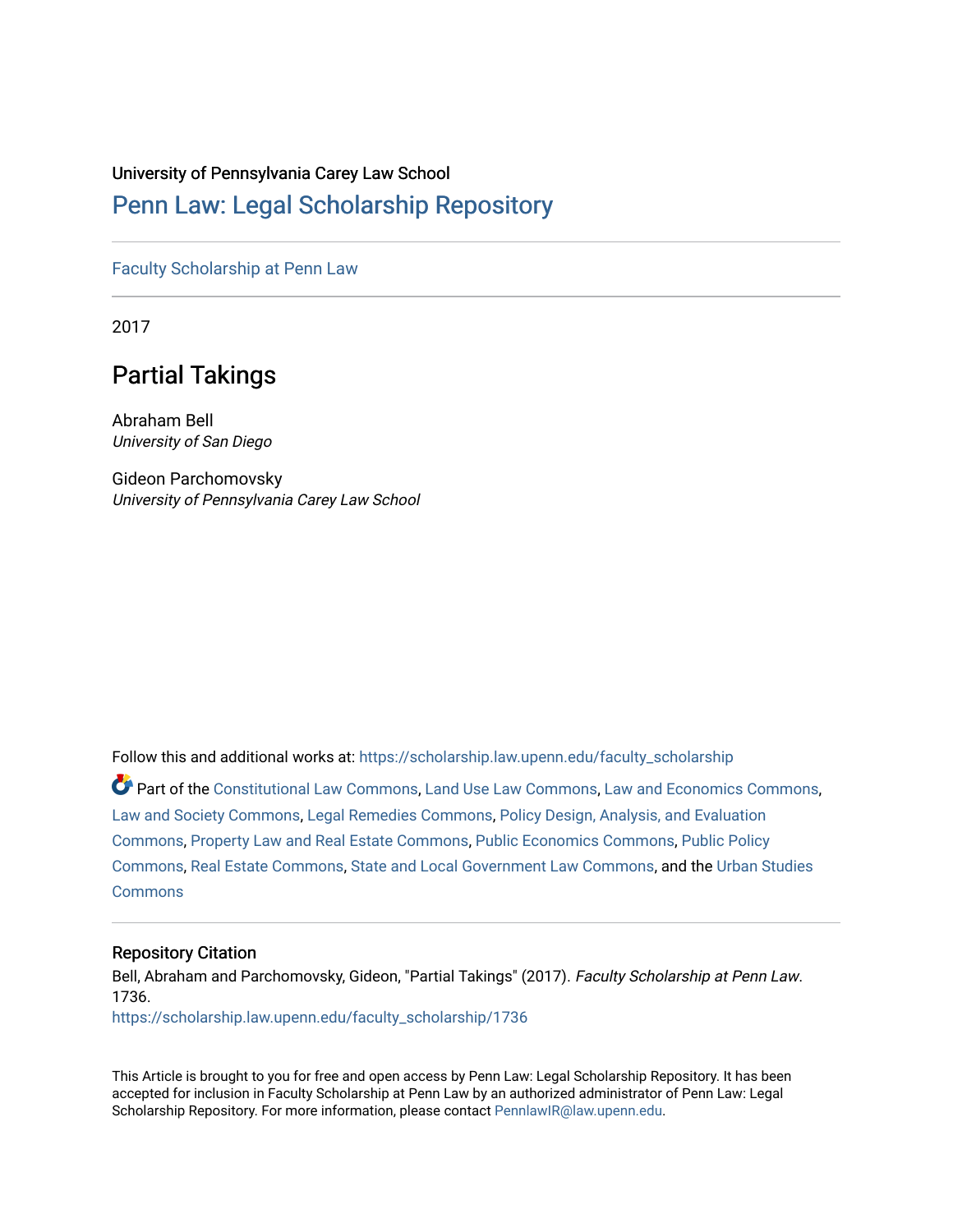# COLUMBIA LAW REVIEW

j

**VOL. 117 DECEMBER 2017 NO. 8** 

# ARTICLES

#### PARTIAL TAKINGS

*Abraham Bell*\* *& Gideon Parchomovsk*y\*\*

*Partial takings allow the government to expropriate the parts of an asset it needs, leaving the owner the remainder. Both vital and common, partial takings present unique challenges to the standard rules of eminent domain. Partial takings may result in the creation of suboptimal, and even unusable, parcels. Additionally, partial takings create assessment problems that do not arise when parcels are taken as a whole. Finally, partial takings engender opportunities for inefficient strategic behavior on the part of the government after the partial taking has been carried out. Current jurisprudence fails to resolve these problems and can even exacerbate them.* 

*This Article offers an innovative mechanism that remediates the shortcomings of extant partial takings doctrines. It proposes that the government give owners whose property is partially taken the power to force the government to purchase the remainder of the lot at fair market value. Exercise of this power by the private owner would lead to the reunification of the land in its pretaking form while transferring title to the entire parcel to a new single owner—namely the government.* 

 <sup>\*.</sup> Professor, Bar-Ilan University Faculty of Law and University of San Diego School of Law.

 <sup>\*\*.</sup> Robert G. Fuller Jr. Professor of Law, University of Pennsylvania School of Law, and Professor, Bar-Ilan University Faculty of Law. This Article greatly benefited from comments and criticisms by participants in the faculty workshop of the College of Law and Business (Ramat Gan) and sessions of the 2016 Private Law Consortium Seminar at the University of Oslo, the 2016 Annual Conference of the American Law and Economics Association at Harvard University, and the 2016 Property Works in Progress Conference at Boston University; from comments and criticisms from Michael Abramowicz, Tally Amir, Shyamkrishna Balganesh, Uri Benoliel, Bill Bratton, Yun-Chien Chang, Lee Anne Fennell, Sylvia Ferreri, Evan Fox-Decent, Jonah Gelbach, Yehonathan Givati, Andrew Gold, John Goldberg, Michele Graziadei, Dave Hoffman, Daniel Kelly, Jon Klick, Michael Knoll, Shelly Kreiczer Levy, Daphna Lewinsohn-Zamir, Adi Libson, Thomas Miceli, Jonathan Nash, Wendell Pritchett, Erik Røsæg, Chris Sanchirico, Reed Shuldiner, Ram Singh, Lionel Smith, Stephen Smith, Dov Solomon, Endre Stavang, Geir Stenseth, Gila Stopler, Andrew Verstein, Katrina Wyman, Eyal Zamir, and participants at the 2016 Annual Conference of the American Law and Economics Association at Harvard University, the University of Pennsylvania Faculty Retreat, and the annual gathering of the Private Law Consortium at McGill University. For excellent research assistance we thank Ben Meltzer, Ananth Padmanabhan, and Amal Sethi.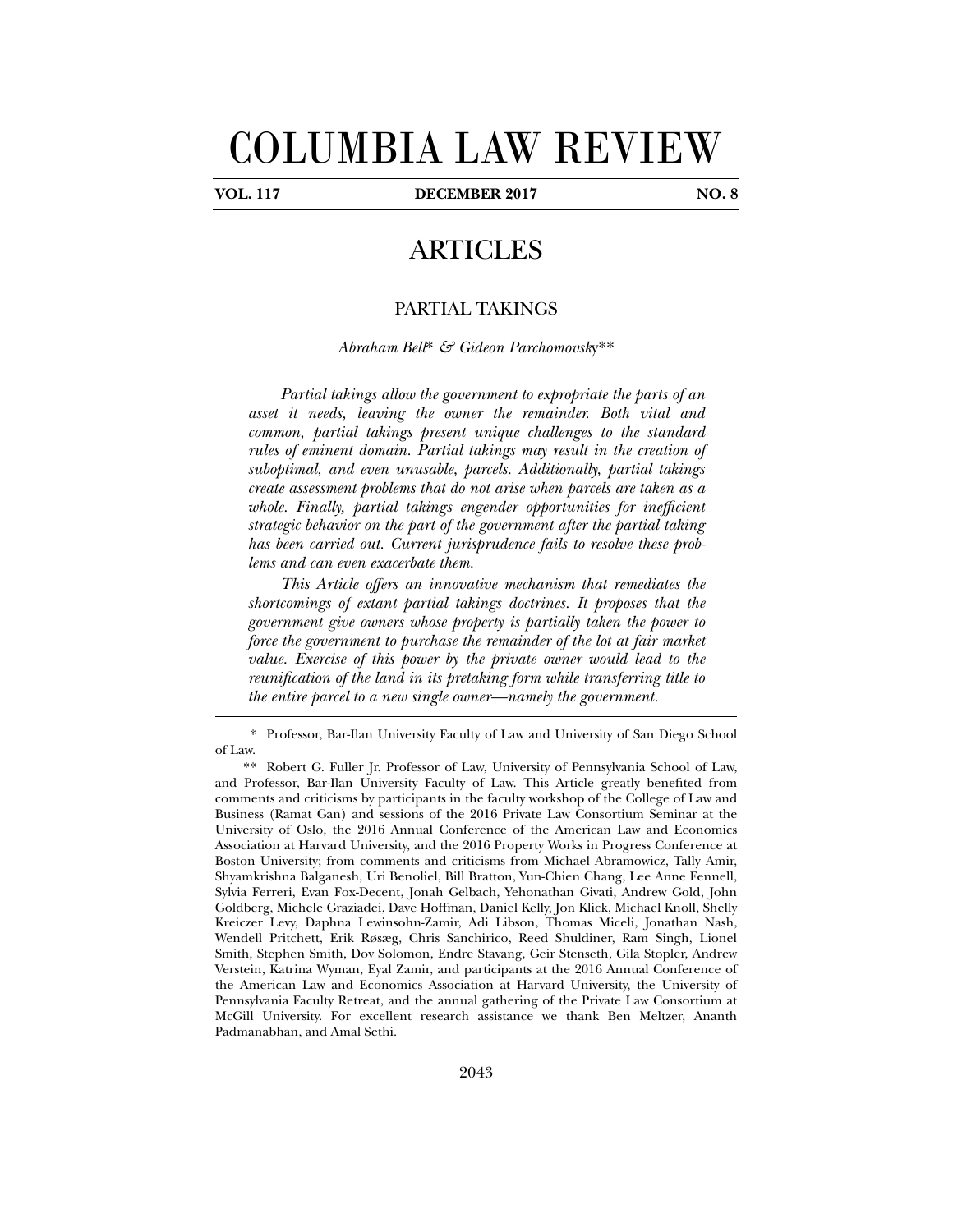*Implementation of our proposal would yield important benefits, including allowing for the preservation of current parcel configuration, lowering the cost of the adjudication process as a whole, and reducing the ability of the government to behave strategically. Additionally, our proposal would create opportunities for more efficient planning and land use by the government as the government would be free to reparcel, develop, and resell the parcels sold to it.* 

| L  |             |                  |                                                                |  |
|----|-------------|------------------|----------------------------------------------------------------|--|
|    | A.          |                  |                                                                |  |
|    | <b>B.</b>   |                  |                                                                |  |
|    |             | $\mathbf{1}$ .   |                                                                |  |
|    |             | $\overline{2}$ . |                                                                |  |
|    | C.          |                  |                                                                |  |
|    |             | $\mathbf{1}$ .   | The Artificial Incentive for Partial Takings 2062              |  |
|    |             | 2.               |                                                                |  |
|    |             | 3.               |                                                                |  |
|    |             | 4.               |                                                                |  |
| H. |             |                  |                                                                |  |
|    | А.          |                  |                                                                |  |
|    | <b>B.</b>   |                  | An Option-Based Mechanism for Addressing Partial Takings  2072 |  |
|    | $C_{\cdot}$ |                  |                                                                |  |
|    |             | 1.               |                                                                |  |
|    |             | 2.               |                                                                |  |
|    |             | 3.               | Incentivizing Improved Government Decisionmaking2075           |  |
|    |             | $\overline{4}$ . |                                                                |  |
|    |             |                  |                                                                |  |
|    | A.          |                  |                                                                |  |
|    | <b>B.</b>   |                  |                                                                |  |
|    | $A_{\cdot}$ |                  |                                                                |  |
|    |             |                  |                                                                |  |
|    | <b>B.</b>   |                  |                                                                |  |
|    | C.          |                  |                                                                |  |
|    |             |                  |                                                                |  |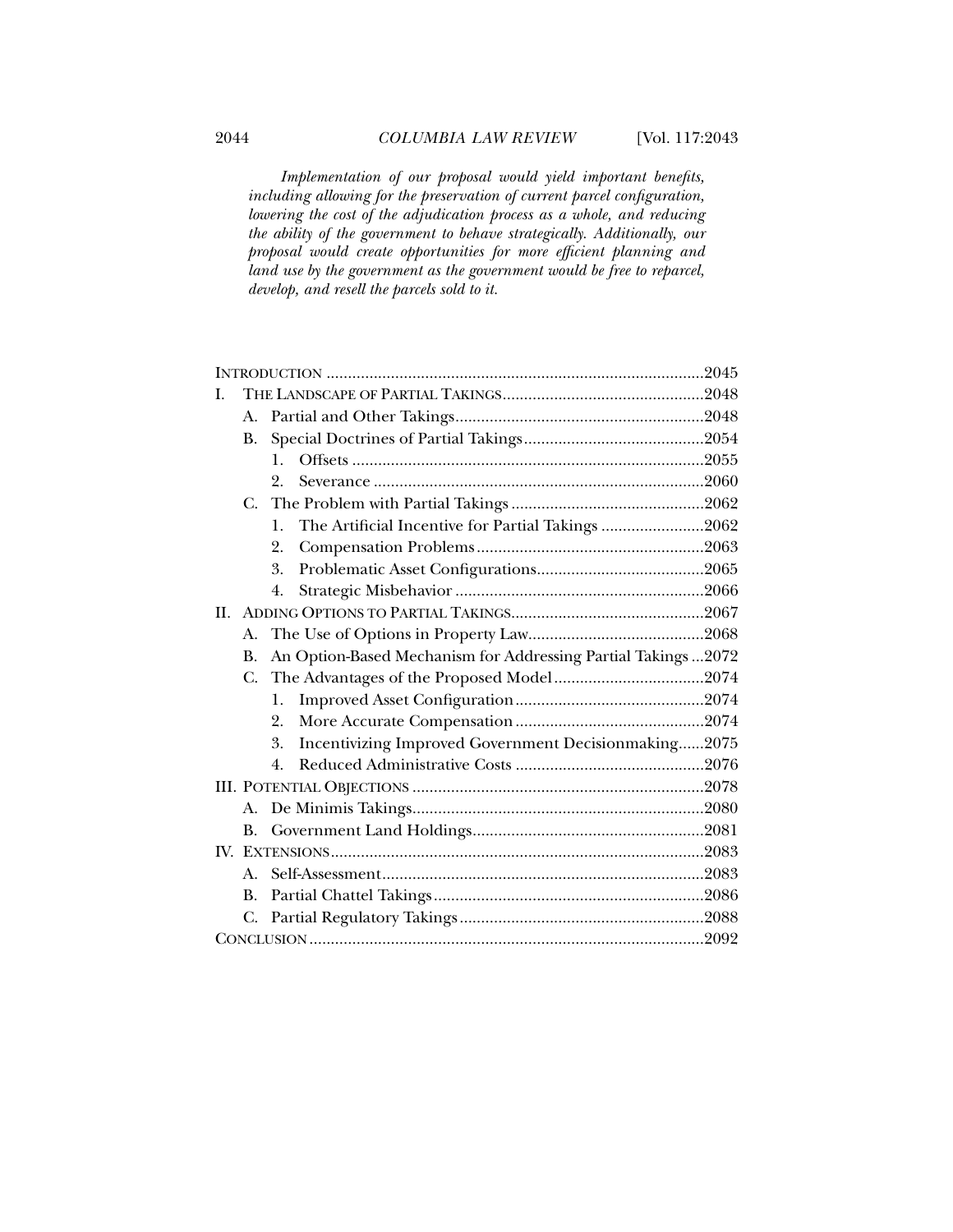Partial or incomplete takings allow the government to expropriate those particular parts of an asset that it needs, leaving the owner to retain the remainder.1 The evidence shows that partial takings are ubiquitous. At least in some jurisdictions, partial takings are more common than total takings.2 In fact, in some cases, the law of the jurisdiction pushes authorities to engage in partial takings rather than complete takings.<sup>3</sup> Partial takings are routinely used when the government engages in public construction projects, particularly in the area of transportation.<sup>4</sup> They are also common in cases in which the government needs to erect protective barriers against flooding on beachfront properties and riparian lots.5

At first blush, one might assume that partial takings are more efficient and fairer than total takings, as they take no more property than necessary. This first impression is incorrect, however. Partial takings impose two substantial costs. The first cost is administrative. Because in many cases there is no market for the particular slice of the asset seized by the government, determining the value of the partial taking (and, therefore, the compensation to be paid) is quite difficult and expensive. $6$ The second cost relates to the value of the parcel itself. While the partial taking is motivated by a government need for the particular slice seized, there may be little private use for what remains of the parcel. A partial taking may render the remainder practically or legally unfit for ordinary use. The remaining land may fail to comply with size or setback restrictions or otherwise be no longer fit for use. Likewise, the remainder may simply depreciate in value in light of changes effected by the government project. Consequently, the partial taking might prove to be less efficient than keeping the asset together, even if the government were to underutilize some parts of the total asset.<sup>7</sup>

5. See infra notes 19–24 and accompanying text.

 <sup>1.</sup> See generally Julius L. Sackman, 4A Nichols on Eminent Domain § 14.01 (3d ed. 2017) [hereinafter 4A Nichols on Eminent Domain].

 <sup>2.</sup> Ronit Levine-Schnur & Gideon Parchomovsky, Is the Government Fiscally Blind? An Empirical Examination of the Effect of the Compensation Requirement on Eminent-Domain Exercises, 45 J. Legal Stud. 437, 450 (2016) (highlighting a study of takings in which only 42% of the observed cases were total takings).

 <sup>3.</sup> See, e.g., Preseault v. United States, 100 F.3d 1525, 1534–37 (Fed. Cir. 1996) (holding that Vermont, as a matter of state law, was required to proceed with a partial taking to acquire "only that which it needed" to achieve the state's goals).

 <sup>4.</sup> See Xiaoxia Xiong & Kara Kockelman, Cost of Right-of-Way Acquisition: Recognizing the Impact of Condemnation via a Switching Regression Model, 20 J. Infrastructure Sys. 04014021-1, 0414021-2 (2014) (summarizing a study showing that in excess of 90% of Texas Department of Transportation takings were partial takings).

 <sup>6.</sup> See infra Part I.

 <sup>7.</sup> See infra notes 36–43 and accompanying text.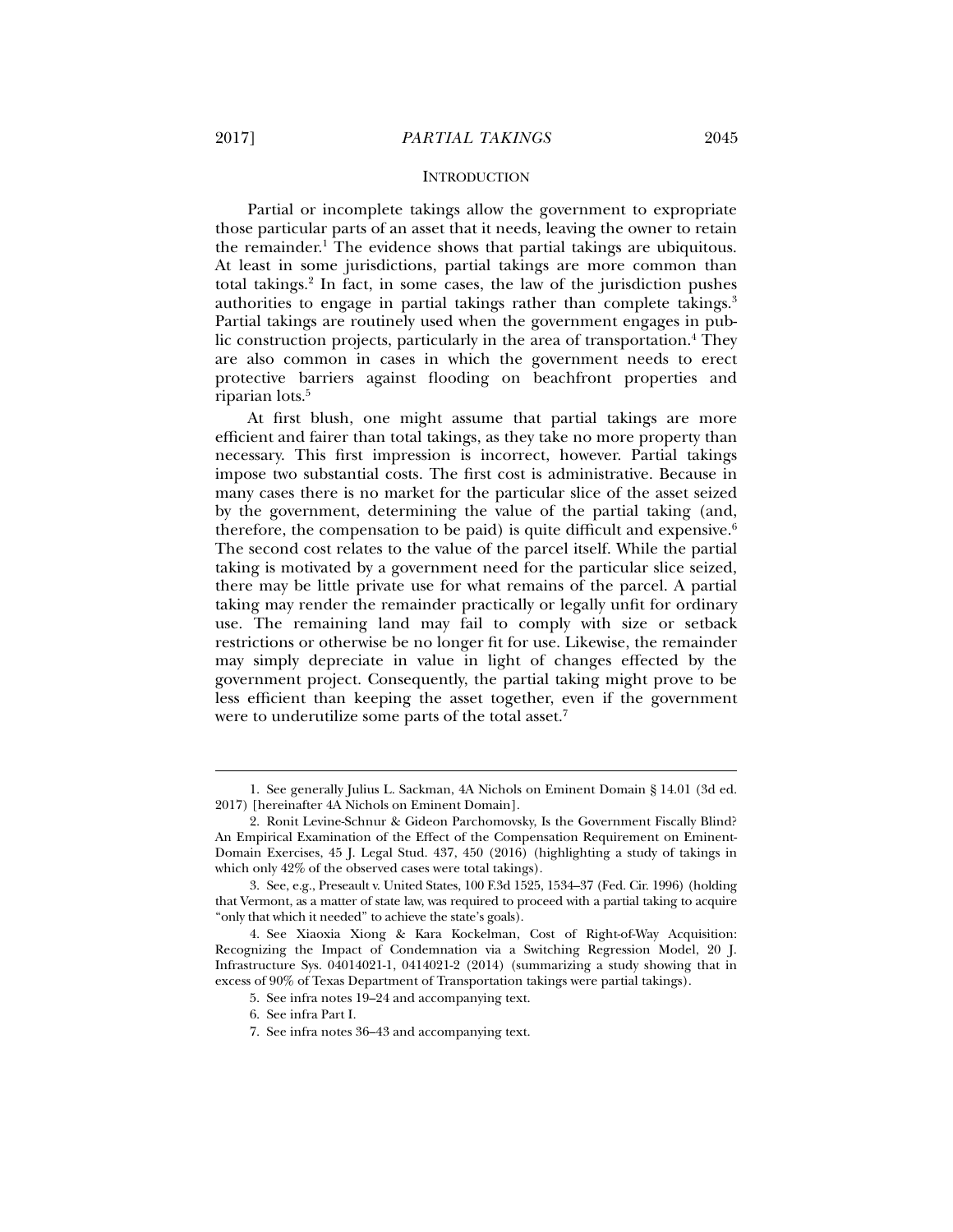This Article proposes a new approach to partial takings that addresses both aforementioned costs at once. Whenever the government elects to engage in a partial taking, the private property owner should be given a put option<sup>8</sup> that will entitle her to sell the remainder of the lot to the government. The exercise price of the put option should be a percentage of the fair market value of the asset as a whole, with both the percentage and the market value of the whole determined at the time of the partial taking. As a consequence of the exercise of the option, the title to the parcel would be unified in the hands of the government. And, as the new owner of the title to the entire parcel, the government would have full discretion as to how to use or dispose of the parcel in the future.

Under present law, the power of eminent domain grants the government what is functionally a call option<sup>9</sup> over all private property. The government's call option is exercisable at fair market value and is subject to the largely toothless public use requirement in the Constitution.<sup>10</sup> Extant law recognizes no such option in private parties to buy or sell land. The introduction of our mechanism would give private property owners a limited put option, exercisable at fair market value in a small set of cases: those in which the government decided to use its call option to take only *part* of the land of an individual owner.

As an illustration of how our proposed system would work, consider the following example. Assume that the government wants to expand the street adjacent to Abby's land. The government does not need all of Abby's land to widen the street; it therefore takes 68% of Abby's parcel by eminent domain. Assume, further, that the fair market value of Abby's parcel is \$100,000 and that, prima facie, all parts of the land are of equal value. Under current law, the baseline for compensating Abby will be the amount of \$68,000 for the part taken.<sup>11</sup> In addition, Abby can demand additional compensation for the "severance harm" she suffered and for

 <sup>8.</sup> A put option empowers the option holder to sell a good, entitlement, or future commodity to a certain counterparty at a preset price or a price to be decided in the future. See Ian Ayres, Protecting Property with Puts, 32 Val. U. L. Rev., 793, 796 (1998) [hereinafter Ayres, Protecting Property]; Put Option, Investopedia, http://www.investopedia.com/terms/p/ putoption.asp [http://perma.cc/5ZQA-XZSD] (last visited Sept. 19, 2017); see also infra section II.A.

 <sup>9.</sup> A call option allows the option holder to purchase an asset, entitlement, or future commodity from a certain counterparty at a preagreed price or at a price to be determined in the future. See Ayres, Protecting Property, supra note 8, at 796; Call Option, Investopedia, http://www.investopedia.com/terms/c/calloption.asp [http://perma.cc/SPY3-UZD7] (last visited Sept. 28, 2017); see also infra section II.A.

 <sup>10.</sup> See Abraham Bell & Gideon Parchomovsky, The Uselessness of Public Use, 106 Colum. L. Rev. 1412, 1423 (2006) [hereinafter Bell & Parchomovsky, The Uselessness of Public Use] (describing the libertarian criticism that Kelo v. City of New London, 545 U.S. 469 (2005), failed to narrow the Supreme Court's public use doctrine).

 <sup>11.</sup> In our example, we presumed that the taken land was not only 68% of the whole in size but also 68% of the whole in value. This presumption is unlikely to bear true in reality.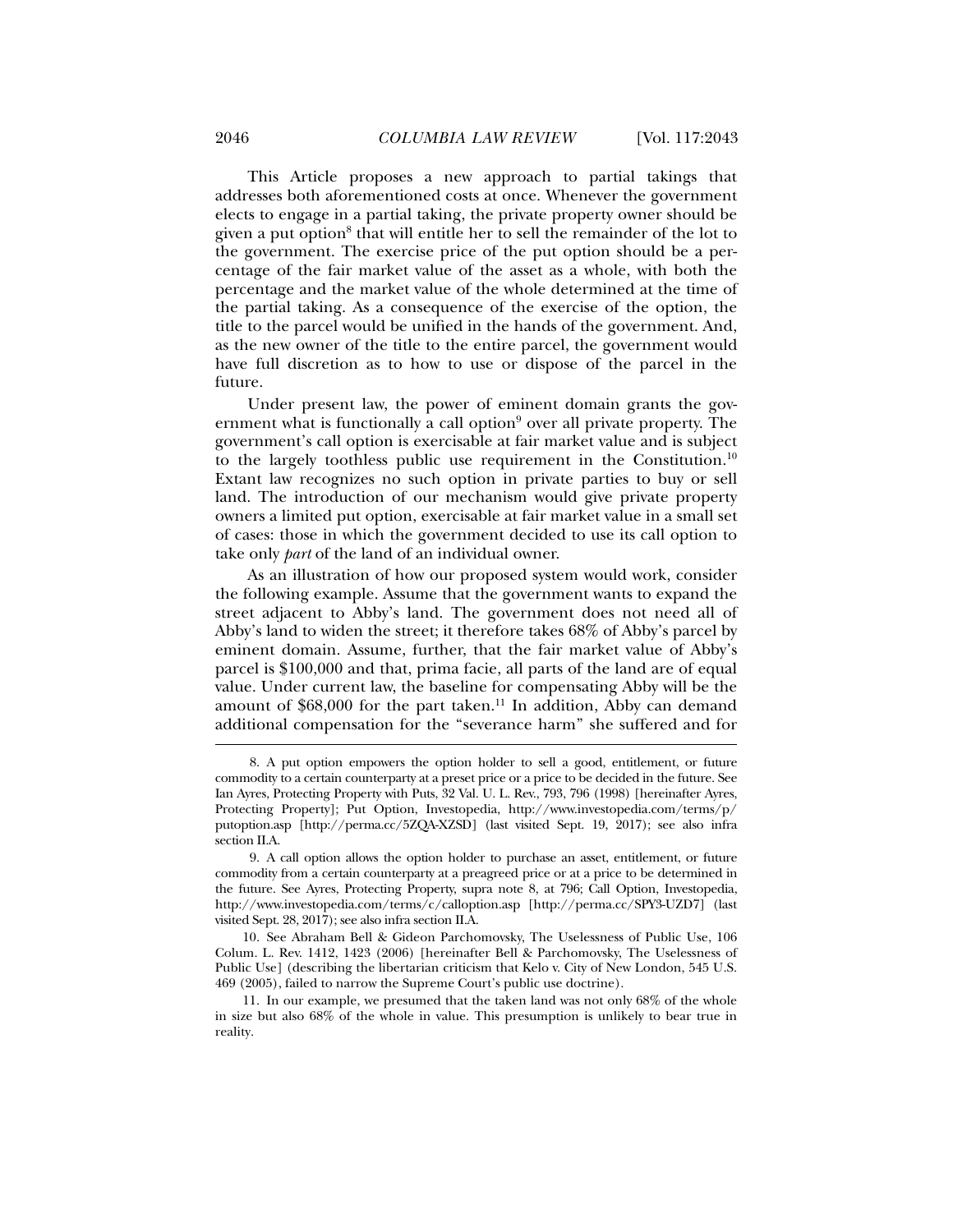the diminution in value of the remainder.<sup>12</sup> The government may seek to offset compensation with the value of certain benefits the taking bestows upon Abby's remaining property.13 Note, however, that the severance and diminution harms are very difficult to substantiate and that proving them imposes considerable costs on Abby—in both money and time. Under our proposal, Abby would have the option of sidestepping the procedure of proving severance and diminution harms by simply forcing the government to take her lot in its entirety and pay the market value of her

It bears emphasis that we do not propose forcing the government to retain title to the remainder it would receive via exercise of put or call options. On the contrary, the government would acquire the prerogatives of the owner and thus retain complete liberty in deciding what to do with the land it receives. The government could either retain the entire parcel, if it preferred, or reparcel the land in any way it wanted and sell parts on the open market.

Our proposal presents four advantages over the current legal regime. First, it prevents the creation of parcels that are suboptimally configured for use. Under our proposed regime, were a partial taking to threaten to leave the remainder unfit for use, the owner (or the government) would exercise her put (or its call) option to stop this result from occurring. Second, and relatedly, our proposal creates a readily available mechanism for reuniting the title to the lot as a whole in the hands of a single owner, thereby preempting the creation of negative externalities that tend to arise in cases of split ownership. Concretely, our mechanism

j

entire lot (i.e., \$100,000).<sup>14</sup>

We suggest two alternative ways of establishing the strike price. The easiest way would be to carry forward current doctrines for establishing the value of partial assets. Courts would use these doctrines to determine the value of the taken land, which, when compared with the value of the asset as a whole, would yield the value ratio. An alternative means for establishing the ratio would be to allow either the government or the aggrieved owner to set the ratio or even to set the ratio arbitrarily at the percentage in size, rather than value, of the land taken as compared to the plot as a whole. Size is easier to measure, and, of course, self-assessment may lead to the revelation of private information. This alternative would obviously create some interesting strategic pressures to overstate or understate value (in the case of self-assessment) or otherwise to take advantage of the gap between size and actual value. However, availability of the put and call options would correct any misincentives created by the gap between stated and actual value ratios. See infra sections II.A–.B.

 <sup>12.</sup> See infra section I.B.2.

 <sup>13.</sup> See infra section I.B.1.

 <sup>14.</sup> An integral component of our proposal is the determination of the ratio of the value of the part of the land taken to the value of the land as a whole. Knowing the value ratio is essential to setting the strike price of the call and put options (i.e., the amount the government would have to pay Abby in the event the option were exercised). Indeed, in many senses, the value ratio is the strike price. In our example, if the ratio were 68%, the strike price would be 32% of the value of the lot as a whole—\$32,000. If the option were exercised at a later time, the strike price would have to be adjusted by the relevant measure of inflation, which would be the price index for realty.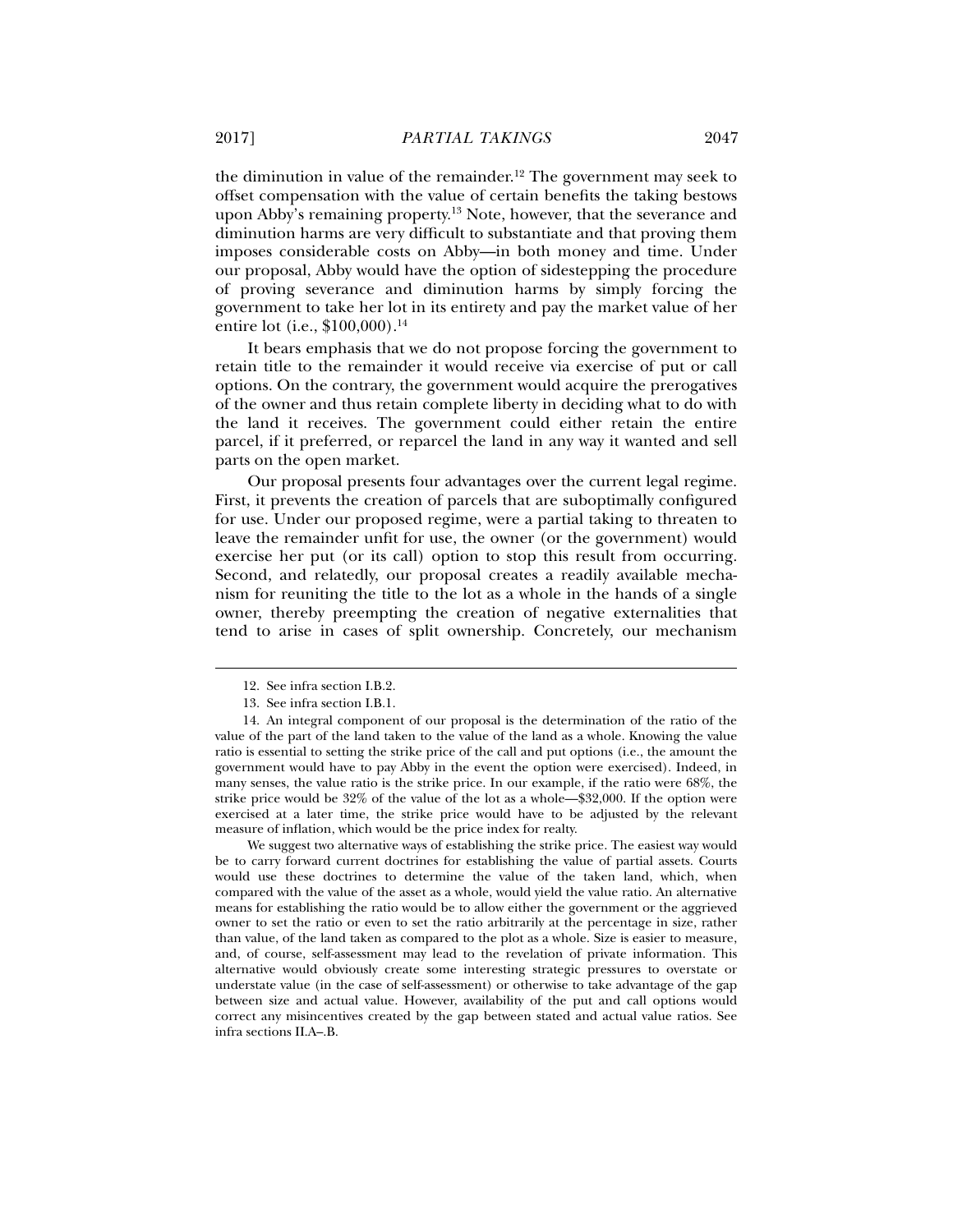ensures that over time the government does not increase or change the nature of its use of the parts taken in a way that harms the remainder. Third, our mechanism creates an incentive for the government to engage in more efficient planning and land-development policies. In many eminent domain projects, the government takes title to multiple parcels and can, therefore, unlock synergies across parcels that owners of individual lots cannot possibly unlock or even envision. Fourth, and finally, at least in some variants, our proposal creates significant cost savings, relative to the existing rule, by obviating the need to appraise the value of the part that remains in the hands of the private owner after the taking. Indeed, our proposal can sometimes suffice with appraising the value of the parcel as a whole, which should be a much easier task.

While our proposal is self-contained, it has obvious implications for a number of other issues in the world of takings. Accordingly, after presenting our proposal, we briefly discuss several potential extensions. We demonstrate how a mechanism of self-assessment can be incorporated into our basic model and analyze how it would change the incentives of the parties. Next, we examine how our basic model for partial takings of land can be used in the contexts of partial takings of chattel. Finally, we look at whether our model can be used to address issues of partial regulatory takings and conclude that it cannot.

Structurally, the Article unfolds in four parts. In Part I, we position the phenomenon of partial takings within the larger framework of eminent domain and discuss the rationales that have been proffered to support the practice. Additionally, we enumerate the drawbacks that attend partial takings and the costs they impose on society. In Part II, we present our reform proposal. Drawing on the rich literature on the use of options within law, we detail the option mechanism with which we seek to replace the current legal regime. In Part III, we consider several potential objections to our model. Specifically, we look at whether the model should apply to very small takings, and we introduce a de minimis limitation into our basic model. Additionally, we consider the possible impact on state holdings of land and the potential constitutional limitations on our model. Finally, in Part IV, we contemplate and evaluate several extensions of our model by offering an alternative self-assessment valuation mechanism for determining the price of the options, extending our model to partial chattel takings, and assessing the applicability of our model to partial regulatory takings. A short conclusion ensues.

#### I. THE LANDSCAPE OF PARTIAL TAKINGS

#### A. *Partial and Other Takings*

The government typically takes property by eminent domain when it needs the property for a purpose other than that to which it is currently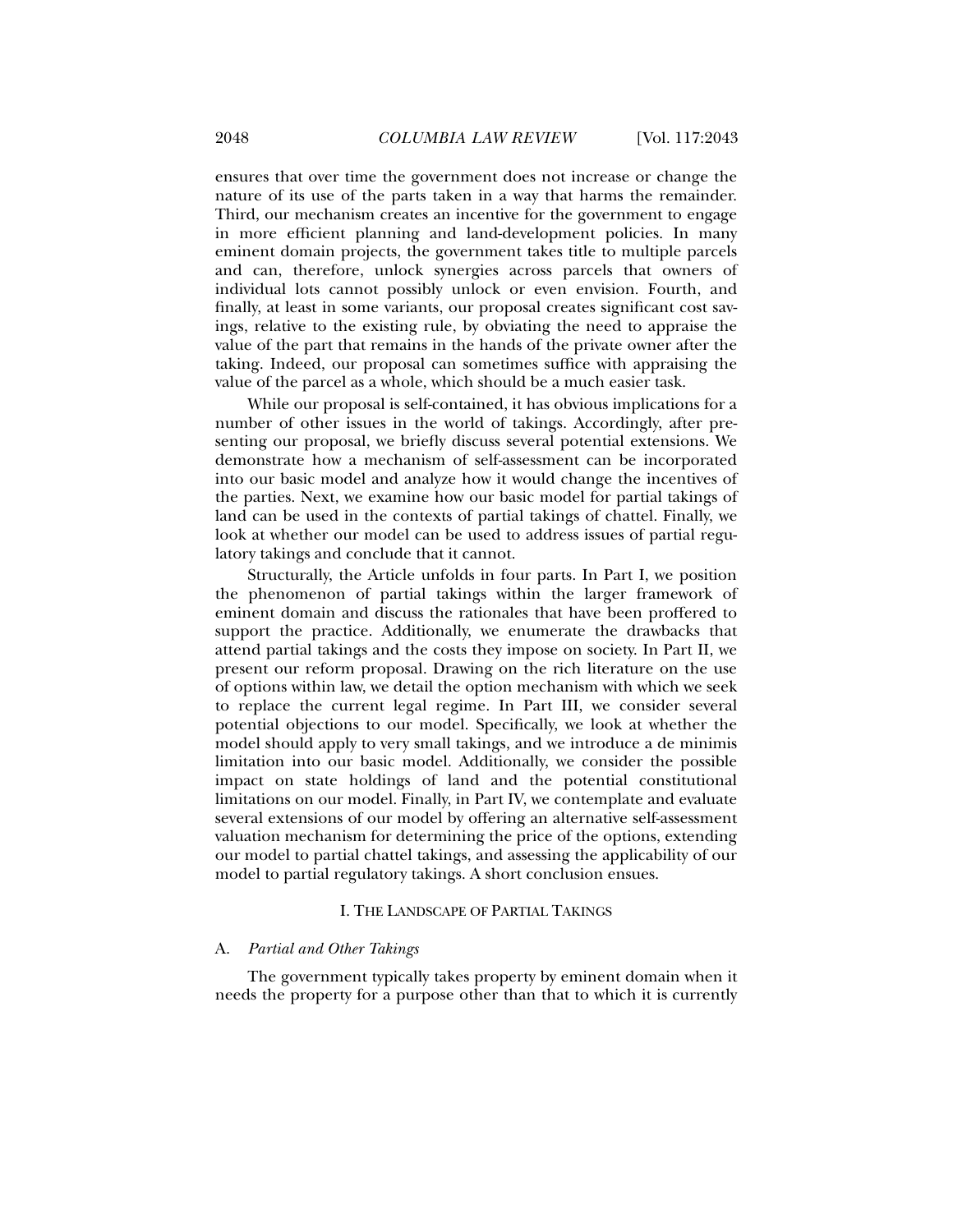put to use.15 It will not generally take farmland to establish a government farm but rather to build a road. The physical configuration that fits the old use of the property often does not match the new use of the property. A narrow strip of land suffices for a highway; the entire farm is rarely needed.16

For this reason, partial takings are ubiquitous. It is reasonable to estimate that there are at least as many partial takings as total takings in some jurisdictions.<sup>17</sup> We suspect that most government projects do not require seizures of lots in their entirety and that the government has no need to take an entire parcel of land when a part will do. Construction or expansion of roads, trails, railroad tracks, or other forms of infrastructure almost always relies on partial takings. As an illustration, consider the case of *Loretto v. Teleprompter Manhattan CATV Corp.*, in which the Supreme Court ruled that the placement of cable on private buildings in New York City, together with a small box on the roof, amounted to a partial taking that required the payment of compensation to the building owners.18

Partial takings are common in yet another category of cases: beach replenishment.19 Consider the aftermath of Hurricane Sandy. The storm had destroyed coastal dunes, laying bare the littoral oceanfront properties.20 To protect these properties, as well as the safety of the public at

 17. See, e.g., Levine-Schnur & Parchomovsky, supra note 2, at 450 (highlighting that 58% of the 3,140 takings in Tel Aviv, Israel, between 1990 and 2014 were partial takings).

18. 458 U.S. 419, 425–41 (1982).

 <sup>15.</sup> See, e.g., *Kelo*, 545 U.S. at 472–75 (discussing the constitutionality of government use of eminent domain to transform condemned residential property into mixed-use development); Haw. Hous. Auth. v. Midkiff, 467 U.S. 229, 242 (1984) (holding that use of eminent domain to correct market failures in real property was a proper application of public use under the Fifth Amendment); Berman v. Parker, 348 U.S. 26, 35 (1954) (holding that the government interest of addressing urban blight was a proper application of public use under the Fifth Amendment); United States v. Miller, 317 U.S. 369, 370 (1943) (noting that condemnation of a strip of private land for public railroad use was necessary); Julius L. Sackman, 2A Nichols on Eminent Domain § 6.01 (3d ed. 2017) [hereinafter 2A Nichols on Eminent Domain].

 <sup>16.</sup> See Julius L. Sackman, 1A Nichols on Eminent Domain § 3.02(2)(b) (3d ed. 2017) [hereinafter 1A Nichols on Eminent Domain] (detailing the government's authority to condemn private property for various public uses, including highways); 2A Nichols on Eminent Domain, supra note 15, § 7.06 (highlighting the taking of private property for a public highway as the oldest of many valid public uses); see also Ellen Frankel Paul, Property Rights and Eminent Domain 7–14 (1987) (describing the concept of eminent domain); Thomas J. Miceli & Kathleen Segerson, The Economics of Eminent Domain: Private Property, Public Use, and Just Domain, 3 Found. & Trends Microeconomics 275, 280–82 (2007) (providing an overview of case law relating to eminent domain).

 <sup>19.</sup> See James G. Titus, Rising Seas, Coastal Erosion, and the Takings Clause: How to Save Wetlands and Beaches Without Hurting Property Owners, 57 Md. L. Rev. 1279, 1299– 301, 1346 (1998).

 <sup>20.</sup> Jenny Anderson, Rebuilding the Coastline, but at What Cost?, N.Y. Times (May 18, 2013), http://www.nytimes.com/2013/05/19/nyregion/rebuilding-the-coastline-but-at-whatcost.html (on file with the *Columbia Law Review*); St. Petersburg Coastal & Marine Sci. Ctr.,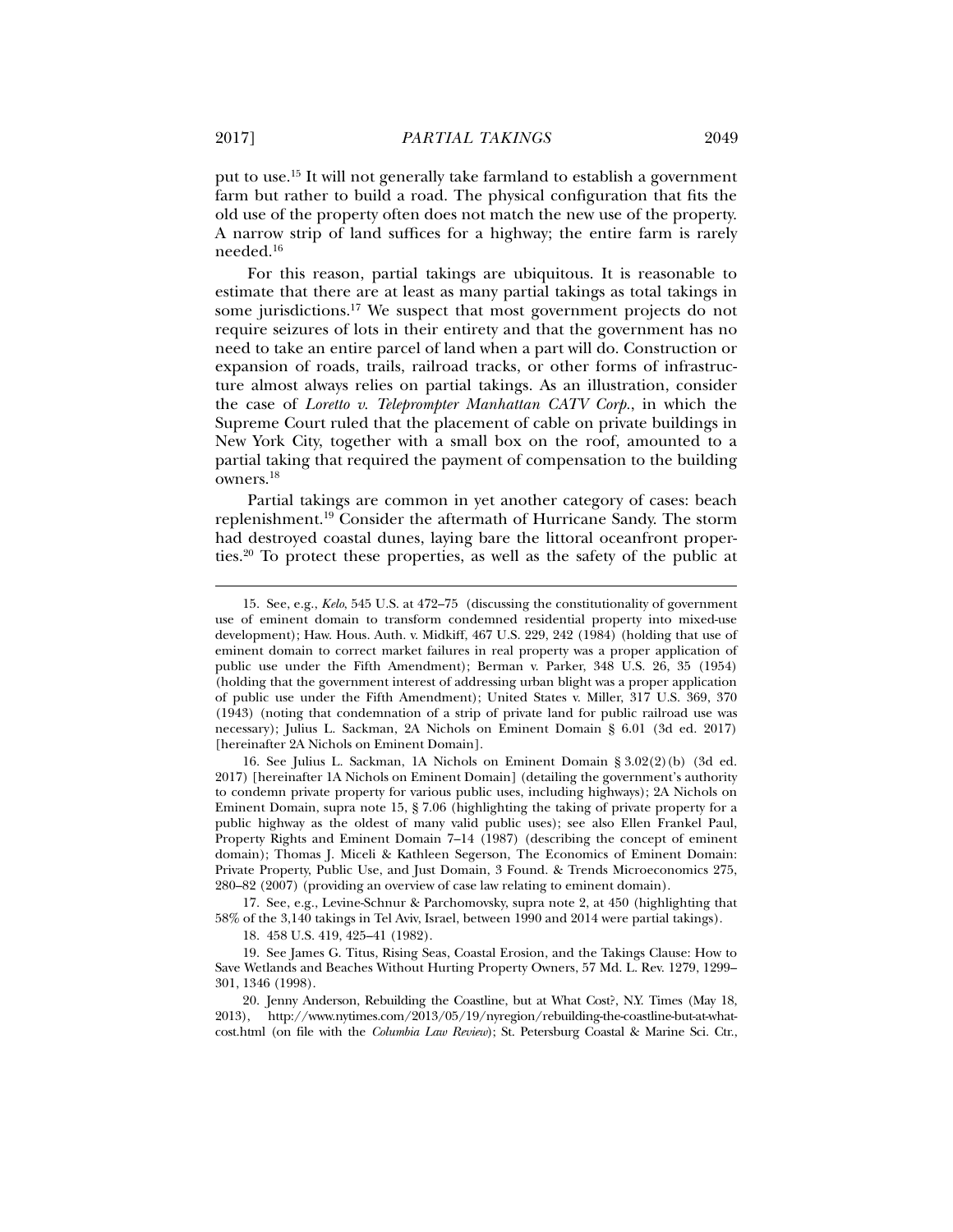large and the coastal systems, the state governments of New Jersey<sup>21</sup> and New York<sup>22</sup> committed to reconstituting the coastal dunes, partly on public property but mostly on private land. The measures involved multiple partial takings that attracted the wrath of certain private property owners and triggered litigation.23

Another category of cases that has occasioned partial takings consists of the expansion of riverbeds or navigational routes.24 Such changes in the layout of rivers invariably involve reconfiguration of the boundaries of riparian lots. While such adjustments typically involve multiple lots, it is possible that, in some cases, only one lot will be affected.

In all these cases, the government needs only a portion of existing parcels of land for its project. A partial taking, therefore, gives the government what it needs for its project while saving valuable resources. This is because the law of eminent domain requires the government to pay only for what it takes.<sup>25</sup> Hence, the government will often allow a partial taking to suffice for financial reasons. In some cases, state law even requires the state to proceed with a partial taking when that is all that is necessary to achieve the state's aim.26

 22. See Lisa W. Foderaro, Fire Island Residents to Lose Their Homes to Make Way for a Dune, N.Y. Times (July 17, 2015), http://www.nytimes.com/2015/07/19/nyregion/somehouses-on-fire-island-to-be-torn-down-to-make-way-for-new-dune.html (on file with the *Columbia Law Review*); De Blasio Administration Releases Progress Report on Sandy Recovery and Resiliency, NYC.gov (Oct. 22, 2015) http://www1.nyc.gov/office-of-the-mayor/news/749-15/deblasio-administration-releases-progress-report-sandy-recovery-resiliency [http://perma.cc/JX6B-39Y9].

 23. Wayne Parry, Beachfront Owners Challenge Sand Dunes Plan, Courier-Post (Jan. 21, 2016), http://www.courierpostonline.com/story/news/local/south-jersey/2016/01/21/beachproperty-lawsuit/79116298 [http://perma.cc/TE4W-SJS4]; see also Matthew Hromadka, Comment, The Price of Protection: Compensation for Partial Takings Along the Coast, 30 Touro L. Rev. 861, 876–77 (2014); Louis M. Russo, Note, From Railroads to Sand Dunes: An Examination of the Offsetting Doctrine in Partial Takings, 83 Fordham L. Rev. 1539, 1541 (2014).

 24. See, e.g., Hromadka, supra note 23, at 875–76 (discussing United States v. Fort Smith River Dev. Corp., 349 F.2d 522 (8th Cir. 1965)). See generally Richard S. Harnsberger, Eminent Domain and Water Law, 48 Neb. L. Rev. 325 (1969) (examining just compensation as it relates to "water development and allocation").

 25. See Abraham Bell & Gideon Parchomovsky, Takings Reassessed, 87 Va. L. Rev. 277, 279 (2001) [hereinafter Bell & Parchomovsky, Takings Reassessed].

 26. A statute of this kind was the source of the decision to take only an easement for a railroad track, which led to the litigation of Preseault v. United States, 100 F.3d 1525 (Fed. Cir. 1996).

Hurricane Sandy Response—Storm Impacts and Vulnerability of Coastal Beaches, U.S. Geological Survey, http://coastal.er.usgs.gov/sandy-storm-impact-vulnerability/research/ coastal-impacts.html [http://perma.cc/28Z2-ZQ7W] (last modified Dec. 5, 2016) (describing the damage from Hurricane Sandy).

 <sup>21.</sup> See Leslie Garisto Pfaff, Sea Change: Post-Sandy Rebuilding, N.J. Monthly (Dec. 11, 2012), http://njmonthly.com/articles/jersey-shore/sea-change-post-sandy-rebuilding [http://perma.cc/M3UX-BR7R]; Elise Young, New Jersey Shore Towns Challenge Sand Dunes Plan as Storms Gather, Ins. J. (May 5, 2016), http://www.insurancejournal.com/news/east/ 2016/05/05/407618.htm [http://perma.cc/8BSK-JQYB].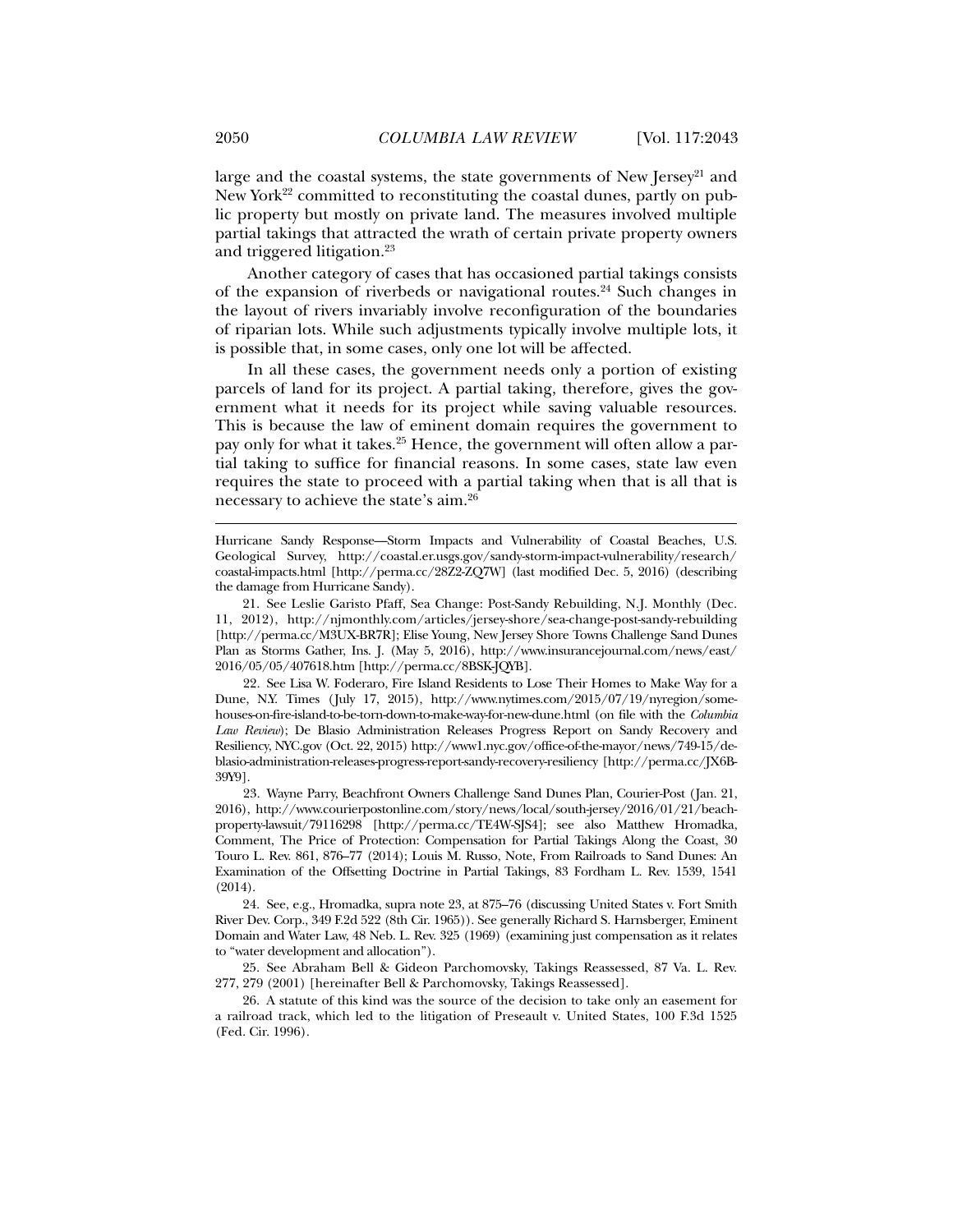It is worth noting another important aspect of partial takings: Partial takings cases paradigmatically implicate the core justifications for the existence of a power of eminent domain. Accepted lore justifies the power of eminent domain on the grounds that it is necessary to overcome the twin problems of high transaction costs and holdouts that would otherwise undermine the government's ability to carry out valuable social projects.<sup>27</sup> The takings literature suggests that high transaction costs are positively correlated with the number of lots affected.28 Specifically, the more private lots a project involves, the more rights the government will need to clear, and the higher the cost of the project will rise. The holdout problem, by contrast, arises whenever the government must gain access to a *particular* lot.29 In such cases, in a world without eminent domain, the relevant private owner could try to extract the entire surplus arising from the project before consenting to the transaction.30 The holdout problem arises when the government has no reasonable substitutes to a particular parcel and must appropriate that parcel alone.<sup>31</sup>

The twin problems of high transaction costs and holdouts are endemic to projects that rely on partial takings. Almost inevitably, partial takings rely on particular parcels, making the partial taking highly vulnerable to holdouts. At the same time, while partial takings may not involve a large number of parcels, the transaction costs associated with a partial taking can be quite high. This is due to the particular problems partial takings raise—particularly in establishing the value of the partial lots taken—that we explore in depth later in this  $Part.^{32}$  In order to take property by eminent domain, the state must pay "just compensation" to the owner whose property is taken.<sup>33</sup> Figuring out the amount that con-

 29. The need for a particular lot and the need for many lots are not mutually exclusive. For instance, the collection of many lots to build a road may make particular lots necessary in order to complete the road.

 30. See, e.g., Guido Calabresi & A. Douglas Melamed, Property Rules, Liability Rules, and Inalienability: One View of the Cathedral, 85 Harv. L. Rev. 1089, 1106–07 (1972); Thomas J. Miceli & Kathleen Segersen, Holdups and Holdouts: What Do They Have in Common?, 117 Econ. Letters 330, 332 (2012).

 31. Of course, the parcel may be needed in conjunction with other parcels to enable the government use.

32. See infra section I.C.

 33. The just compensation requirement appears not only in the U.S. Constitution, which guarantees "private property [shall not] be taken for public use, without just

 <sup>27.</sup> Jonathan Klick & Gideon Parchomovsky, The Value of the Right to Exclude: An Empirical Assessment, 165 U. Pa. L. Rev. 917, 937 (2017).

 <sup>28.</sup> See Thomas J. Miceli, The Economic Approach to Law 216–17 (2004); Lloyd Cohen, Holdouts and Free Riders, 20 J. Legal Stud. 351, 356 (1991); Daniel B. Kelly, Acquiring Land Through Eminent Domain: Justifications, Limitations, and Alternatives, *in* Research Handbook on the Economics of Property Law 343, 345–50 (Kenneth Ayotte & Henry E. Smith eds., 2011); Thomas J. Miceli & Kathleen Segerson, Land Assembly and the Holdout Problem Under Sequential Bargaining, 14 Am. L. & Econ. Rev. 372, 374–75 (2012).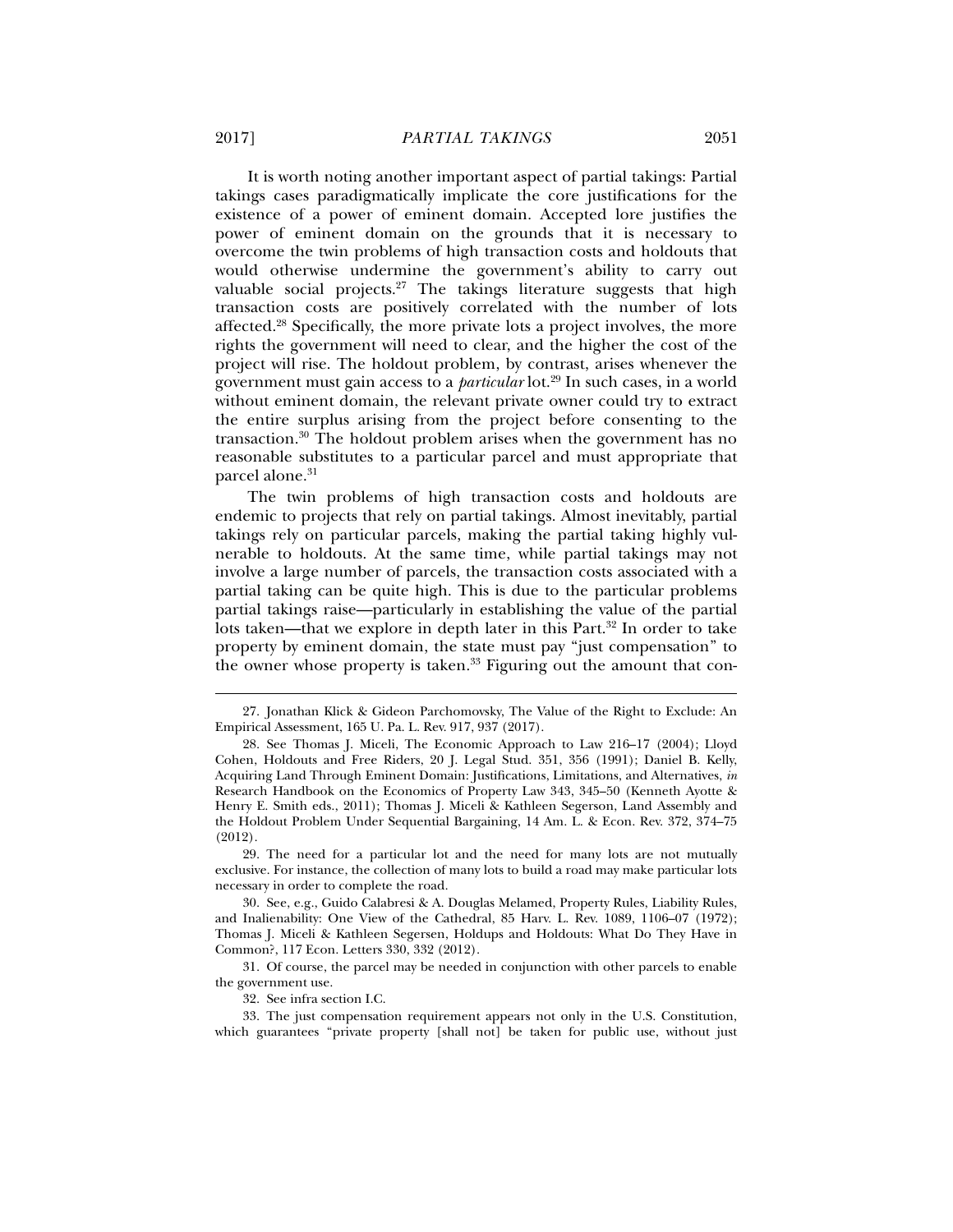stitutes "just compensation" is a perennial difficulty.<sup>34</sup> Calculating compensation for partial takings is far more difficult<sup>35</sup> and, concomitantly, more expensive.

The choice of whether to pursue a partial taking is thus a difficult one for the state. Partial takings may reduce the amount of direct compensation paid by the government for property, but at the same time, they create additional costs that must be borne, in part, by the state.

A further complication is added by the fact that the state's decision to pursue a partial taking does not take full account of the social costs engendered by such takings.

Full and accurate compensation for takings is indispensable to the proper functioning of the government's power of eminent domain.<sup>36</sup> Accurate compensation is necessary for three distinct reasons. First, accurate compensation ensures fairness for aggrieved owners by ensuring that individual property owners are not forced to bear costs that ought rightly to be borne by society as a whole. $37$  Second, accurate compensation ensures that government decisionmakers do not suffer from "fiscal illusion"—the illusion that social costs matter only when they find expression in government budgets.<sup>38</sup> Third, and finally, accurate com-

 34. Patrick J. Rohan & Melvin A. Reskin, 9 Nichols on Eminent Domain § G31.04 (3d ed. 2017) [hereinafter 9 Nichols on Eminent Domain]; Katrina Miriam Wyman, The Measure of Just Compensation, 41 U.C. Davis L. Rev. 239, 252–61 (2007); see also infra note 40.

 35. Julius L. Sackman, 3 Nichols on Eminent Domain § 8A.02 (3d ed. 2017) [hereinafter 3 Nichols on Eminent Domain].

36. See Bell & Parchomovsky, The Uselessness of Public Use, supra note 10, at 1416–17.

 37. See, e.g., Armstrong v. United States, 364 U.S. 40, 49 (1960) (articulating this rationale).

 38. There is an ongoing debate about the degree to which fiscal illusion actually occurs in the real world. In support of the theory that fiscal illusion impacts government decisionmaking, see, e.g., David A. Dana & Thomas W. Merrill, Property: Takings 41–46 (2002); Thomas J. Miceli, Economics of the Law: Torts, Contracts, Property, Litigation 141 (1997); Richard A. Posner, Economic Analysis of Law 56, 73–74 (2007); Lawrence Blume & Daniel L. Rubinfeld, Compensation for Takings: An Economic Analysis, 72 Calif. L. Rev. 569, 620–28 (1984); Louis Kaplow, An Economic Analysis of Legal Transitions, 99 Harv. L. Rev. 509, 567–70 (1986). But see Steven Shavell, Foundations of Economic Analysis of Law 130 (2004) (questioning the fiscal illusion theory as a justification for the compensation requirement); Bethany R. Berger, The Illusion of Fiscal Illusion in Regulatory Takings, 66 Am. U. L. Rev. 1, 7-16 (2016) (arguing the fiscal illusion theory incorrectly assumes government officials are driven by maximizing fiscal returns); Yun-Chien Chang, Empire Building and Fiscal Illusion? An Empirical Study of Government Official Behaviors in Takings, 6 J. Empirical Legal Stud. 541, 544 (2009) (finding that in Taiwan, local

compensation," U.S. Const. amend. V, but also in state constitutions. Julius L. Sackman, 1 Nichols on Eminent Domain § 1.3 (3d ed. 2017). Indeed, the compensation requirement is understood around the world to be a necessary companion to the power of eminent domain. Simon Keith et al., Food Agric. Org. of the United Nations, Compulsory Acquisition of Land and Compensation 11–15 (2008), ftp://ftp.fao.org/docrep/fao/011/ i0506e/i0506e00.pdf (on file with the *Columbia Law Review*); see also 1A Nichols on Eminent Domain, supra note 16, § 1C.02.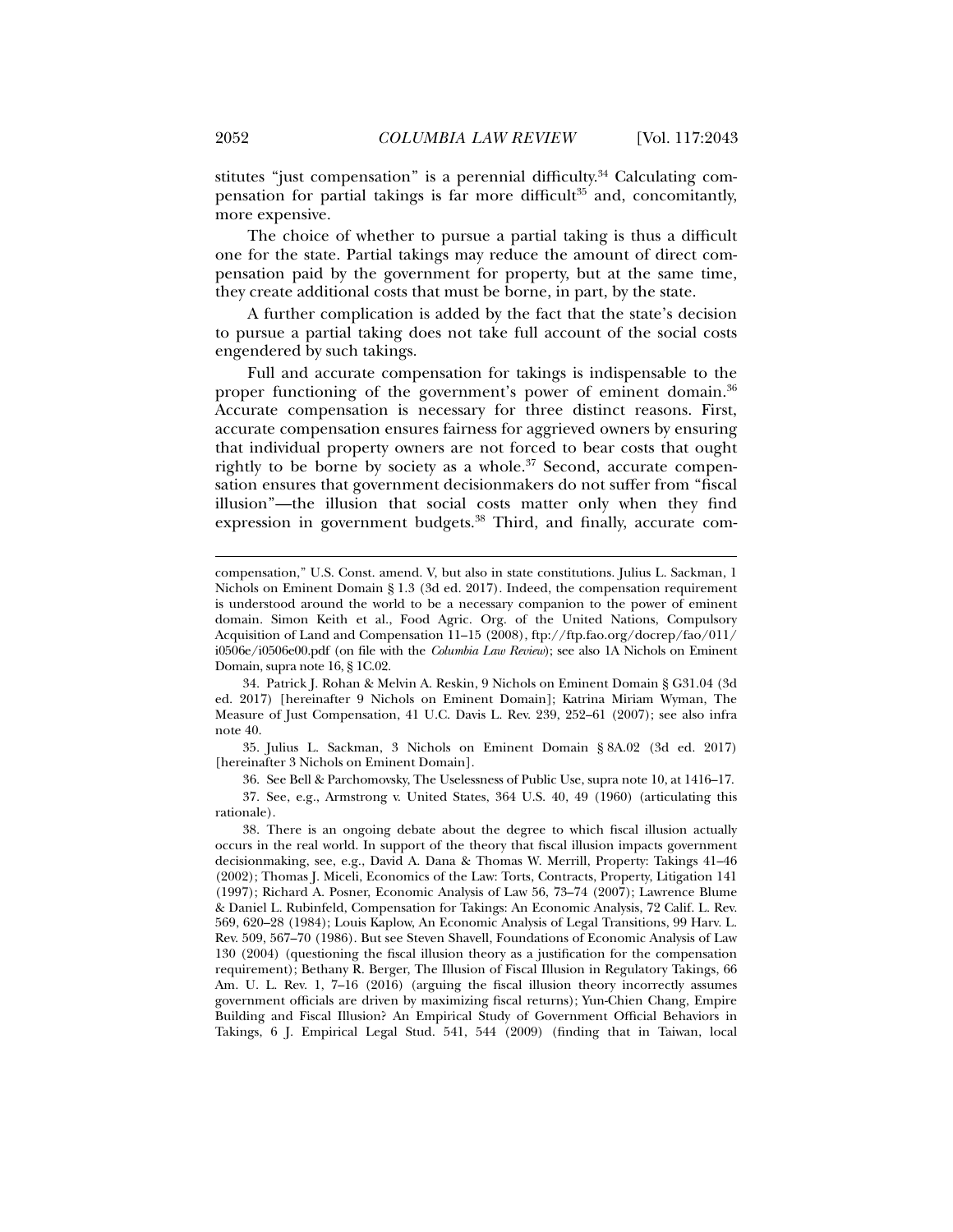pensation reduces the possibility (and therefore the incentives) for government actors to utilize their taking power for corrupt purposes.<sup>39</sup> When compensation does not accurately measure the costs imposed by takings, the takings power can be misused or abused. This is no less true when the taking is a partial one.

Unaccounted-for costs and benefits are endemic to all takings and, in particular, to partial takings. Many scholars have argued that standard compensation formulas for all exercises of eminent domain fail to take account of some kinds of subjective value enjoyed by owners.<sup>40</sup> Additionally, government benefits that accompany takings are generally not given expression in compensation formulas.41 Finally, not all "takings" of property are compensable. A complicated set of judicially crafted formulas distinguish between, on the one hand, ordinary government actions that take valuable property rights and attributes without the need for compensation and, on the other hand, those that go "too far" and become "regulatory takings" for which compensation must be paid.<sup>42</sup> "Partial regulatory takings," in particular, do not trigger a compensation requirement, unless, like other regulatory actions, they go "too far."43

governments are sensitive to political costs and benefits when assessing land value); Daryl J. Levinson, Making Government Pay: Markets, Politics, and the Allocation of Constitutional Costs, 67 U. Chi. L. Rev. 345, 377 (2000) (challenging the fiscal illusion theory as a justification for takings compensation).

 39. Abraham Bell & Gideon Parchomovsky, The Hidden Function of Takings Compensation, 96 Va. L. Rev. 1673, 1692–704 (2010).

 40. E.g., Abraham Bell & Gideon Parchomovsky, Taking Compensation Private, 59 Stan. L. Rev. 871, 872–73 (2007) [hereinafter Bell & Parchomovsky, Taking Compensation Private]; James Geoffrey Durham, Efficient Just Compensation as a Limit on Eminent Domain, 69 Minn. L. Rev. 1277, 1292 (1985); John Fee, Eminent Domain and the Sanctity of Home, 81 Notre Dame L. Rev. 783, 790 (2006); James J. Kelly, Jr., "We Shall Not Be Moved": Urban Communities, Eminent Domain and the Socioeconomics of Just Compensation, 80 St. John's L. Rev. 923, 940 (2006); James E. Krier & Christopher Serkin, Public Ruses, 2004 Mich. St. L. Rev. 859, 866; Thomas W. Merrill, The Economics of Public Use, 72 Cornell L. Rev. 61, 83 (1986); see also Laura H. Burney, Just Compensation and the Condemnation of Future Interests: Empirical Evidence of the Failure of Fair Market Value, 1989 B.Y.U. L. Rev. 789, 793–94.

41. See infra section I.B.1.

 42. There is a vast literature on regulatory takings, including Steven J. Eagle, Regulatory Takings (5th ed. 2012); Richard A. Epstein, Takings: Private Property and the Power of Eminent Domain (1985) [hereinafter Epstein, Takings: Private Property]; William A. Fischel, Regulatory Takings: Law, Economics, and Politics (1995); Lawrence Blume, Daniel L. Rubinfeld & Perry Shapiro, The Taking of Land: When Should Compensation Be Paid?, 99 Q.J. Econ. 71 (1984); Thomas J. Miceli & Kathleen Segerson, Regulatory Takings: When Should Compensation Be Paid?, 23 J. Legal Stud. 749 (1994); Frank I. Michelman, Property, Utility, and Fairness: Comments on the Ethical Foundations of "Just Compensation" Law, 80 Harv. L. Rev. 1165 (1967); Joseph L. Sax, Takings, Private Property and Public Rights, 81 Yale L.J. 149 (1971).

 43. John D. Echeverria, Partial Regulatory Takings Live, but . . . , *in* Taking Sides on Takings Issues: The Impact of *Tahoe-Sierra* 67, 67 (Thomas E. Roberts ed., 2002); Richard A. Epstein, *Lucas v. South Carolina Coastal Council*: A Tangled Web of Expectations, 45 Stan. L. Rev. 1369, 1377–78 (1993) [hereinafter Epstein, *Lucas v. South Carolina*] (stating that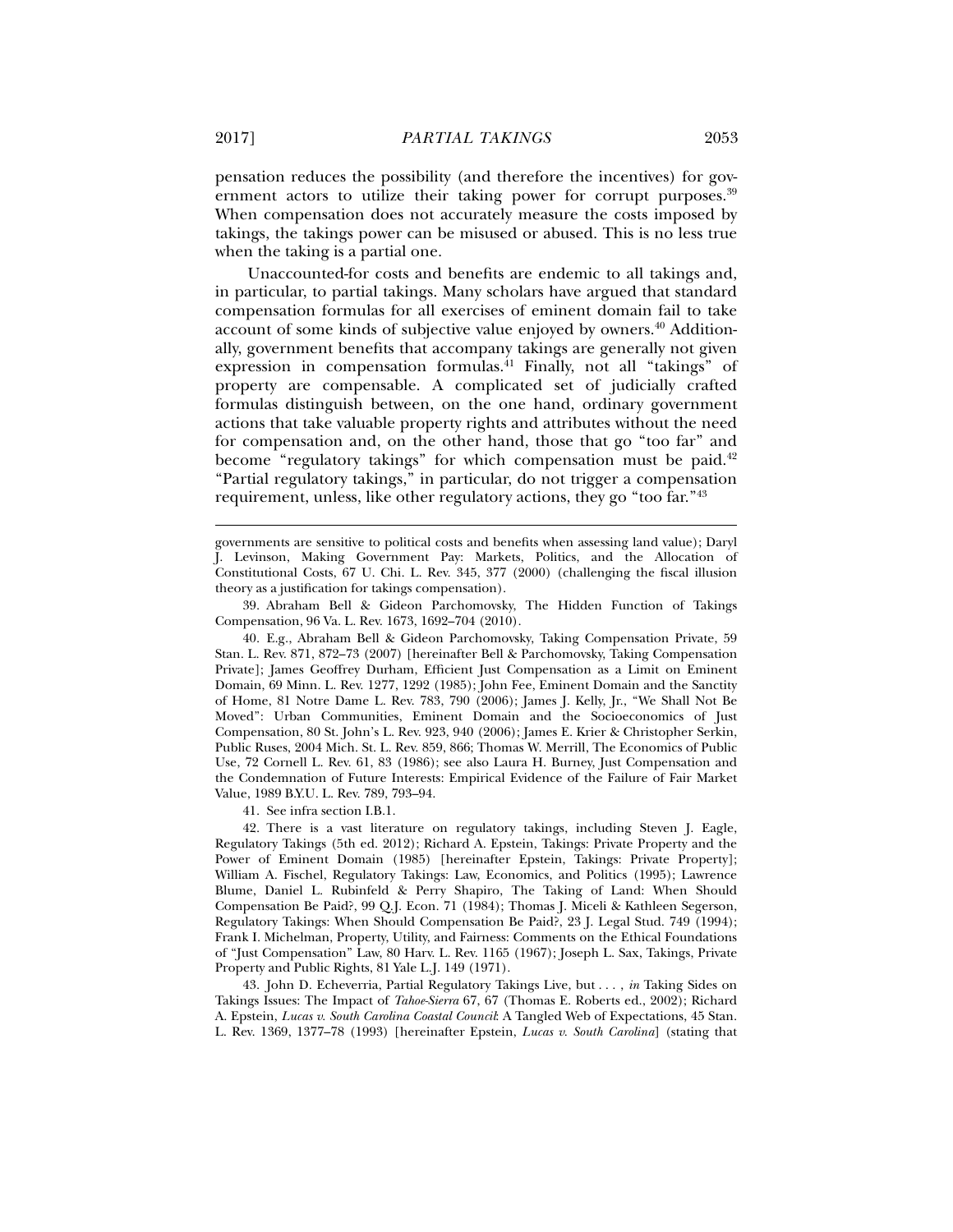These valuation problems associated with ordinary takings are even more severe in the case of partial takings. Partial takings involve the seizure of partial assets. This means that the seized property may have no market in which value can be measured. In addition, the seizure of one partial asset leaves behind a different partial asset. The effect of the seizure on the partial asset left behind must also find expression in valuation formulae.

In sum, partial takings are both extremely popular and extremely problematic. Partial takings are supported by the justifications supporting ordinary takings and troubled by the difficulties attending them. Yet, partial takings also have unique aspects that make them both particularly useful and unusually problematic. Ideally, the legal treatment of partial takings would ameliorate these problems. Unfortunately, the law's treatment of partial takings seems more likely to exacerbate them. It is to this troubling feature of the law of partial takings that we now turn.

#### B. *Special Doctrines of Partial Takings*

This section explores the judicial treatment of partial takings. Courts have fashioned many special doctrines to deal with compensation for partially taken parcels of land. The doctrines, as this section will demonstrate, deal with only some of the challenges partial takings pose. In some ways, the doctrines may be said to worsen the already extant challenges.

As a preliminary matter, it is important to understand the conundrums posed by compensating for partial takings. In general, takings compensation aims to give the owner of the taken property money in the value of the taken property.<sup>44</sup> Prima facie, if the state takes one-third of Blackacre, it should give the owner one-third of the value of Blackacre. But in reality, matters are not so simple. Blackacre may not be of consistent quality; part may be rocky, and the rest flat. Moreover, taking onethird of Blackacre affects the value of the remaining two-thirds. It may no longer be possible to use Blackacre in the same way as before—the lot, for instance, may no longer be large enough to grow certain crops. And new uses of Blackacre may now be possible—for example, the new road created in part from the taken property may enable a new factory to get products to the market cost efficiently. The relationship between the partial taking and the value of what remains of Blackacre is a complex

partial takings, while virtually total in form, will remain uncompensated under the Court's current approach).

 <sup>44.</sup> See Bell & Parchomovsky, Taking Compensation Private, supra note 40, at 872– 73; see also Patrick J. Rohan & Melvin A. Reskin, 8A Nichols on Eminent Domain § G18.02 (3d ed. 2017) [hereinafter 8A Nichols on Eminent Domain]; 4A Nichols on Eminent Domain, supra note 1, § 14.01.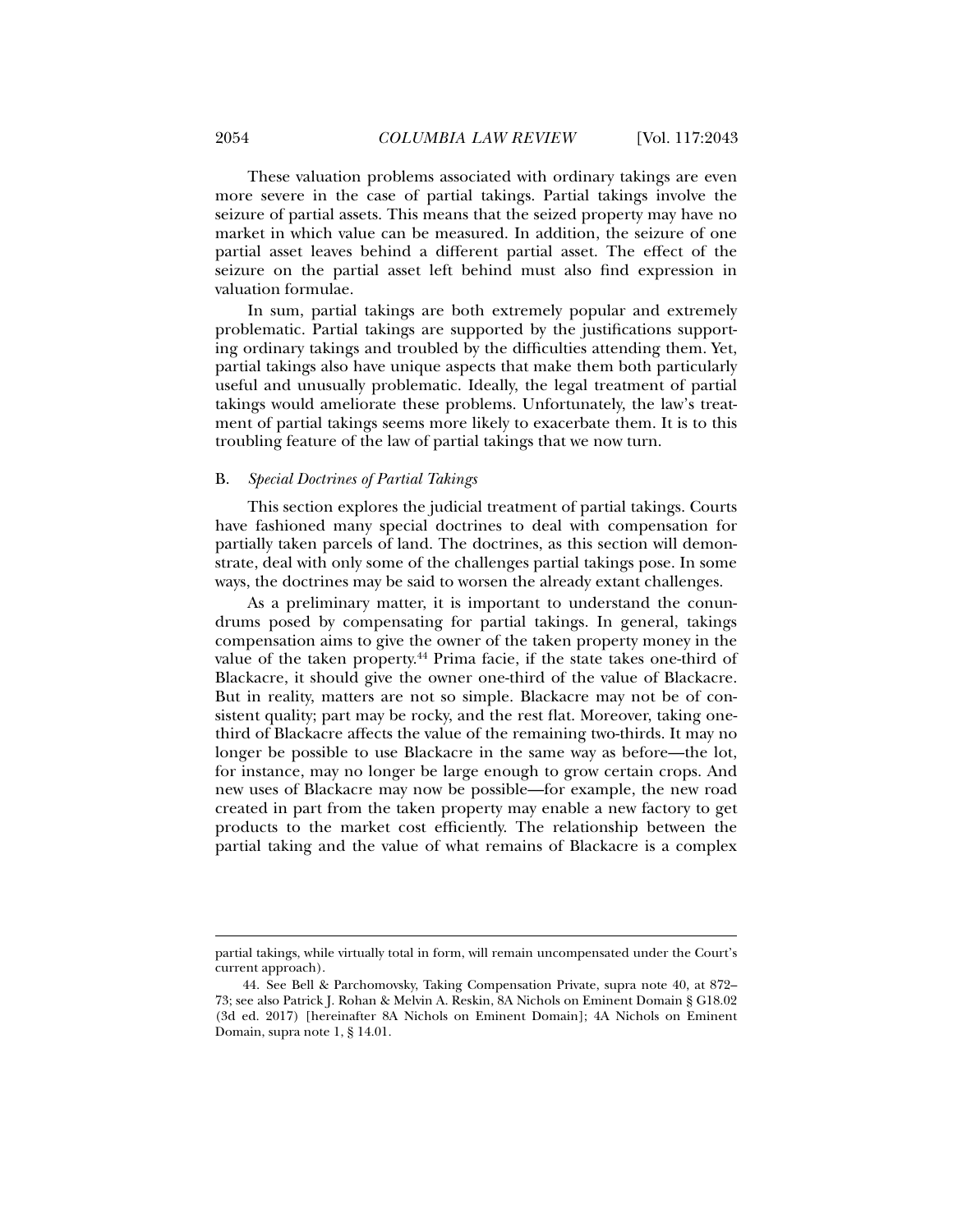one. This relationship is the source of a variety of special doctrines for adjusting compensation awards in cases of partial takings.45

1. *Offsets.* — One of the most litigated questions of partial takings compensation is the "offset." In most cases, an "offset" reduces compensation for partial takings.<sup>46</sup>

To understand offsets, we must recall that all takings—not just partial takings—produce multiple effects, some positive, some negative.47 For instance, when the state uses the power of eminent domain to take land to build a road, the landowners lose the assets taken by the state, but the remaining owners gain the value of easier access to their land. Indeed, given the constitutional requirement that takings be justified by a "public use,"48 it is near impossible to think of a taking without an accompanying benefit to at least one person. $49$  In most cases, the law treats the costs and benefits entirely separately. The losses the owners suffer as a result of the government's takings are compensated. The benefits owners enjoy as a result of the government's givings are overlooked.<sup>50</sup>

In the case of partial takings, however, matters are different. Under both state and federal law of takings compensation, when deciding on the compensation to award owners suffering a partial taking, courts take into account both costs and benefits.<sup>51</sup> In the language of the law, compensation for the taking is "offset" by the value of the benefit realized by the owner. The U.S. Supreme Court has ruled that such offsets are constitutional and do not run afoul of the constitutional requirement of "just compensation" for takings.<sup>52</sup>

While it has a great deal of intuitive appeal, a doctrine of offsetting compensation by the value of benefits actually creates three different sets of difficulties. First, the doctrine is difficult to apply. It is difficult enough to measure land value;<sup>53</sup> it is much tougher when the effects of government projects must be disentangled from all the other factors affecting

 <sup>45.</sup> See generally 4A Nichols on Eminent Domain, supra note 1, § 14.03 (exploring the special valuation issues associated with partial takings).

 <sup>46. 3</sup> Nichols on Eminent Domain, supra note 35, § 8A.02; 4A Nichols on Eminent Domain, supra note 1, § 14.03.

 <sup>47.</sup> Bell & Parchomovsky, Takings Reassessed, supra note 25, at 290.

 <sup>48.</sup> U.S. Const. amend. V.

 <sup>49.</sup> See Abraham Bell & Gideon Parchomovsky, Givings, 111 Yale L.J. 547, 565 (2001) [hereinafter Bell & Parchomovsky, Givings] ("Thus, any taking must confer some benefit on the public.").

 <sup>50.</sup> Id. at 549.

 <sup>51. 3</sup> Nichols on Eminent Domain, supra note 35, § 8A.02; 4A Nichols on Eminent Domain, supra note 1, § 14.03.

 <sup>52.</sup> Bauman v. Ross, 167 U.S. 548, 584 (1897). In some states, the benefits may offset only severance damages but not the compensation for the property taken. See, e.g., Done Holding Co. v. State, 534 N.Y.S.2d 406 (App. Div. 1988); State v. Meyer, 403 S.W.2d 366, 374 (Tex. 1966); City of Richardson v. Smith, 494 S.W.2d 933, 940 n.4 (Tex. Civ. App. 1973).

 <sup>53.</sup> See infra note 74 and accompanying text.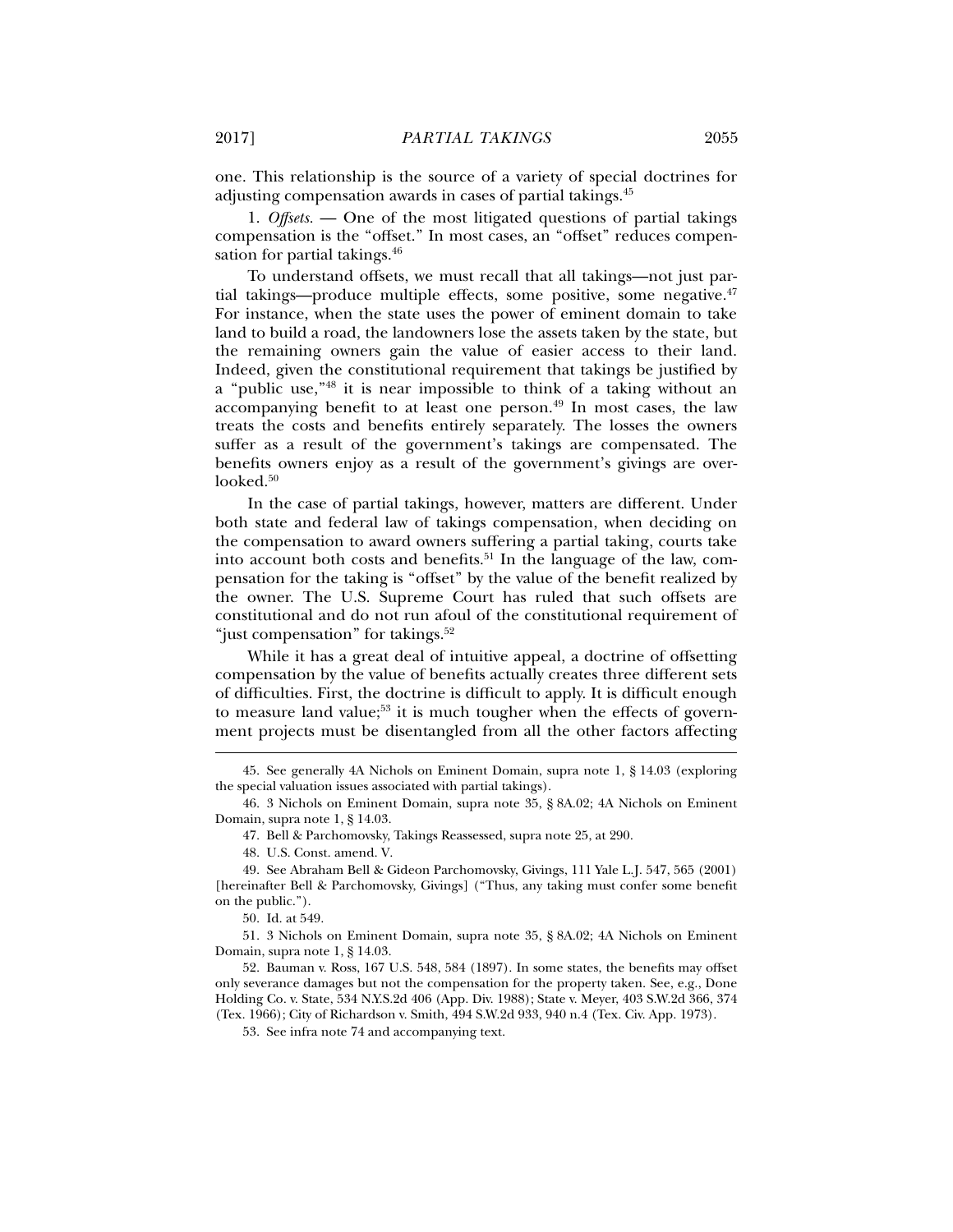land value. All states eliminate from the offset valuation effects that are not attributable to government action, and the version of the doctrine most jurisdictions use involves an even more difficult exercise of linedrawing between government-created effects that are legally important

and those that are not. Second, the doctrine does not apply solely to partial takings but also to cases in which a landowner owns multiple parcels. This means that application of the doctrine depends on the identity of the landowner, rather than simply the nature of the asset.<sup>54</sup> Third, and finally, by offsetting benefits only for partial taking compensation but not for other takings or government actions, the doctrine actually creates a perverse incentive. It encourages the state to prefer partial takings to reduce the amount of compensation to be paid. Let us examine each of these in turn.

The doctrine of offsets is not as simple as it sounds.<sup>55</sup> At least in some states, the compensation award is not adjusted for *all* benefits realized by the owner. Courts draw a distinction between "special benefits" benefits that are "direct and peculiar to the particular property"56—and "general benefits," which accrue to the many properties in the area.<sup>57</sup> In most states and at the federal level, courts reduce the compensation award (or offset it, in the preferred terminology) by the value of special benefits realized by the owner of the taken property.58 The offset doctrine thus benefits the government in partial takings cases by allowing it to pay less compensation than it would have to pay in ordinary takings. However, the state reduces costs only to the extent of special, but not general, benefits created by the government project.

While it is easy to grasp the conceptual difference between special and general benefits, it is much harder to identify them in practice. Consider, for instance, the case of *Defnet Land & Investment Co. v. State ex* 

 <sup>54.</sup> For those who support incorporating broader concerns of distributive justice into eminent domain compensation awards, this can be seen as a feature, rather than a bug. See, e.g., Hanoch Dagan, Takings and Distributive Justice, 85 Va. L. Rev. 741, 746 (1999). However, it remains difficult to explain why the distributive justice concerns should enter into the picture only in the case of partial takings. Cf. Daphna Lewinsohn-Zamir, In Defense of Redistribution Through Private Law, 91 Minn. L. Rev. 326, 329 (2006) (defending more broadly the use of private law to effect redistribution); Glynn S. Lunney, Jr., Takings, Efficiency, and Distributive Justice: A Response to Professor Dagan, 99 Mich. L. Rev. 157, 158 (2000) (arguing against Dagan's proposal).

 <sup>55.</sup> For a summary of the different state and federal approaches to offsets, see generally 3 Nichols on Eminent Domain, supra note 35, § 8A.03.

 <sup>56.</sup> United States v. Trout, 386 F.2d 216, 221–22 (5th Cir. 1967) (internal quotation marks omitted) (quoting United States v. 2,477.79 Acres of Land, 259 F.2d 23, 28 (5th Cir. 1958)).

 <sup>57.</sup> Richardson v. Big Indian Creek Watershed Conservancy Dist., 151 N.W.2d 283, 286 (Neb. 1967) ("[G]eneral benefits are those which arise from the fulfillment of the public object which justified the taking . . . ." (internal quotation marks omitted) (quoting Backer v. City of Sidney, 89 N.W.2d 592, 592 (Neb. 1958))).

 <sup>58. 3</sup> Nichols on Eminent Domain, supra note 35, § 8A.03.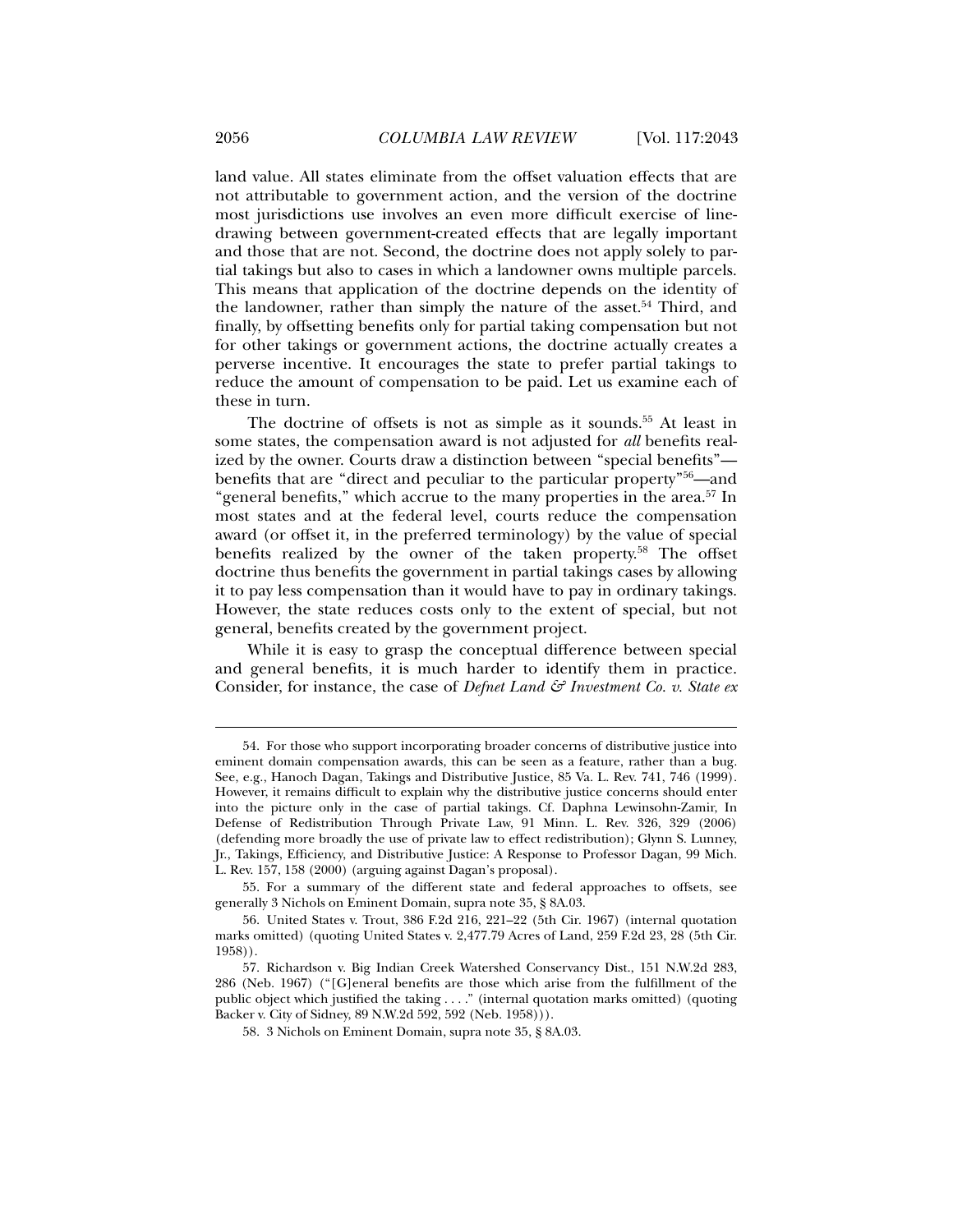*rel. Herman*. 59 The State of Arizona had decided to widen a highway, and it therefore seized by eminent domain roughly thirteen acres of land from a tract of 120.75 acres owned by the aggrieved landowner.<sup>60</sup> The state agreed to pay compensation for the taken land, as well as severance damages, but it sought to offset the reward by applying the value of "special benefits" the land enjoyed due to the highway expansion. $61$ Specifically, the state argued that the remaining land was more valuable because the highway expansion brought an interchange in close proximity to the affected land. $62$  The landowner challenged this argument on the grounds that proximity to highway interchanges should never be considered a "special" benefit.63 The landowner also noted the oddities of the particular case—that before receiving the "benefit" of the widened interstate highway, the land enjoyed direct access to a much longer stretch of the unimproved highway, while the new interchange itself was not located on the taken land but, rather, nearby on other taken land.<sup>64</sup> The court rejected the landowner's argument, ruling that proximity to highway interchanges might or might not constitute special benefits, depending on the circumstances, including such matters as the amount of traffic on the highway and the amount of distance from the interchanges.65 The rule, in other words, is that benefits must be examined ad hoc, and there are no firm guidelines for distinguishing the general from the special benefits.

With the distinction between special and general benefits boiling down to a fact-intensive but legally vague judicial determination, it is unsurprising that disagreements between state and landowner are frequent, and litigation common. The need to distinguish between the effects of specific and general benefits also complicates the appraisal process, since appraisers must discern not only the degree to which a property's price has been affected by a taking but also the degree to which other properties' prices have been affected by the same taking.

A small number of jurisdictions have set aside the distinction between special and general benefits. For instance, in a controversial recent decision,<sup>66</sup> *Borough of Harvey Cedars v. Karan*, the New Jersey Supreme Court eliminated the long-standing distinction between general

 <sup>59. 480</sup> P.2d 1013 (Ariz. Ct. App. 1971).

 <sup>60.</sup> Id. at 1014–15.

 <sup>61.</sup> Id. at 1015.

 <sup>62.</sup> Id.

 <sup>63.</sup> Id.

 <sup>64.</sup> Id. at 1019.

 <sup>65.</sup> Id. at 1019–20.

 <sup>66.</sup> See William J. Ward, NJ Supreme Court Overturns *Karan*, Changes Rules on Partial Takings, N.J. Eminent Domain Blog (July 8, 2013), http://www.njeminentdomain.com/ state-of-new-jersey-nj-supreme-court-overturns-karan-changes-rules-on-partial-takings.html [http://perma.cc/SS4W-3QC7] (describing the decision as opening "a virtual Pandora's box of issues for trial judges").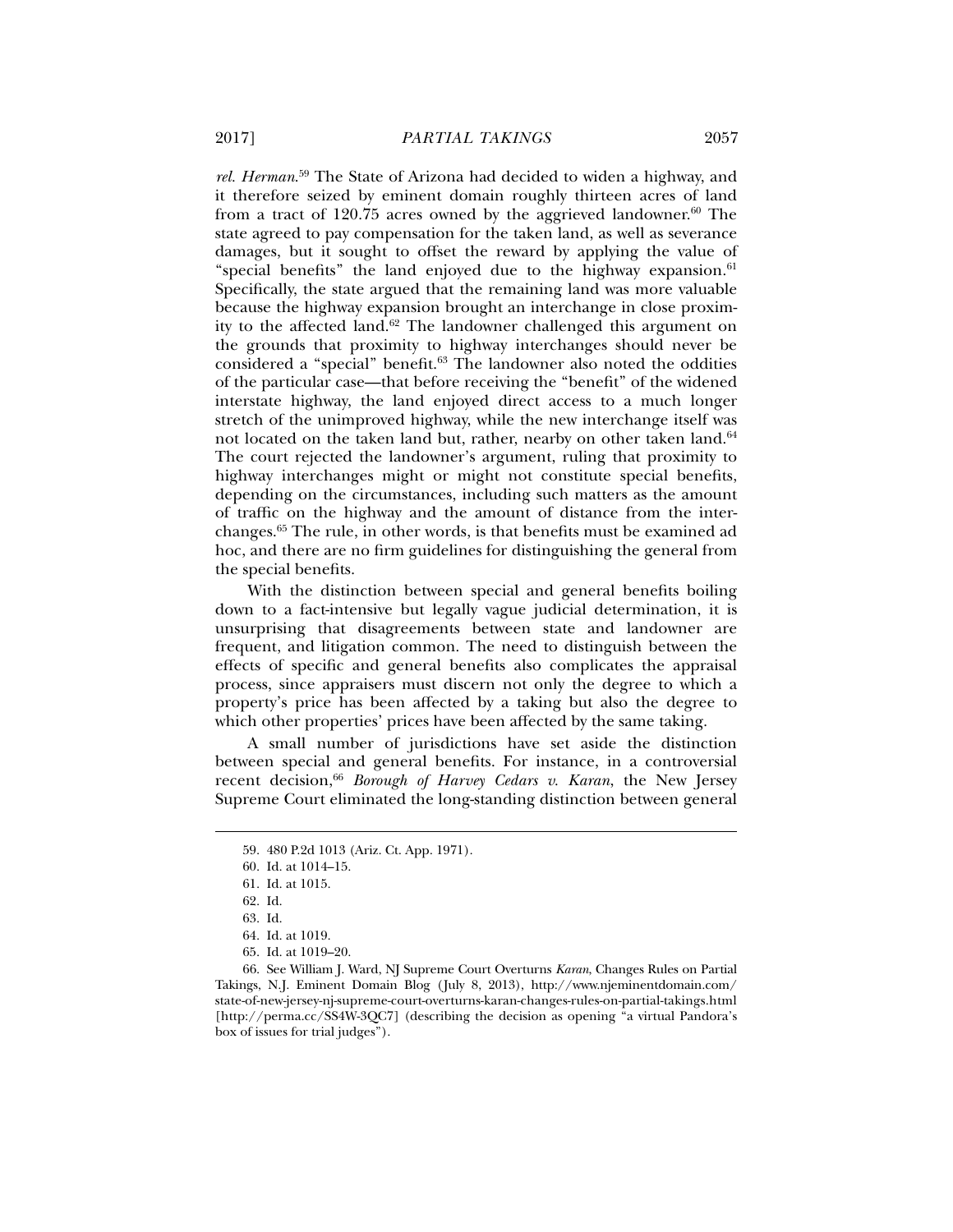and special benefits in New Jersey law and expanded the offset doctrine to cover all benefits engendered by any takings project. $67$  The case involved the restoration of sand dunes.<sup>68</sup> The Karans owned a singlefamily beachfront home in Harvey Cedars, New Jersey.69 As part of its efforts to protect the beaches from erosion by rebuilding sand dunes, the Borough of Harvey Cedars took a perpetual easement over roughly onequarter of the Karans' property.<sup>70</sup> The state sought to pay compensation only for the actual reduction in value to the Karans' property; this meant that the compensation award would be offset by the value of *all* benefits that accrued to the Karans' property, instead of just the "special benefits." The New Jersey Supreme Court reversed the lower court's decision in favor of the Karans and sided with the state, ordering the lower measure of compensation.71 It remains to be seen whether New Jersey's approach will be adopted elsewhere in the United States.

The New Jersey approach can potentially make application of the offset rule much easier. Applying this approach, one measures the value of a partially taken property before the taking and after it.<sup>72</sup> The difference between the two values is the amount that has to be paid in compensation. If the remainder of the land has actually increased in value after the taking, no compensation need be paid at all.<sup>73</sup> Of course, even this approach may pose logistical problems. It's doubtful that the affected realty was actually sold immediately before and after the taking, making it more difficult to gauge the exact value of the property. Markets for real estate never involve perfect substitutes, so measuring price is a complex process.74 In addition, one has to account for other factors that

j

 72. To be sure, this is not as easy as it sounds. The land market is not like the stock market. Thousands or even millions of identical stocks are bought and sold nearly continuously, such that it is possible to measure the price of a share at any given time with a high degree of precision. Land markets are much thinner—as there are many fewer buyers and sellers—and the products being sold are never perfect substitutes. Cf. William Larson, Bureau of Econ. Analysis, New Estimates of Value of Land of the United States 2 (Apr. 3, 2015) (unpublished manuscript), http://www.bea.gov/papers/pdf/new-estimates-of-value-of-land-of-the-unitedstates-larson.pdf [http://perma.cc/8727-U858] (discussing the difficulty of measuring the value of land and proposing a model for evaluating the value of land).

 73. But see Brittany Harrison, Note, The Compensation Conundrum in Partial Takings Cases and the Consequences of *Borough of Harvey Cedars*, 2015 Cardozo L. Rev. de novo 31, 51–56, http://www.cardozolawreview.com/content/denovo/HARRISON.36.denovo.pdf [http://perma.cc/9FAG-DNTZ] (arguing the New Jersey ruling is equally compatible with different valuation approaches).

 74. See Peter Chinloy, Real Estate: Investment and Financial Strategy 25–47 (1988) (describing various approaches to appraising property, such as the cost, market, incomecapitalization, and hedonic approaches); Riël Franzsen & William J. McCluskey, Value-Based Approaches to Property Taxation, *in* A Primer on Property Tax: Administration and

 <sup>67. 70</sup> A.3d 524, 526–27 (N.J. 2013).

 <sup>68.</sup> Id. at 527.

 <sup>69.</sup> Id. at 528.

 <sup>70.</sup> Id.

 <sup>71.</sup> Id. at 526–27.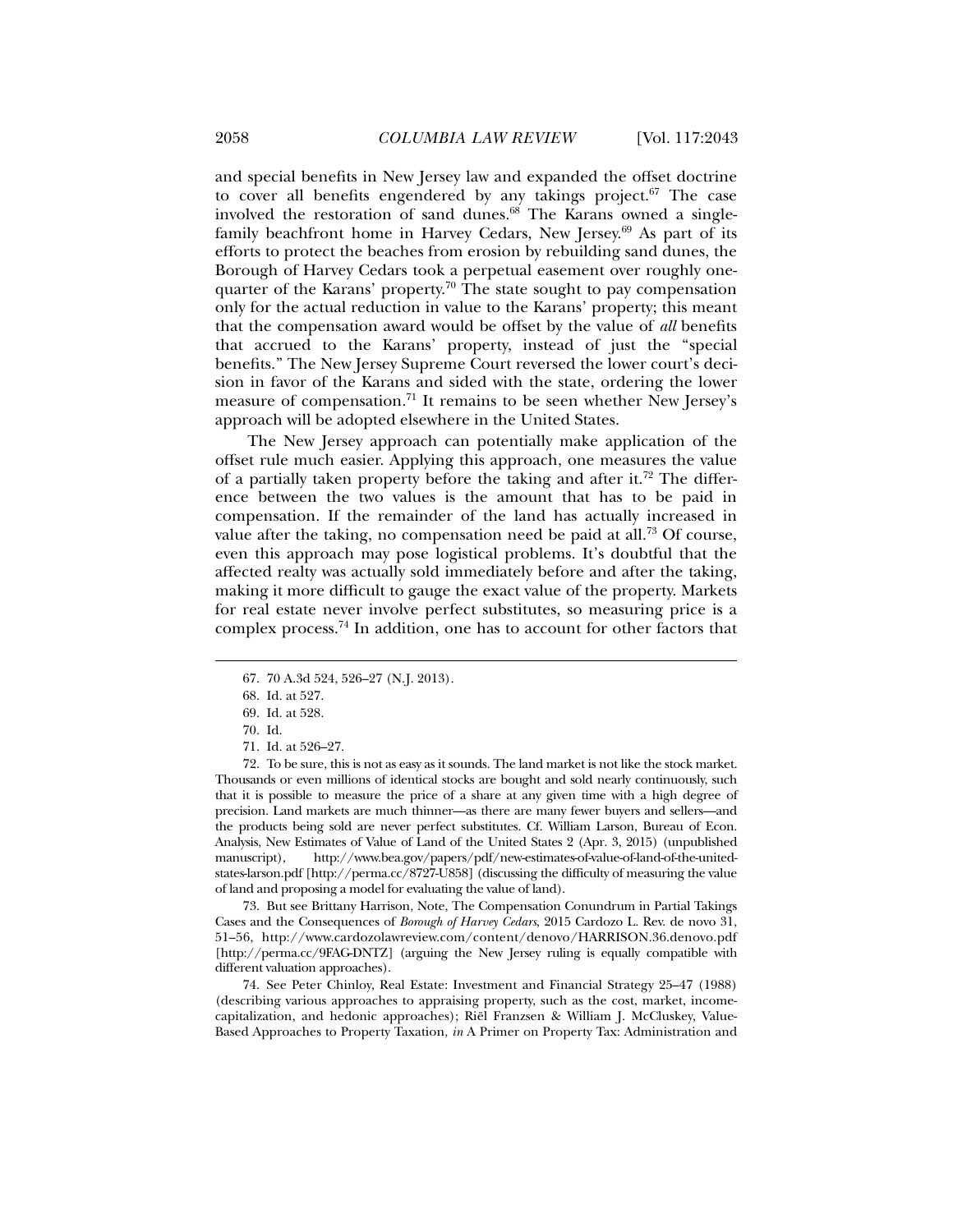affect the price of the property, as reflected in broader price movements in the real estate market.75

Problems in measuring offsets are compounded by the peculiar definition of "partial takings" for purposes of the offset doctrine. In most jurisdictions, a taking is considered "partial" for purposes of the offset doctrine so long as a portion of the owner's land holdings is taken, even if all the taken land consists of whole parcels.<sup>76</sup> Consider, for instance, a state decision to take a single parcel of land—Blackacre—in its entirety to create a park. The park is sufficiently valuable that the four abutting parcels of land—Whiteacre, Greyacre, Blueacre, and Greenacre—will all double in value. For simplicity's sake, let us assume that all five parcels are of equal value, and all are worth \$100,000. If each of the five parcels were owned by a different person, the state would have to pay \$100,000 in compensation to the owner of Blackacre to seize the land for the park. However, if the owner of Blackacre also owned another parcel, say Greyacre, the offset doctrine would view Blackacre–Greyacre as a single parcel that had been partially taken. Thus, under the offset doctrine, there would be no compensation: The \$100,000 loss of Blackacre would be offset by the \$100,000 gain in value of Greyacre.

As our hypothetical taking of Blackacre illustrates, the offset doctrine leads to two disturbing anomalies. First, the amount of compensation that must be paid for takings depends on the identity of the aggrieved party, rather than on the property being taken. The government's taking of the same land, which is otherwise the same in all particulars, in some cases will require a large compensation payment and in others a small payment (or none at all) based on the identity of the owner. Second, the ability of the government to recapture the value of its givings depends on it taking property. If the government creates the park on land it already owns, it cannot utilize the offset doctrine, but if it seizes the land to create the park, the offset doctrine may be used to subsidize the seizure. This means that the government best preserves its reservoir of land holdings by pairing its takings of land with projects that

Policy 41, 54–56 (William J. McCluskey, Gary C. Cornia & Lawrence C. Walters, eds., 2013) (describing the complexities of valuation in general and specific difficulties arising from the fact that "no two parcels are exactly alike").

 <sup>75.</sup> See Chinloy, supra note 74, at 27 ("Some problems with appraisal are posed by inflation and its presence or absence . . . .").

 <sup>76.</sup> A similar rule is applied to partial regulatory takings. A regulation that deprives some parcels of all their value, but leaves value in other parcels of the same owner, cannot be considered a regulation that completely eliminates the value of a parcel, automatically triggering a finding of a regulatory taking. Rather, such a regulation must be considered as depriving all the parcels together of some of their value, thus requiring an indeterminate and fact-intensive determination of whether the regulation went "too far" and became a regulatory taking. See infra notes 183–196. See generally Palazzolo v. Rhode Island, 533 U.S. 606, 630–32 (2001) (noting the persistent difficulty of the denominator problem but rejecting the petitioner's assertion of total deprivation to a smaller parcel because the issue was not presented in the petition for certiorari).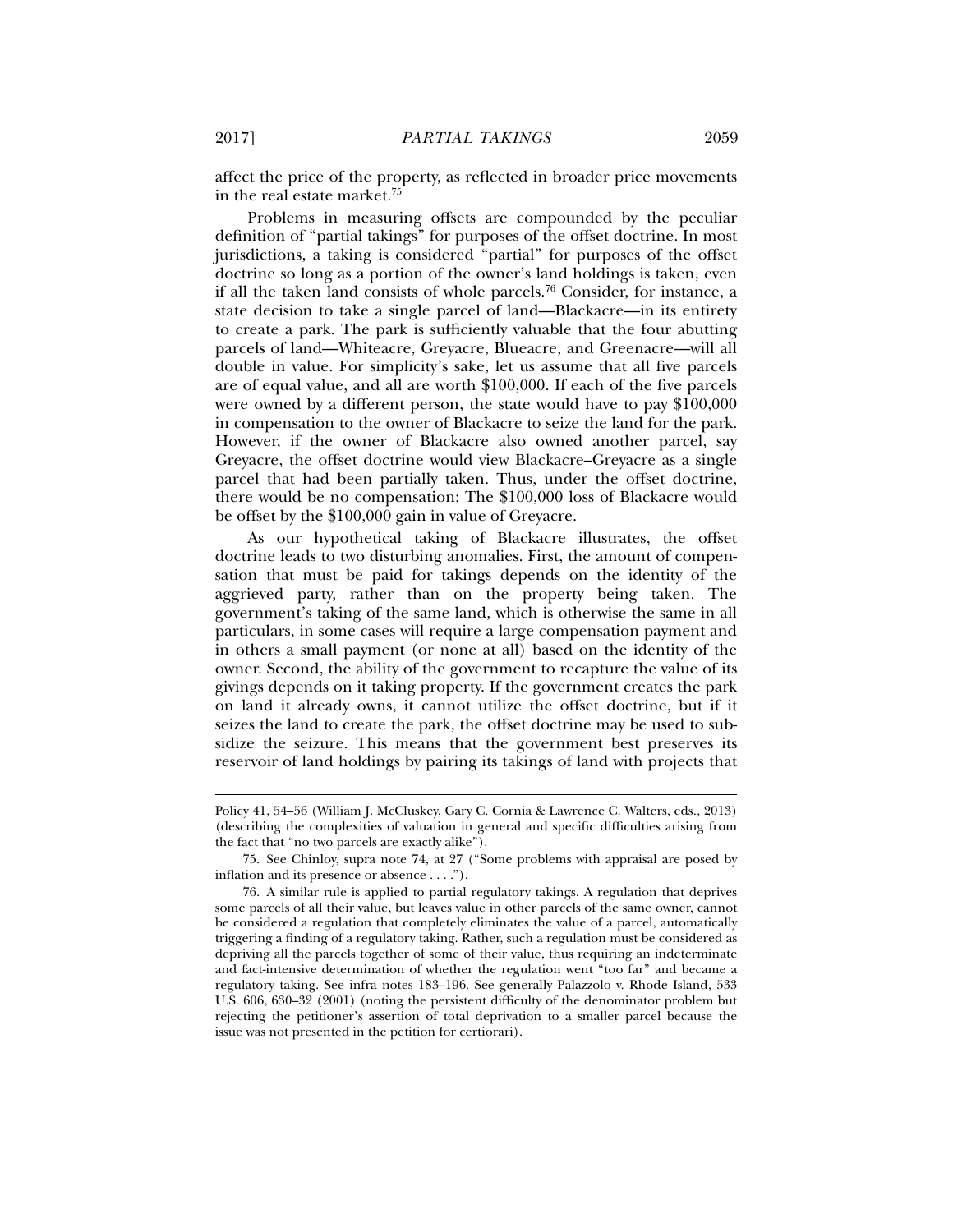create positive externalities for landholders. For government planners with an eye on the budget, a project with such positive externalities is an excellent opportunity to take land on the cheap, as long as the government remembers to take the land from holders of multiple parcels.

This leads us to the third and most serious problem with offsets: No matter how perfectly the offsets are measured, they distort the incentives of state officials making decisions about takings. Indeed, in some sense, the more accurately the offset doctrine measures the effects of the taking, the worse the distortion of incentives.

Ordinarily, when the government takes property by eminent domain, it owes compensation for the full value of the property taken, irrespective of any benefits created.77 But if the offset rule applies, the amount of compensation that must be paid drops drastically. Suddenly, the government may force the private citizen to pay a charge for the "giving"—the benefit it bestows upon the citizen.78 This means that the government will pay less compensation and perhaps avoid having to pay at all. When the offset rule applies, takings are dramatically cheaper for the government. All things being equal, the government should always prefer takings in which the offset rule applies to those in which it does not.

The offset rule may lead the government to configure projects in such a way as to take advantage of the ability to reduce compensation by offsetting gains. This creates an incentive for the government to prefer, all things being equal, to seize parts of two parcels rather than one complete parcel. Likewise, the doctrine incentivizes the government to take parcels from owners of multiple parcels, rather than to take all the landholdings of a single owner.

2. *Severance.* — A second unique doctrine associated with partial takings is the severance damage rule.<sup>79</sup> Under this rule, when an asset is partially taken, the compensation is calculated in two steps. First, one calculates the value of the partial asset taken. Second, one measures the change in value of the partial asset that remains with the owner—the "severance damage." One then combines the two values to get the total amount of compensation.<sup>80</sup>

The severance rule is not generally intended to be applied together with an offset rule. Rather, it is used as a different approach to calculat-

 <sup>77. 3</sup> Nichols on Eminent Domain, supra note 35, § 8A.02(1) (noting "just compensation" has generally been interpreted to mean "fair and adequate monetary compensation for land actually taken, regardless of any benefits to the remainder"); see also Noel F. Delporte, Note, Benefit as Legal Compensation for the Taking of Property Under Eminent Domain, 16 St. Louis L. Rev. 313, 317–23 (1931) (discussing state constitutional provisions that forbid using benefits to offset compensation for land takings).

 <sup>78.</sup> See Fischel, supra note 42, at 80–84; Bell & Parchomovsky, Givings, supra note 49, at 555–56, 596–97.

 <sup>79.</sup> See 26 Am. Jur. 2d Eminent Domain § 281 (2014).

 <sup>80. 3</sup> Nichols on Eminent Domain, supra note 35, § 8A.02(1).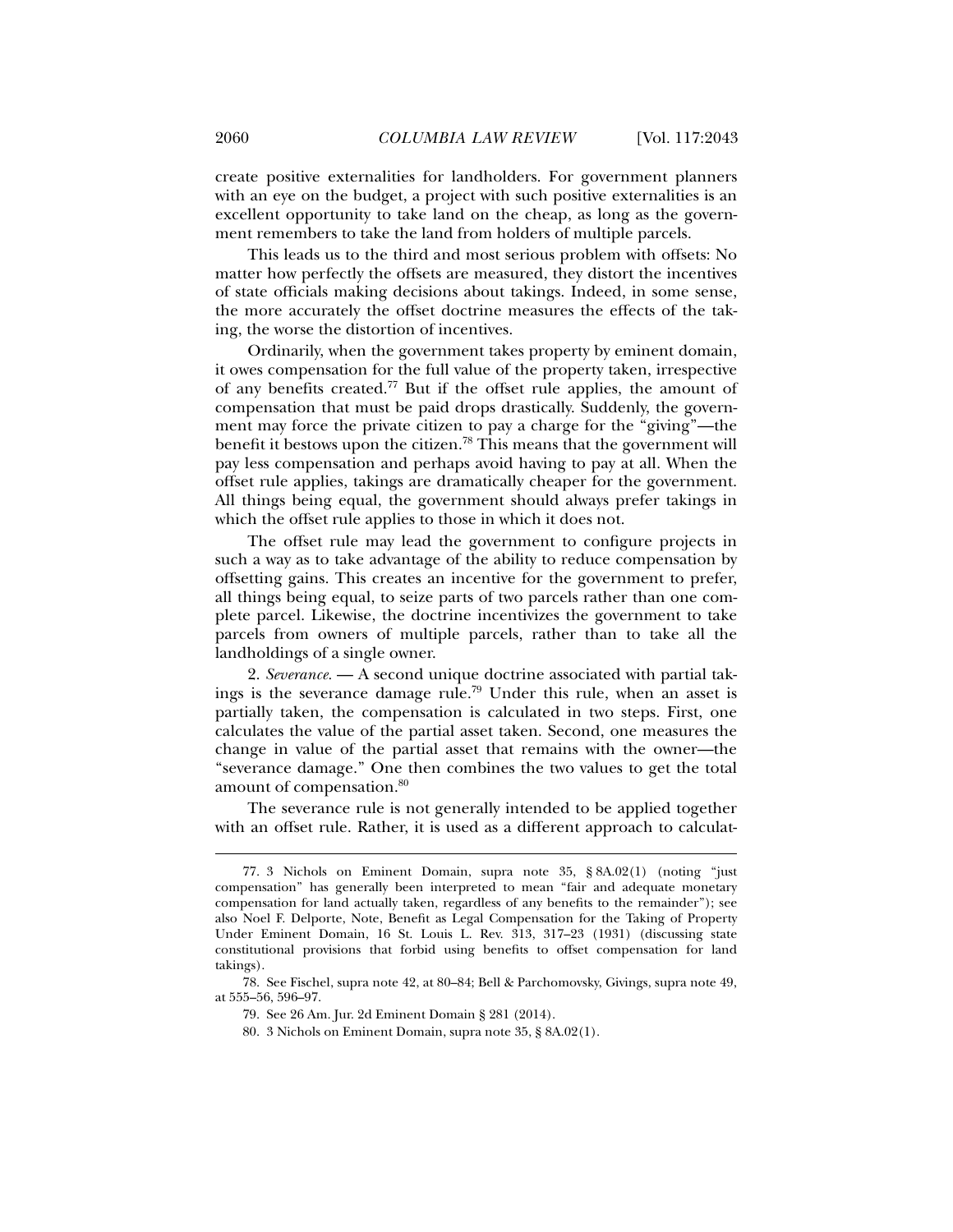ing damages. To understand this, consider the ordinary use of the offset rule. The offset rule is used when the primary measure of damages is the difference between the value of the whole asset before the taking and the partially remaining property after the taking. $81$  In such cases, the offset rule clarifies that that difference in value is not the final word on compensation due; rather, the loss in value occasioned by the taking must be "offset" by certain benefits. By contrast, when the severance rule is used, the primary measure of damages is the value of that portion of the asset which is taken. Ideally, measuring damages by the value of taken land plus severance damages should yield the same result as measuring the value of the remaining land discounted by general benefits. The severance rule simply assures that proper account is taken of the impact of the taking on the remaining property. As the Fourth Circuit Court of Appeals noted, the different approaches (offset or severance) ultimately seek to measure the same loss, but do so in different ways. Consequently, setting compensation at the difference between property value before and after taking (of the untaken parts of the asset) and then adding extra compensation for "severance" can result in the payment of double compensation.82 Said the court,

[A]s the government argues, if th[e] ["before and after method of valuation"] is properly employed when there is a partial taking, severance damages should not be allowed. This is so because if the fair market value of the property after the taking is subtracted from its fair market value before the taking, presumably the fair market value after the taking would reflect any diminution in value by reason of the taking so that a separate allowance for severance damages is unnecessary in order for the landowner to recover just compensation.<sup>83</sup>

Theoretically, the severance rule should allow courts to avoid the pitfalls of the offset rule and calculate damages more precisely. Unfortunately, reality is more complicated.<sup>84</sup> Severance damages are almost impossible to calculate. Measuring severance damages requires courts to undertake the same task that frustrates them in measuring offsets: They must figure out to what degree changes in asset value are attributable to "severance" as opposed to other phenomena, $85$  such as changes in the

 <sup>81.</sup> See supra section I.B.1; see also 1 Lewis Orgel, Valuation Under the Law of Eminent Domain §§ 48–51 (James C. Bonbright ed., 2d ed. 1953) (comparing the three formulas courts have used to measure "just compensation" for partial takings).

 <sup>82.</sup> See United States v. 2.33 Acres of Land, 704 F.2d 728, 728 (4th Cir. 1983).

 <sup>83.</sup> Id. at 730 (citing United States v. 38.60 Acres of Land, 625 F.2d 196, 201 (8th Cir. 1980)).

 <sup>84.</sup> See Ashley Mas, Note, Eminent Domain Law and "Just" Compensation for Diminution of Access, 36 Cardozo L. Rev. 369, 374–75 & n.31 (2014) (listing the exceptions to the principle that all consequential damage to remaining parcels is compensable).

 <sup>85.</sup> See 4A Nichols on Eminent Domain, supra note 1, § 14.03 (addressing limitations on the compensability of damage to remaining property).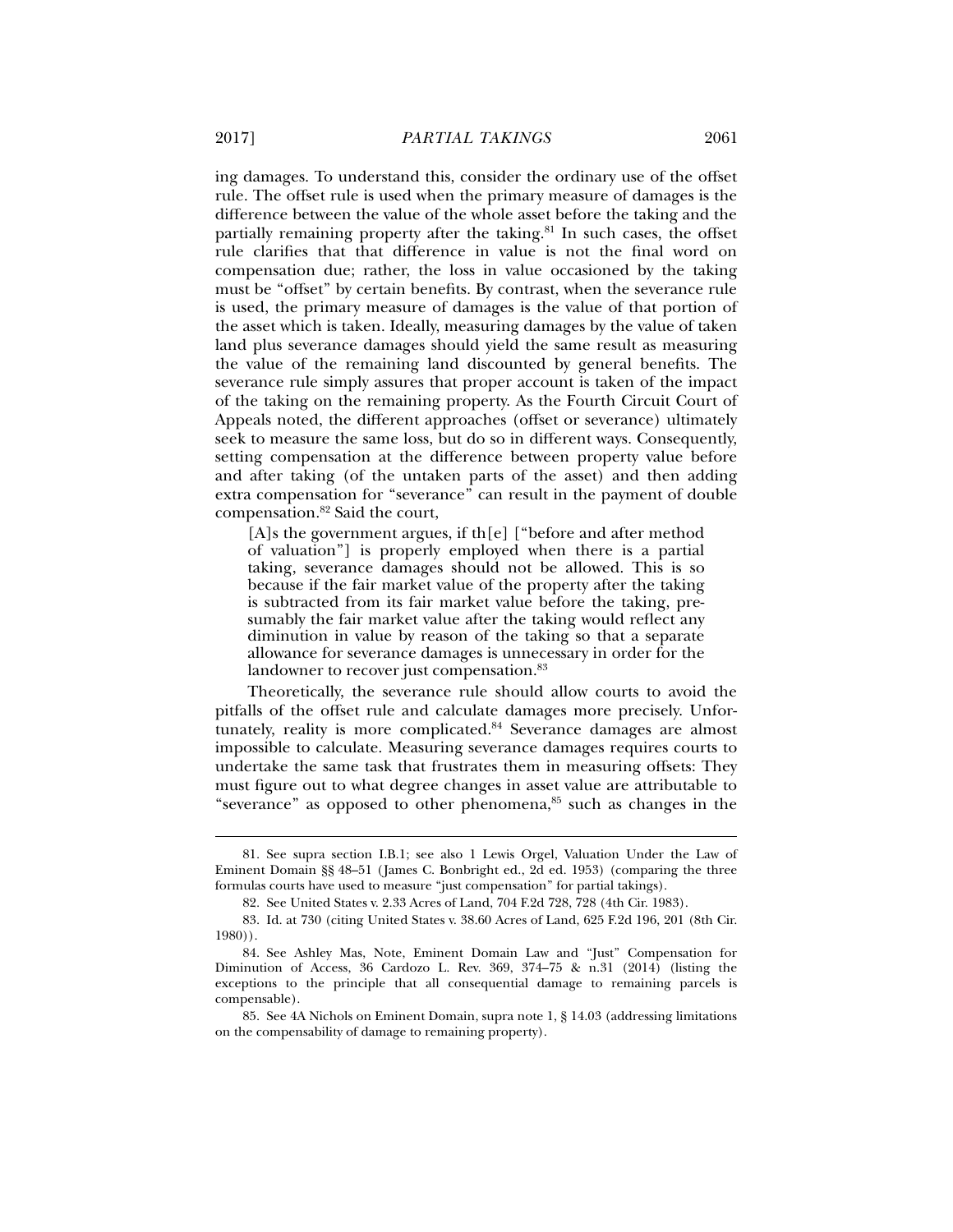market or the general effects of a government action. Because the markets for partial assets are often thin, or even nonexistent, there is little empirical basis on which courts can make such determinations. Instead courts must try to infer the relative financial impact of several causes by various indirect measurements.

Additionally, even if courts feel confident enough to make a decision about the economic impact of a severance, they must have a firm grasp of the other pieces of the compensation puzzle. They must be able to measure the value of the taken asset in such a way as to ensure full compensation but not double compensation.86

It is little wonder, therefore, that courts often choose the offset method instead.

#### C. *The Problem with Partial Takings*

While partial takings are both ubiquitous and necessary, they also raise unique economic problems. Specifically, partial takings lead to three characteristic difficulties. First, the division of a parcel between state and owner creates a situation that may be prone to strategic misbehavior, such as extortion by the state. Second, in dividing parcels between the state and the prior owner, partial takings may create new assets (posttaking parcels) that are suboptimally configured. For instance, while a partial taking may enable a road, the partial taking may come at the price of making an entire farm unusable. Third, because partial takings involve dividing up existing parcels of land, they create new assets that may have no clear market. This complicates efforts to value the asset taken. Obviously, all three of these difficulties are related to one another.

The special doctrines discussed above do not fully address these three problems, and in some ways, they even exacerbate them. Indeed, the offset doctrine in particular creates a fourth problem with partial takings: Special doctrines incentivize the state to prefer partial takings over complete takings.87 Indeed, the state may choose inefficient partial takings over efficient complete takings or nonaction.

In this section we address each of these problems, in reverse order. We begin with the artificial and undesirable incentive to engage in partial takings created by the special doctrines.

1. *The Artificial Incentive for Partial Takings.* — The first problem that arises in the context of partial takings is directly related to the offset rule*.* As explained above, the offset rule allows the government to adjust downward compensation awards by taking account of the positive effects of exercises of eminent domain.88 The offset rule, however, applies only to partial takings or takings of a portion of an owner's larger set of holdings. When

 <sup>86.</sup> See id. § 14.02(3)(b)(ii).

 <sup>87.</sup> See supra notes 77–79 and accompanying text.

 <sup>88.</sup> See supra section I.B.1.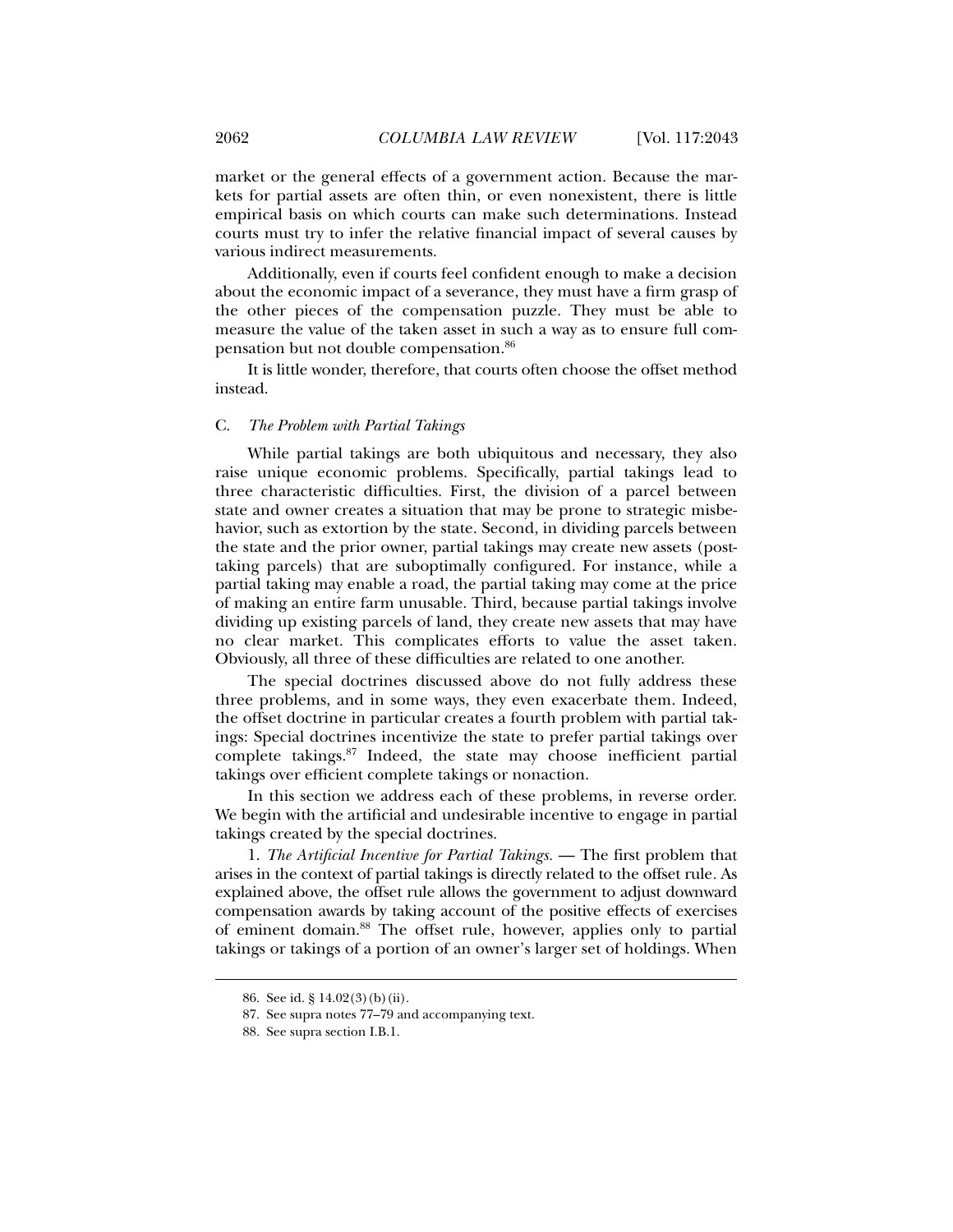land holdings are taken in their entirety, no offset is possible. This, of course, creates an incentive for the government to prefer partial takings to total takings when both methods can achieve the government's goals.<sup>89</sup>

As an illustration, consider the following example. Imagine that the construction of a new highway exit increases the value of ten identical contiguous commercial lots by 200% each on account of the increase in the volume of traffic. Assume that the government can construct the new exit either by taking four of the lots in their entirety or by taking 40% of each of the ten lots. Assume, further, that the first option—taking four lots in their entirety—is more desirable from a planning standpoint; seizing the lots in their entirety would allow for a more compact exit, with lower maintenance costs and superior safety. In the absence of the offset rule, the government would clearly prefer to take the four entire lots. This option would lead to better results at the same cost (or perhaps even a lower cost, since the government would bear the administrative cost of only four takings, rather than ten). Yet, under the current compensation rules, the government has a strong financial incentive to choose the second, inferior option. While the inferior option would require the government to bear the cost of prosecuting ten eminent domain proceedings, in each case, thanks to the offset rule, the government would avoid paying any compensation. The offset rule, in other words, would render the acquisition of private property by eminent domain essentially free, so long as the government remembered to use partial takings.

In the extreme case, partial takings allow the state to take fee simple ownership in land without paying compensation and without falling afoul of the constitutional requirement to pay "just compensation" for takings. But even in the less extreme cases in which the state does have to pay compensation for a partial taking, the offset rule makes it likely that the state will pay less than it would for similar assets taken by wholeparcel takings.

Naturally, the ability to seize ownership for no compensation or for very little compensation distorts the government's decisions on takings. Simply put, when given the opportunity to take a lot and pay a little, there are few who will resist to the opportunity to take. $90$ 

2. *Compensation Problems.* — Of course, the purpose of the offset rule is not to distort government incentives. Rather, the offset rule (like the severance rule) helps courts properly calculate compensation for partial takings. $91$ 

 <sup>89.</sup> See supra section I.B.

 <sup>90.</sup> One does not need to hold to extreme versions of fiscal illusion to recognize that budgetary considerations potentially impact government decisionmaking in some fashion. See supra note 38.

 <sup>91.</sup> See 4A Nichols on Eminent Domain, supra note 1, § 14.02[1] (noting that the severance and offset rules "are merely tools to be used by the court or the jury in determining the sometimes elusive question of what constitutes full or just compensation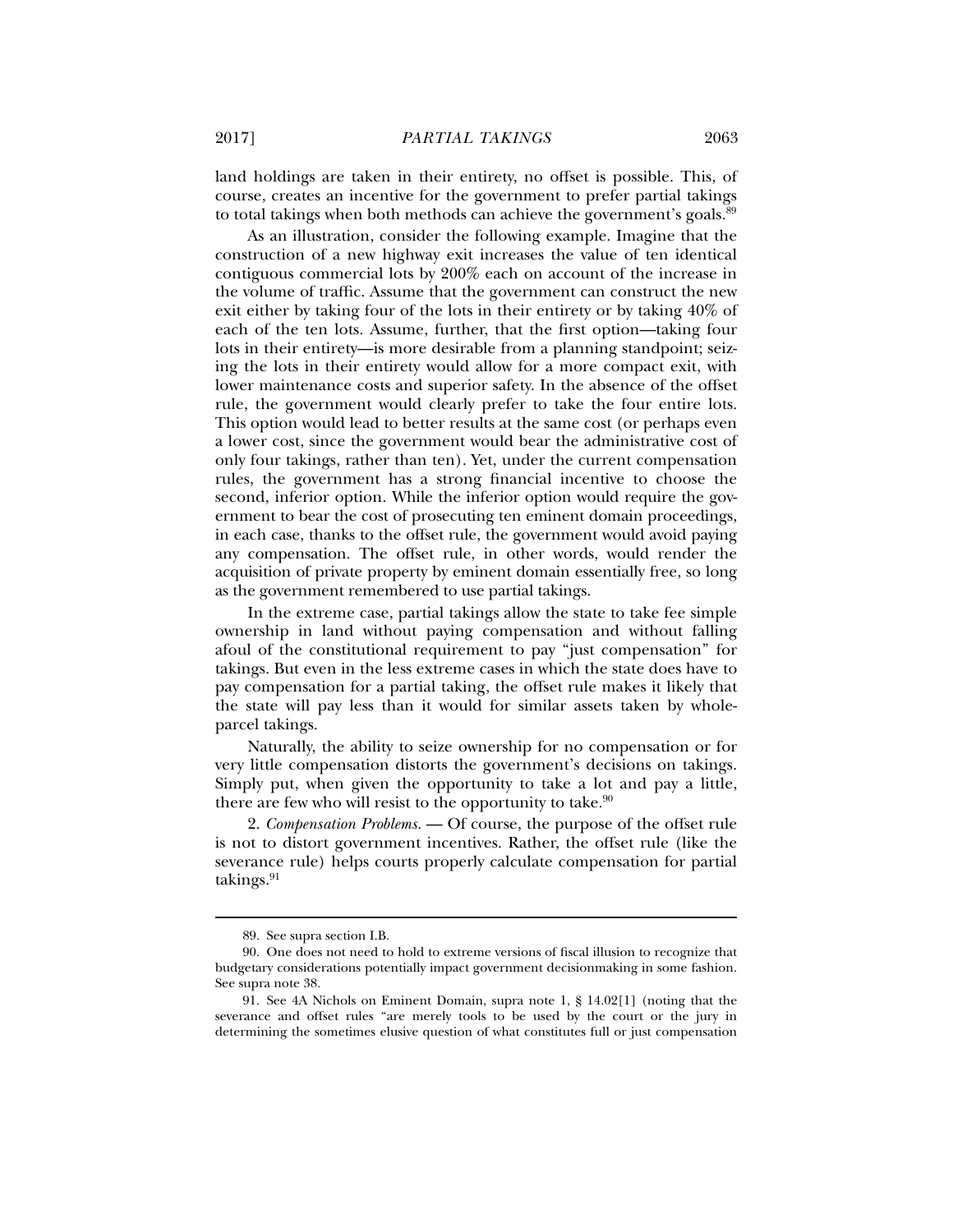As we noted, compensation for eminent domain is already a difficult task even when the taking is of a complete parcel. Compensation, as calculated by standard doctrines, ignores a number of important harms and benefits.92 The offset doctrine partially alleviates the failure to take account of givings in ordinary exercises of eminent domain, but it does so at the cost of distorting government incentives.<sup>93</sup> Additionally, when the offset doctrine discounts general benefits, it forces courts to engage in a fact-intensive inquiry into the character of different benefits remainder properties enjoy.94

Partial takings do not alleviate the ordinary difficulties in calculating compensation; they exacerbate them. This is because partial takings necessarily divide assets into new configurations. The old configurations may have had thick or thin markets, but the new configuration will almost certainly have a thin market or none at all. Consider, for example, the taking of a diagonal strip of land for a road, in such a manner as to create two remainder parcels that are roughly triangular. Though the new triangular parcels might have been created previously, they were not, probably because there was little demand for them. While the demand for such parcels might emerge at some time in the future, there is little likelihood that such demand will emerge precisely at the time they are created by the partial taking.95

 94. Russo, supra note 23, at 1552. ("The early nineteenth century opinions made no effort to classify benefits as general or special, and the New York high court went so far as to suggest that a landowner could be entirely compensated with benefits.").

 95. Studies show that parcels with regular boundaries are more valuable than those with irregular boundaries. See, e.g., Gary D. Libecap & Dean Lueck, The Demarcation of

in the case of partial taking"); see also Village of South Orange v. Alden Corp., 365 A.2d 469, 472 (N.J. 1976) (providing the formulas for the offset and severance methods and noting that either may be used in New Jersey); Orgel, supra note 81, §§ 48–51 (noting the three formulas courts use to determine partial takings compensation).

 <sup>92.</sup> See Coniston Corp. v. Vilage of Hoffman Estates, 844 F.2d 461, 464 (7th Cir. 1988) ("Compensation in the constitutional sense is . . . not full compensation, for market value is not the value that every owner of property attaches to his property but merely the value that the marginal owner attaches to *his* property."); see also Bell & Parchomovsky, Taking Compensation Private, supra note 40, at 885–90; Durham, supra note 40, at 1278– 79; Lee Anne Fennell, Taking Eminent Domain Apart, 2004 Mich. St. L. Rev. 957, 962–67 [hereinafter Fennell, Taking Eminent Domain Apart]; Krier & Serkin, supra note 40, at 866; Merrill, supra note 40, at 82–85. In practice, "Many owners are 'intramarginal,' meaning that because of relocation costs, sentimental attachments, or the special suitability of the property for their particular (perhaps idiosyncratic) needs, they value their property at more than its market value." *Coniston*, 844 F.2d at 472.

 <sup>93.</sup> See, e.g., Russo, supra note 23, at 1552 (noting that as nineteenth-century railroad companies "invested with the power of eminent domain [and] took advantage of the ability to offset, some began to compensate landowners entirely in benefits," with "[o]ne scholar report[ing] that railroad takings in Illinois frequently resulted in an award of \$1" (footnote omitted)); cf. 3 Nichols on Eminent Domain, supra note 35, § 8A.03(1) (noting that offset rules vary depending "on whether benefits may setoff damages to the remainder or to the property taken and whether special or general benefits may be considered for setoff").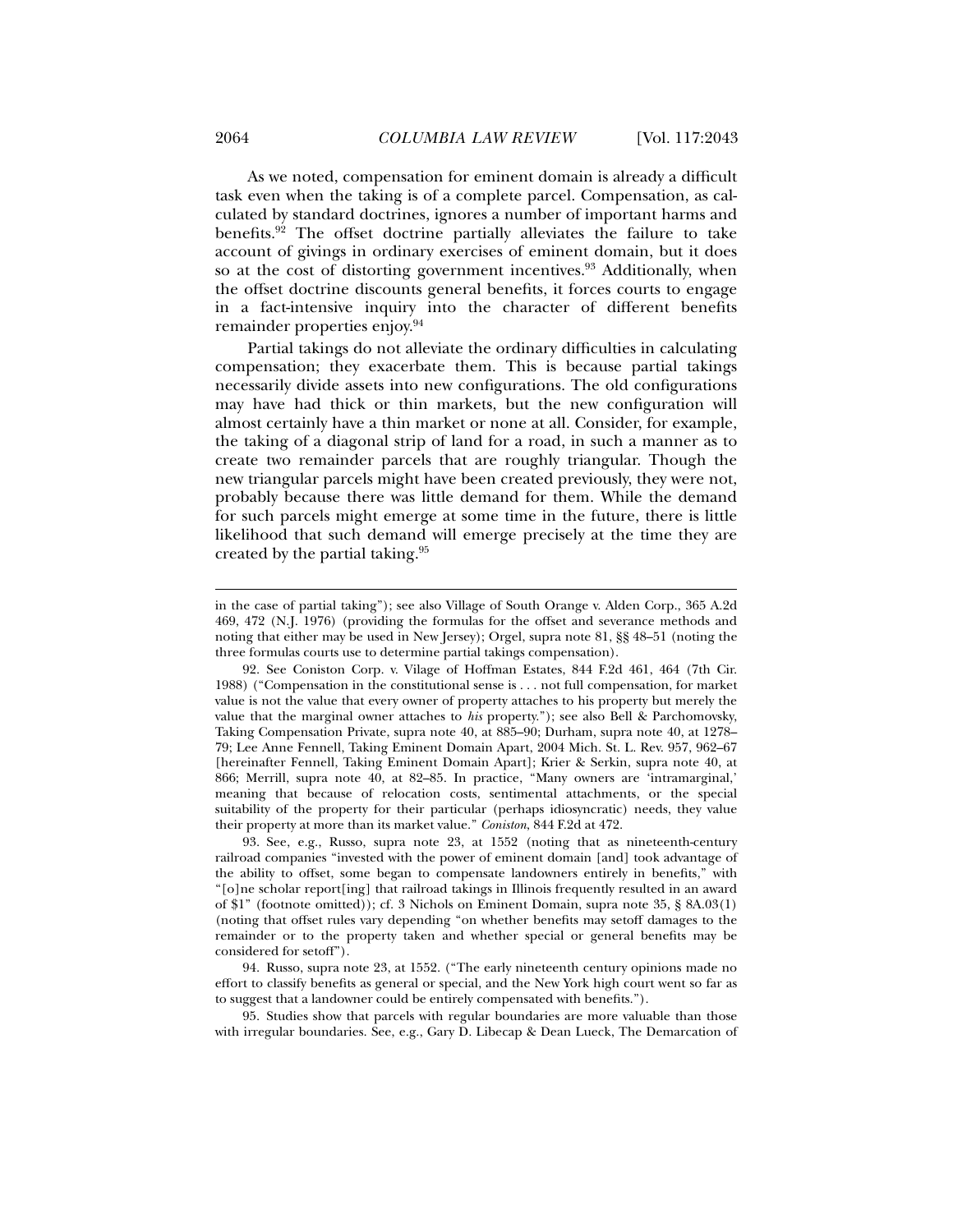To arrive at the correct compensation amount, judges must be able to estimate the value of the giving received by the affected property owners, the potential effects of future use by the government, and the suitability of the remainder for standard uses. In addition, the judge ought to be able to determine the harm the severance causes in those cases in which such harm exists. This is a formidable task.

As one would expect, there could be significant disagreement between the government and the private property owners concerning the appropriate compensation amount. Naturally, each party would attempt to bolster its claims by hiring the services of land appraisers, and the court would often be presented with divergent opinions as to what it should do. At the end of the day, though, notwithstanding the court's best efforts and the amounts the parties expend, it is unrealistic to expect the court to arrive at an accurate number. As a result, the amount awarded may be excessive or undercompensatory, $96$  and the costs parties incur simply in order to figure out how to allocate the value and loss of the taking largely represent a pure loss from a social perspective.

3. *Problematic Asset Configurations.* — Even if the government could figure out how to calculate compensation easily, partial takings would still be problematic. Partial takings, by their nature, reconfigure assets. Part of an asset is taken by the government and part is left behind, creating two new smaller assets in place of the one larger one. But these new assets may not be properly configured for optimal use. Naturally, the asset held by the government is in a configuration that the government deems suitable for its use. But the part left in the hands of the private owners in the aftermath of partial takings is often unsuitable for its pretaking use. $97$  At times, the remaining part is unfit for any economically viable use.

This is especially true when the government takes a large percentage of the original parcel. For instance, takings of over 50% of the original parcel may result in the creation of remainders of very little use for their owners. Naturally, the specific effect will also depend on the initial size of the parcel that was subject to a partial taking. Very large parcels may "survive" substantial partial takings without losing the lion's share of their value, whereas small parcels may see their value eviscerated even by relatively small partial takings.

Land and the Role of Coordinating Property Institutions, 119 J. Pol. Econ. 426, 446–50 (2011); Gary D. Libecap & Dean Lueck, Land Demarcation Systems, *in* Research Handbook on the Economics of Property Law 257, 279–92 (Kenneth Ayotte & Henry E. Smith eds., 2011).

 <sup>96.</sup> Patricia Munch, An Economic Analysis of Eminent Domain, 84 J. Pol. Econ. 473, 487–88 (1976) (finding pervasive under- and overcompensation in eminent domain cases in Illinois).

 <sup>97.</sup> For examples, see generally Richard E. Welch, Valueless Property: How a Remainder Converts to a Remnant, Right Way Mag., Nov./Dec. 2009, at 36, 36–37.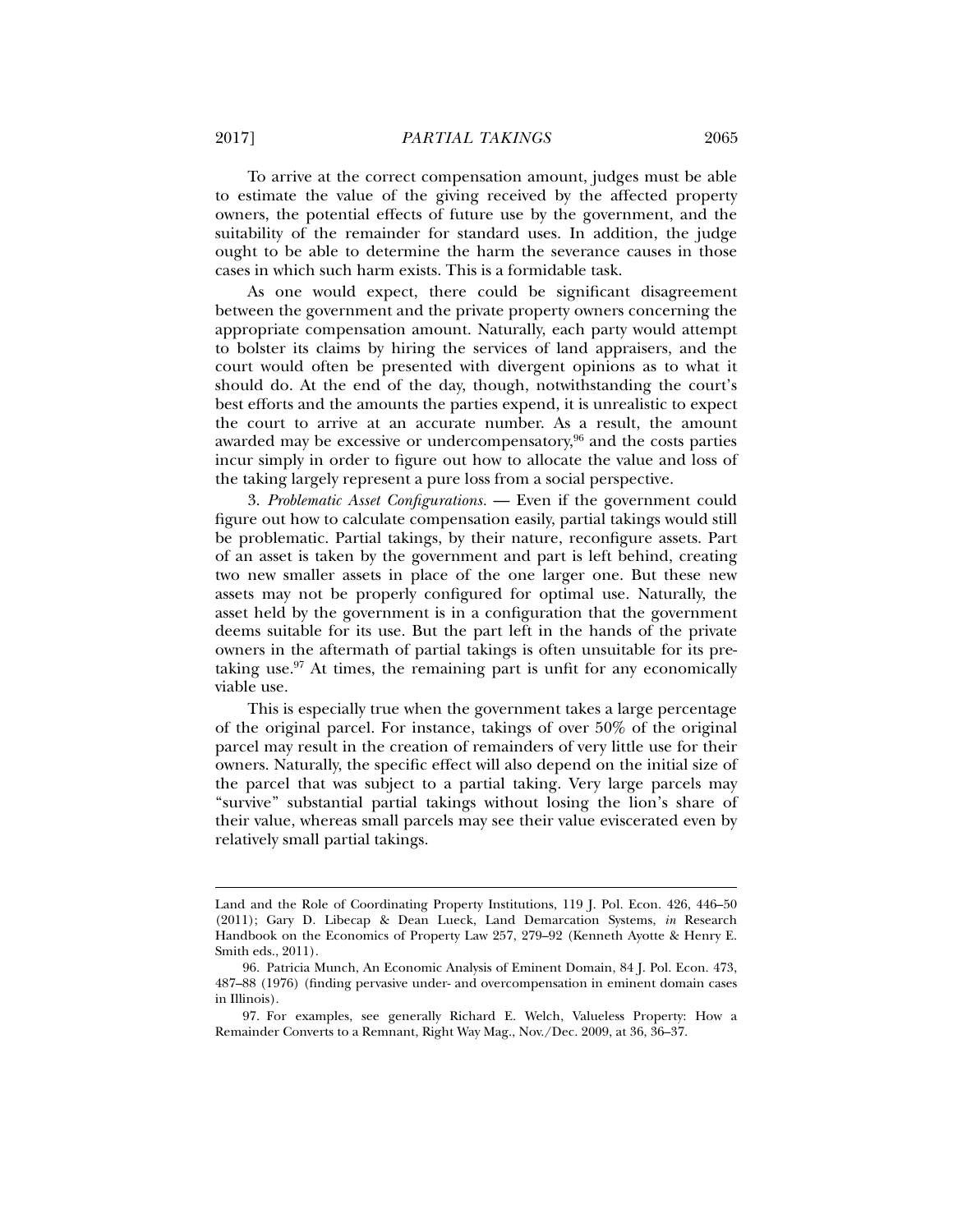Another factor that affects the suitability of the remainder for future use is the pertinent land use law. Specifically, minimum lot size and setback requirements can render the remaining parts unsuitable for residential and commercial uses, dooming them to lie fallow if the owners cannot secure a change in the zoning rules or an exemption.

Small size is not the only problem resulting from partial takings. Partial takings may also create irregular-sized lots. The taking of a corner of a lot for a park may create an "L"-shaped remainder lot, for example. In other cases, partial takings may leave only a narrow sliver of the original lot, leading to the formation of "bowling alley" parcels. Needless to say, such unorthodox configurations make the remaining parts almost entirely unfit for conventional uses.

In a smoothly functioning market among willing buyers and sellers, these kinds of asset configurations would not be of concern. Owners would voluntarily subject their assets to such troublesome reconfigurations only if the newly enabled use were valuable enough to compensate for the loss engendered by stunting the ability of the remaining parcel to produce value. But exercises of eminent domain are not market transactions; indeed, it is highly unlikely that the power of eminent domain would be used if there were a smoothly functioning market in which the government could buy the lots it needed.<sup>98</sup> There is no guarantee that the partial taking is valuable enough to justify stunting the remaining parcel. Indeed, there is no guarantee that the stunting was necessary to achieve the purpose of the taking; perhaps the new use of the taken property could be best achieved by using whole parcels, rather than partially taken parcels.

4. *Strategic Misbehavior.* — A final problem emanating from partial takings is that they may induce strategic misbehavior on the part of the government. The potential for strategic misbehavior is in large part the result of the problems described above.

Consider again the differences between the compensation doctrine applicable to partial and complete takings. The government can greatly reduce the amount of compensation it will pay by carrying out a partial rather than complete taking. But the government need not actually carry out the partial taking. The threat of a partial taking can be employed in order to convince owners to take less compensation.<sup>99</sup>

The possibility of strategic misbehavior does not end at the moment of the partial taking. Oftentimes, the nature of the asset divided by the partial taking is such that the newly divided assets continue to be strongly linked. If Blackacre, a farm, is partially taken by the government, what

 <sup>98.</sup> Even with the shortcomings in compensation for takings, the process of taking property by eminent domain is costly, and likely more costly than negotiations in a smoothly functioning market.

 <sup>99.</sup> See Gideon Kanner, Condemnation Blight: Just How Just Is Just Compensation?, 48 Notre Dame Law. 765, 788–89 (1973).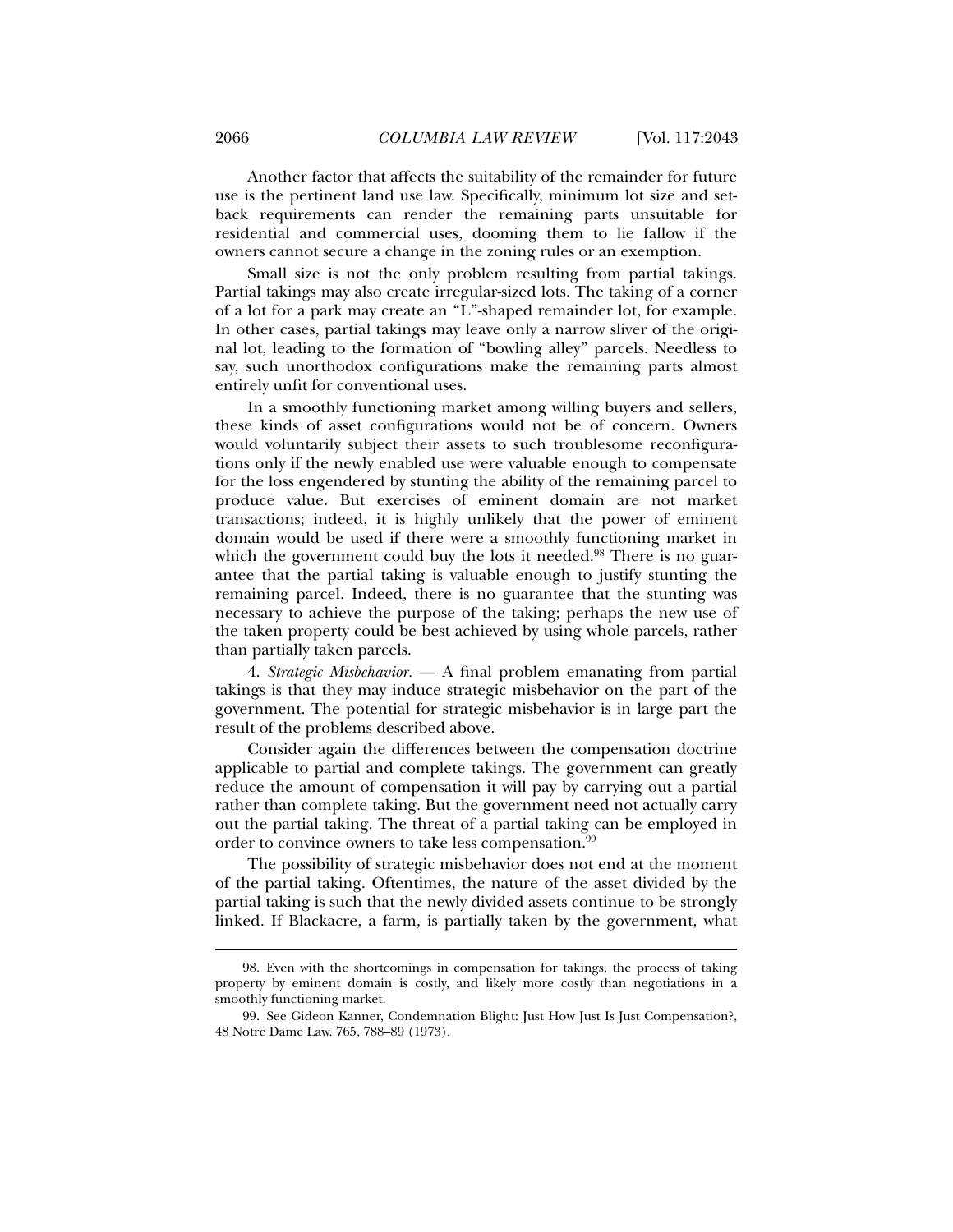remains of Blackacre will be highly influenced by a government decision to use its part as a waste facility, rather than a park. More generally, once it has taken the asset part it needed and has paid compensation for it, the government can threaten to use the taken part in ways that impose negative externalities on the owner of the remainder. Once again, the threat can be employed to extract payment from owners (or, more likely, to silence objections by the owners to other government actions). $100$ 

Consider the construction of a new highway. To enable the project, the government must take several lots, in whole or in part. Thereafter, in the event of partial takings, multiple remainders of various sizes will remain in the hands of the original owners. Having paid compensation to the owners, the government has discharged its legal duty. But, of course, the payment of compensation does not terminate the relationship between the government and the owners of the taken property. Subsequent to the takings, the government must decide what resources to expend on the maintenance of the new highway. For example, the government must decide whether to erect acoustic barriers between the highway and the lots, how much to spend on upkeep and maintenance, and how to develop the landscape. These and other decisions will have a direct bearing on the value of the remainders.<sup>101</sup>

To be sure, similar strategic problems may arise in any case of eminent domain. The government may threaten eminent domain in order to extract favors. Or, once it has taken the property, the state may threaten to use it in ways that are disadvantageous to owners of adjacent lots. However, the strategic problem is particularly acute in the case of partial takings. Partial takings, and the attendant compensation doctrines, give the government a number of tools for extortion. In some cases, these tools may end up being used.

#### II. ADDING OPTIONS TO PARTIAL TAKINGS

In this Part, we suggest a new approach to partial takings that would vest a put option in private property owners whenever the government elects to engage in a partial taking. The creation of a put option would bestow upon the private property owner the power to sell the remainder of her partially taken asset to the government at a percentage of fair market value of the asset as a whole at the time of the partial taking.

 <sup>100.</sup> A related phenomenon is the strategic announcement of takings in order to take advantage of "condemnation blight" and lower compensation amounts. See 8A Nichols on Eminent Domain, supra note 44, § G18.02; Kanner, supra note 99, at 769; cf. T. Nicolaus Tideman & Florenz Plassmann, Fair and Efficient Compensation for Taking Property Under Uncertainty, 7 J. Pub. Econ. Theory 471, 474 (2005) (arguing such announcements reduce property values and should require compensation).

 <sup>101.</sup> Kanner, supra note 99, at 786–87 (discussing the need to indemnify condemnees for damages).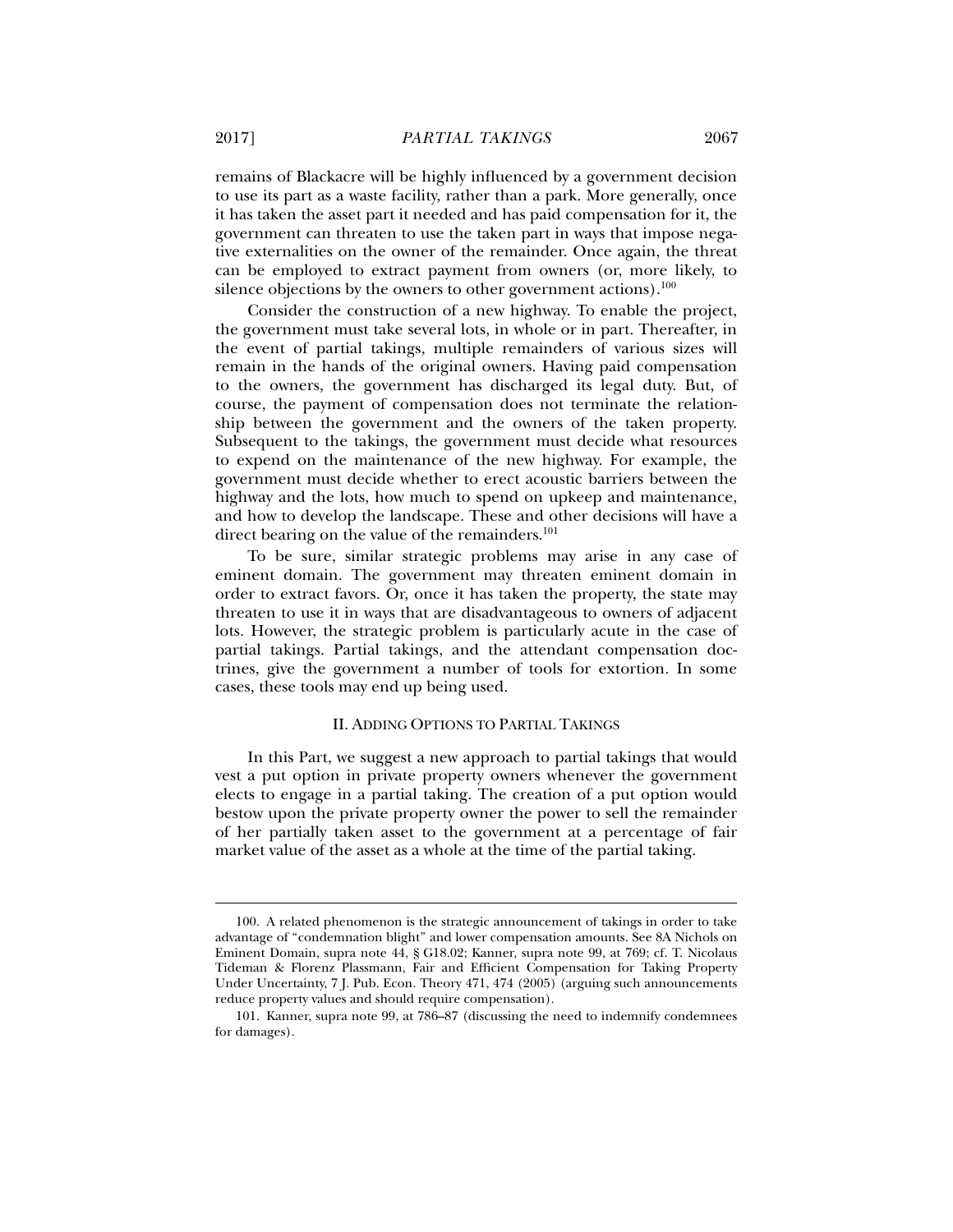Formalization of this new entitlement would create a property arrangement in which the parcel is divided (as the government desires in effecting a partial taking), but either party can exercise the legal power to effect a unification of the title in the hands of the government. As Professor Ian Ayres has pointed out, the government already holds a call option on all private property by dint of its power of eminent domain.<sup>102</sup> The power of eminent domain entitles the government to seize title to any property, or part thereof, provided that it acts in the furtherance of a public use and is willing to pay the private owner just compensation, measured by fair market value.103 This proposal is intended to pair the government's broad call option with a much more limited put option that would be conferred on private property owners in cases of partial takings.

As is true of all options, private property owners would be under no obligation to exercise their new legal entitlement. They would be free to do so at their discretion. Importantly, the introduction of a put option would result in a property arrangement that has the potential to ameliorate significantly all the problems associated with partial takings. The put option would encourage the reunification of assets with respect to which partial takings result in inefficient configurations. It would also create strategic pressures on the owner to reach a more realistic assessment of the value of the taking, while reducing the ability of the government to engage in strategic misbehavior. If coupled with the elimination or reform of the offset doctrine, this property arrangement would neutralize all the difficulties mentioned in the previous Part.

In order to explain our proposal, we begin with a brief review of the intersection of the rich literature on options with the phenomenon of takings. We then present the particulars of our proposed approach to partial takings.

#### A. *The Use of Options in Property Law*

The pertinent options come in two varieties. The first, a call option, allows the option holder to purchase an asset, entitlement, or future commodity from a certain counterparty at a preagreed price or at a price to be determined in the future.<sup>104</sup> The second type, a put option, can be thought of as the mirror image of a call option: It empowers the option holder to sell a good, entitlement, or future commodity to a certain counterparty at a preset price or a price to be decided in the future.105

 <sup>102.</sup> See Ayres, Protecting Property, supra note 8, at 809 n.47.

 <sup>103.</sup> See U.S. Const. amend. V; United States v. Miller, 317 U.S. 369, 373–74 (1943) (noting the courts' adoption of "fair market value" as a measure of "just compensation").

 <sup>104.</sup> Ayres, Protecting Property, supra note 8, at 796.

 <sup>105.</sup> Id.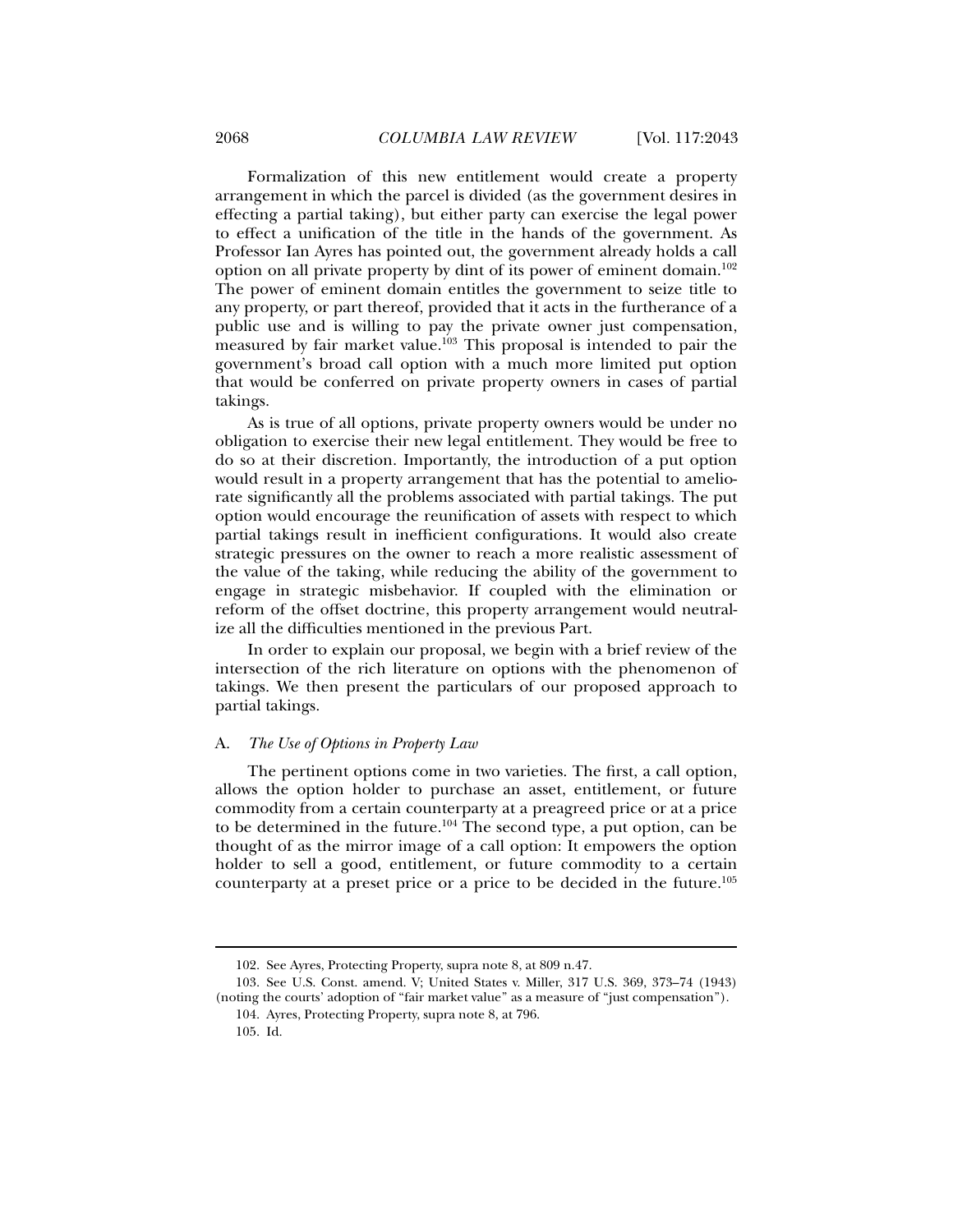Options are often used to incentivize or suppress certain behaviors,106 align the interests of the parties, $107$  or to force parties to provide information.108 Options may also be used to effect a better ownership structure or configuration of assets.<sup>109</sup> It is this use of options that is especially pertinent for our purposes.

In recent years, scholars have used option theory to devise innovative solutions to various property problems. This line of analysis begins with Guido Calabresi and Douglas Melamed's seminal insight that all legal entitlements may be divided into three prototypes.<sup>110</sup> The first prototype, property rule protection, vests in the entitlement holder the power to set the price for takings or uses of her entitlement, and any attempts to take the entitlement nonconsensually will be met with an injunction.111 The second prototype, liability rule protection, bestows the price-setting power not on the entitlement holder but rather on some third party, such as a legislator, court, or administrative agency, which means that transgressions will be met with a damages award that may fall way short of the asking price of the entitlement holder.<sup>112</sup> Finally, the third prototype, inalienability rules, puts the entitlement outside the sphere of market transactions and forbids the entitlement holder to sell her entitlement to others even for a price of her choosing.<sup>113</sup>

 <sup>106.</sup> See Ian Ayres, The Bill of Options?, *in* Optional Law: The Structure of Legal Entitlements 1, 8 (2005) [hereinafter Ayres, The Bill of Options?]; Madeline Morris, The Structure of Entitlements, 78 Cornell L. Rev. 822, 824 (1993); see also Gideon Parchomovsky & Endre Stavang, The Green Option, 99 Minn. L. Rev. 967, 997 (2015) (explaining how call options can be used to incentivize large businesses to act in a more environmentally responsible way).

 <sup>107.</sup> See, e.g., John Core & Wayne Guay, The Use of Equity Grants to Manage Optimal Equity Incentive Levels, 28 J. Acct. & Econ. 151, 152 (1999) ("[F]irms actively manage grants of new equity incentives to CEOs in response to deviations from an optimal level of equity incentives."); Harold Demsetz & Kenneth Lehn, The Structure of Corporate Ownership: Causes and Consequences, 93 J. Pol. Econ. 1155, 1174–75 (1985) (explaining that shareholder choice to broaden ownership can enhance profits); Michael C. Jensen & William H. Meckling, Theory of the Firm: Managerial Behavior, Agency Costs and Ownership Structure, 3 J. Fin. Econ. 305, 336 (1976) (arguing option contracts can be used to align managerial and shareholder incentives and maximize firm value).

 <sup>108.</sup> See, e.g., Lee Anne Fennell, Revealing Options, 118 Harv. L. Rev. 1399, 1404 (2005) (discussing how options may be employed to reveal private information); Saul Levmore, Self-Assessed Valuation Systems for Tort and Other Law, 68 Va. L. Rev. 771, 779 (1982) (explaining how the grant of call options to third parties may induce truthful reporting of property values for property tax purposes).

 <sup>109.</sup> See, e.g., Symphony Space, Inc. v. Pergola Props., Inc., 669 N.E.2d 799, 806 (N.Y. 1996) (explaining that "options 'appendant' or 'appurtenant' to leases—encourage the possessory holder to invest in maintaining and developing the property by guaranteeing the option holder the ultimate benefit of any such investment").

 <sup>110.</sup> Calabresi & Melamed, supra note 30, at 1092.

 <sup>111.</sup> Id.

 <sup>112.</sup> Id.

 <sup>113.</sup> Id. at 1092–93.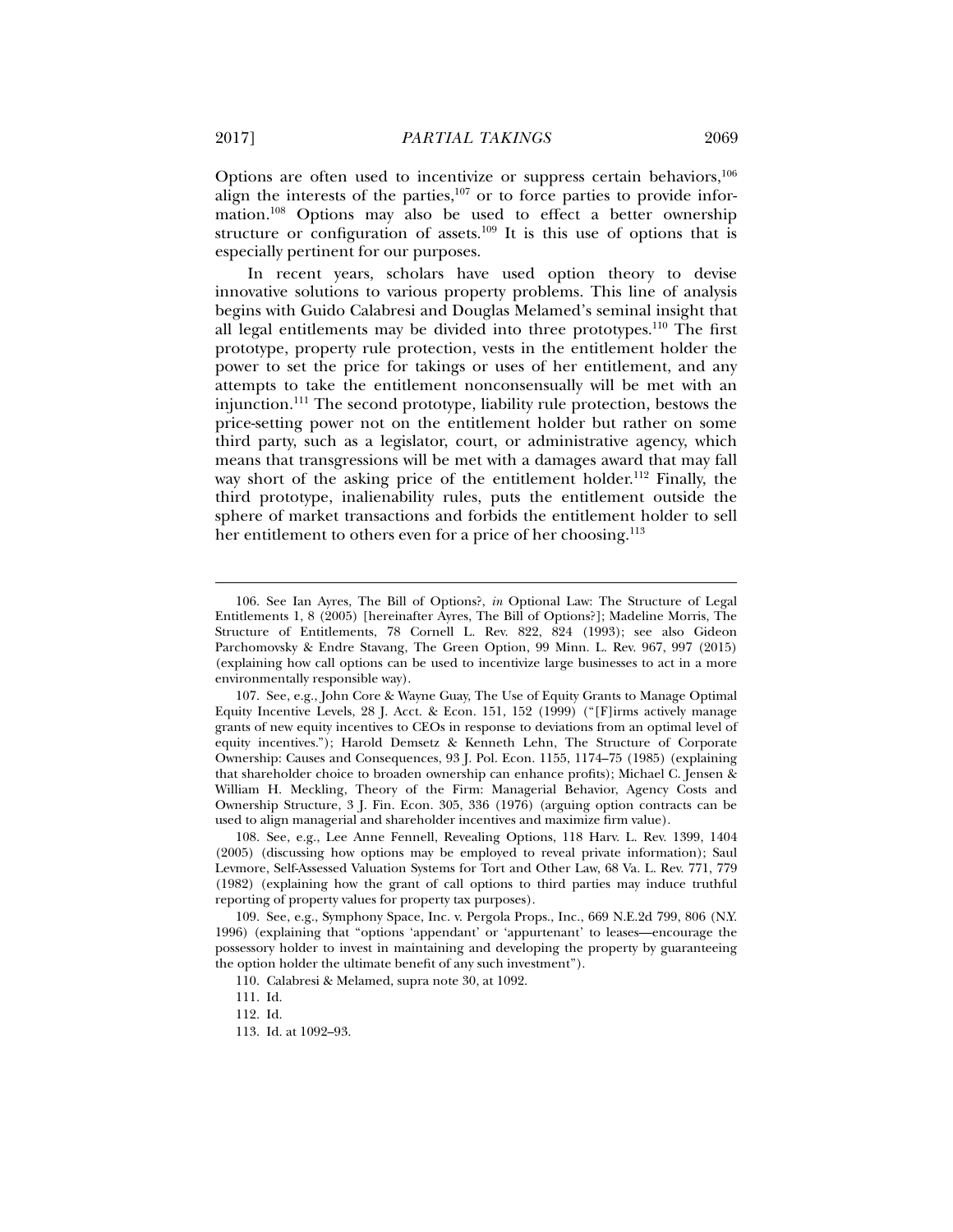Drawing on the Calabresi-Melamedean framework, property theorists have analogized liability rule protection to call options.<sup>114</sup> As an illustration, consider a classic pollution dispute. Assume a factory that emits smoke, depositing soot on a residential lot. Assume further that the law wishes to protect the entitlement of the resident to fresh air, free of pollutants. In this case, the law can either grant the resident property rule protection or liability rule protection. Under a property rule, the residential property owner will have an absolute right to block the emissions and win an injunction in court against the factory continuing to emit smoke. A liability rule, on the other hand, will allow the court to set the price of the pollution; the resident will win money damages to compensate her for the harm she suffers, but the factory will continue to emit smoke and soot.

Professor Carol Rose colorfully explained the policy choice in the following way:

[Under a property rule regime], the entitlement holder has the whole meatball, so to speak, and the other party has nothing one has property, the other has zip. Under either of the two liability rules, on the other hand, the meatball gets split: The factory has an option to pollute (or once exercised, an easement), while the homeowner has a property right subject to an option (or easement).<sup>115</sup>

The value of employing options in property law has not escaped other property theorists. Even Professor Richard Epstein, generally a champion of strong property rule protection for property interests,116 has acknowledged the value of employing call options with respect to property in some cases. Specifically, Epstein has written of the utility of liability rules as a means of overcoming holdout problems and cases of bilateral monopoly that thwart voluntary exchange, noting that "liability rules, when used, always take the direction of a 'call' [option]."<sup>117</sup>

Ayres took the next logical step by suggesting the potential utility of put options as well. Ayres illustrated his analysis within the common framework of a pollution lawsuit. To begin with, Ayres explained the creation of options as a two-step process.118 In step one, a party takes or compromises the property interest of another, as in the case of the

 <sup>114.</sup> See e.g., Ian Ayres & J.M. Balkin, Legal Entitlements as Auctions: Property Rules, Liability Rules, and Beyond, 106 Yale L.J. 703, 729–33 (1996); Ian Ayres & Eric Talley, Solomonic Bargaining: Dividing a Legal Entitlement to Facilitate Coasean Trade, 104 Yale L.J. 1027, 1041–46 (1995).

 <sup>115.</sup> Carol M. Rose, The Shadow of *The Cathedral*, 106 Yale L.J. 2175, 2178–79 (1997).

 <sup>116.</sup> See, e.g., Richard A. Epstein, A Clear View of *The Cathedral*: The Dominance of Property Rules, 106 Yale L.J. 2091, 2120 (1997) ("The choice between property rules and liability rules should normally be resolved in favor of the former . . . .").

 <sup>117.</sup> Id. at 2093.

 <sup>118.</sup> Ayres, Protecting Property, supra note 8, at 800.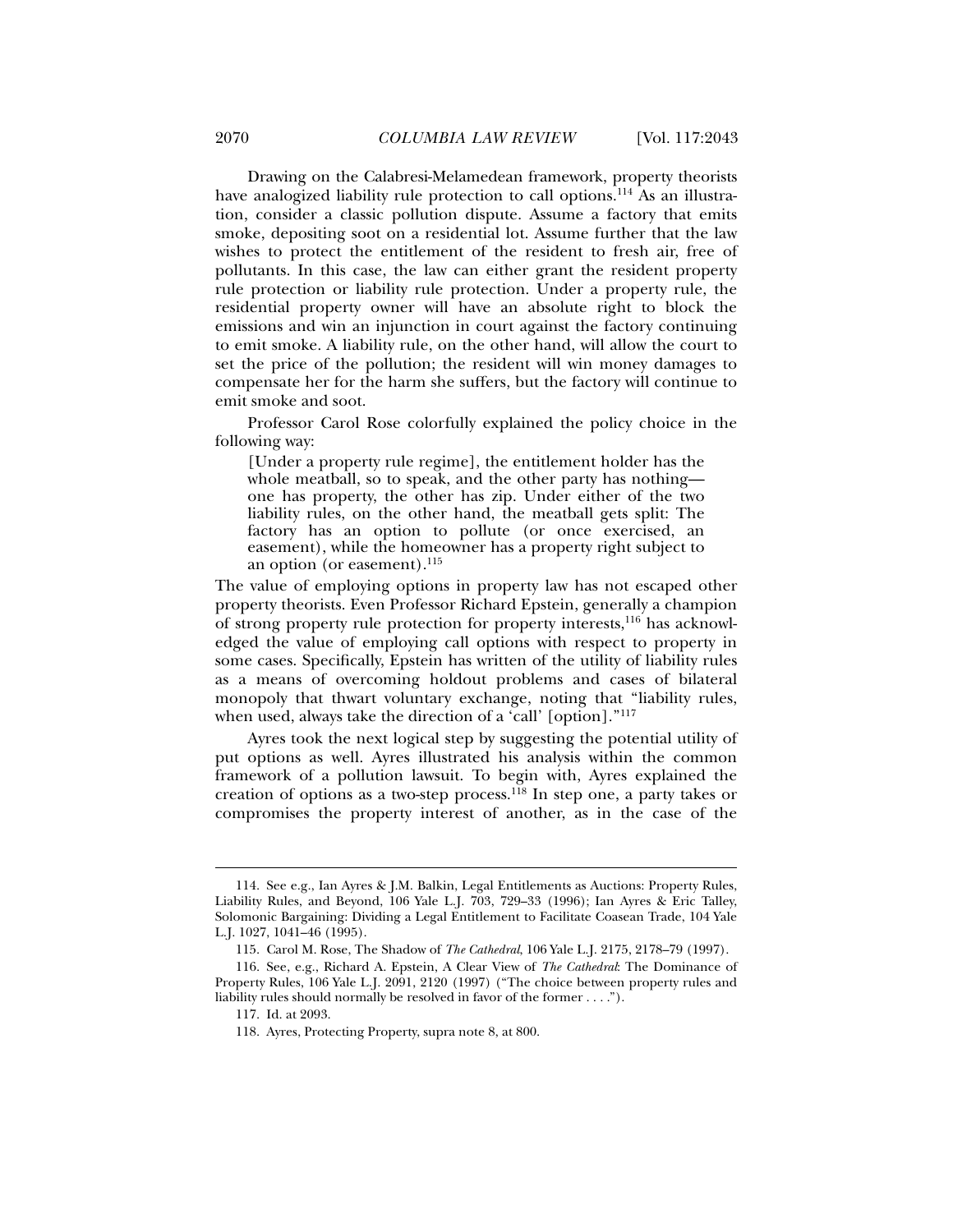factory that emits pollutants onto a neighboring lot.<sup>119</sup> Once the initial partial taking occurs, an option is created if a court decides to grant the affected property owner liability rule protection. By setting an amount of damages to be paid by the taker, the court effectively gives the taker a choice between exercising the option at the price set by the court and thereby appropriating the underlying entitlement or refraining from exercising the option at said price by stopping and restoring the status quo ante.

Extending the analysis to puts, Ayres noted that after the initial transgression occurs, courts have another option at their disposal: They can empower the harmed property owner to sell her interest to the transgressor at the price set by the court.<sup>120</sup> Ayres explained that the use of put options has different distributional and informational effects than the use of calls. Puts place the decisionmaking power in the hands of the harmed party, as opposed to the aggressor, allowing her to perform the relevant cost-benefit analysis and to exercise the option only when doing so inures to her benefit.<sup>121</sup>

As an example of the use of options in current property doctrine, Ayres turned to the doctrine of encroachment. An encroachment occurs when a land owner erects a structure that projects into or fully stands on her neighbor's property.<sup>122</sup> Traditionally, the common law dealt with encroachment by granting property rule protection to the encroachedupon party and issuing an injunction against the encroacher even when the encroachment happened in good faith.123 The case of *Pile v. Pedrick*<sup>124</sup> provides a powerful, albeit extreme, illustration. There, the foundations of the defendant's factory wall projected by one-and-three-eighths inches onto the plaintiff's property.125 The encroachment resulted from a surveyor's error of which the defendant was not aware.<sup>126</sup> Despite the fact that the encroachment was both de minimis and in good faith, the court ordered the defendant to remove the offending portion of the wall.127 As

j

125. Id. at 647.

126. Id.

127. Id.

 <sup>119.</sup> Id.

 <sup>120.</sup> Id.

 <sup>121.</sup> Id. at 804–13 (discussing the distributional, informational, and bid–ask spread of puts).

 <sup>122.</sup> See, e.g., Joseph William Singer, Introduction to Property 40 (2d ed. 2005).

 <sup>123.</sup> See, e.g., James L. Kainen, The Historical Framework for Reviving Constitutional Protection for Property and Contract Rights, 79 Cornell L. Rev. 87, 134 (1993) (noting that "[u]nder the common law of the early nineteenth century . . . when an owner vindicated his title to the land by ejecting the improver from possession, his title was held to encompass title to the improvements"); Deepa Varadarajan, Improvement Doctrines, 21 Geo. Mason L. Rev. 657, 669 (2014) ("Under the conventional common law view, the mistaken improver of land was not entitled to any compensation from the landowner for the improvement.").

 <sup>124. 31</sup> A. 646 (Pa. 1895).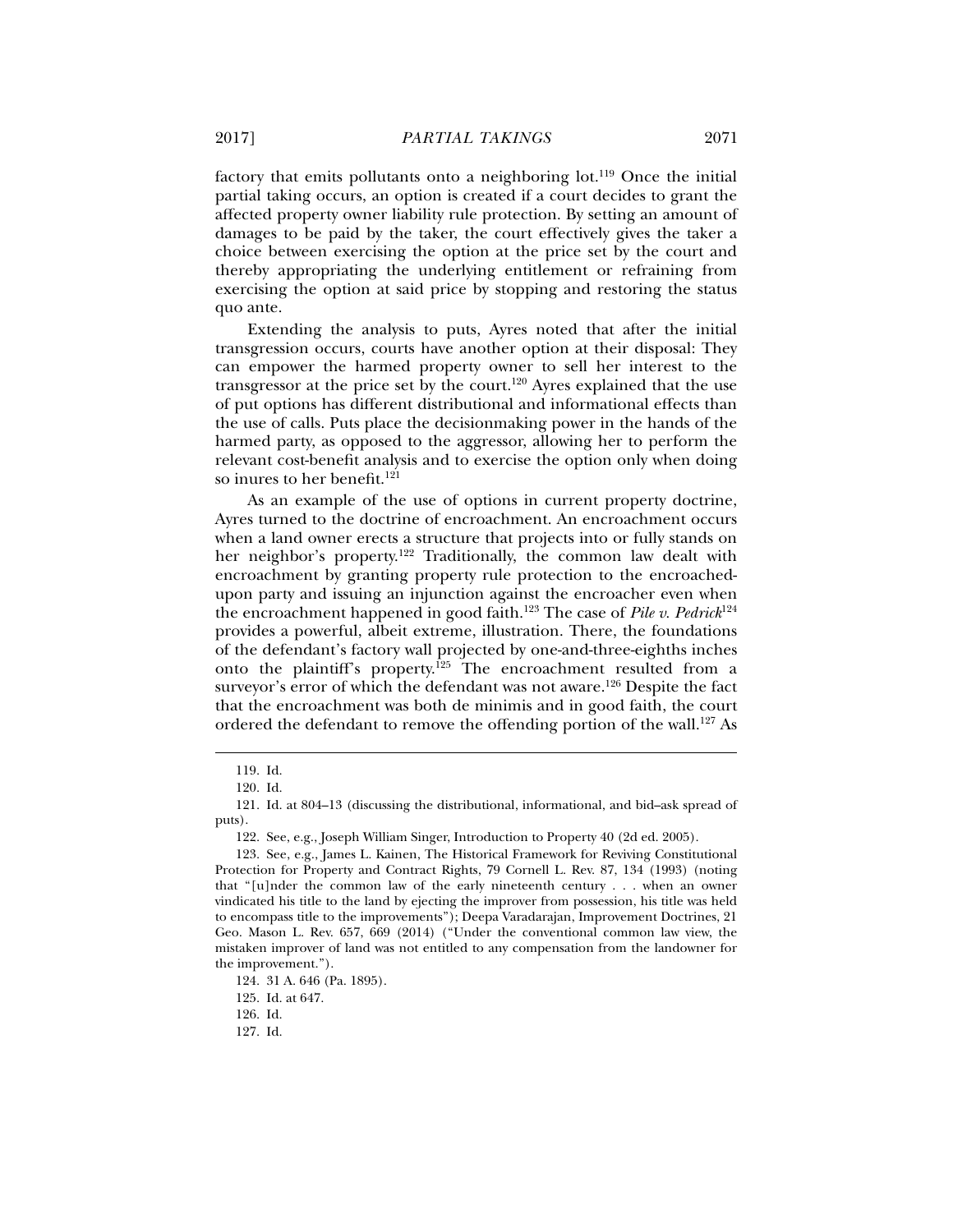the plaintiff was not willing to sell the tiny bit of land to the defendant, nor to permit the defendant entry to chip away the small portion of the offending foundations, the defendant had no choice but to remove the wall in its entirety.<sup>128</sup>

Over time, the law has shifted away from the dogmatic approach of the common law. A growing number of states have modified the traditional approach statutorily by empowering courts to use liability rule protection in cases of good-faith encroachments, in which the encroacher did not know and was not supposed to know that she encroached on her neighbor's land and in which the value of the encroaching structure far exceeds the value of the underlying land.<sup>129</sup> In such cases, certain states vest power in the courts to give the encroacher an option to buy the affected land strip from the victim at a price the court sets—a call option solution.130 Other states have gone even further by recognizing an option in good-faith encroachers to force a sale of the structure upon the encroached-upon neighbor—a put option solution.<sup>131</sup>

The modern approach to encroachments provides a natural launching pad for our proposed reform of the doctrine of partial takings. After all, encroachments that are authorized without the consent of the owner are nothing more (or less) than partial private takings.132

We propose an expansion of the number of options already created in the context of partial takings. In addition to the options already inherent in the nature of the taking, we suggest adding a new put option, as we will describe in greater detail in the next section. The option we propose provides a simple but elegant way to ameliorate the harsh results of property rules without excessively disturbing the overall structure of entitlements.

#### B. *An Option-Based Mechanism for Addressing Partial Takings*

In this section, we propose an options mechanism that should accompany all partial takings. The aim of the mechanism is simultaneously to alleviate the central weakness of partial takings—the danger that partial takings might result in suboptimal partitions of parcels or titles that adversely affect land value—and to ameliorate or avoid the appraisal problems that plague partial takings. The options mechanism we propose addresses the former issue by giving the private owner the ability to reunify an affected parcel at a price that is partially predeter-

 <sup>128.</sup> Id.

 <sup>129.</sup> See, e.g., Kelvin H. Dickinson, Mistaken Improvers of Real Estate, 64 N.C. L. Rev. 37, 42 n.28 (1985) (reporting that at least forty-two states have adopted versions of such acts). 130. Id. at 65–68.

 <sup>131.</sup> E.g., Cal. Civ. Proc. Code §§ 871.1–.7 (West 2015).

 <sup>132.</sup> See generally Abraham Bell, Private Takings, 76 U. Chi. L. Rev. 517, 519 (2009) (arguing "takings carried out by non-governmental actors . . . have long existed, in some form or another, in our legal system").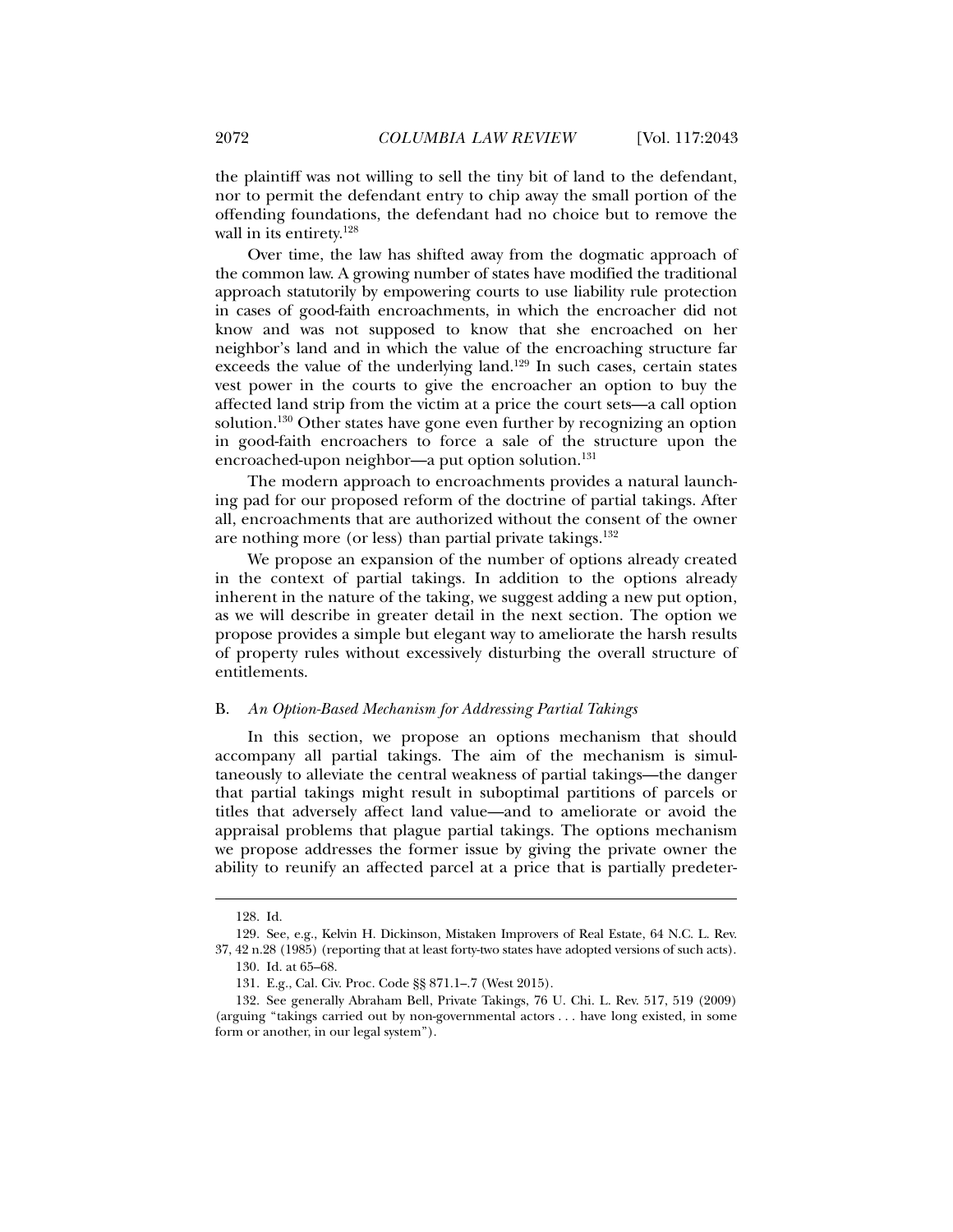mined. By linking the price of unification to compensation for the partial taking, our mechanism also incentivizes parties to provide information that eases the task of determining the correct compensation for the initial partial taking.

In our proposal, every partial taking would be accompanied by the creation of a put option that complements the call option the government already has. The put option of private property owners would arise immediately upon the announcement of a partial taking and would have to be exercised within a short time—we propose three months. The price of exercising the option—the "strike price"—would be set by two factors: the market values set at the time of the partial taking and a ratio specified by the court at the time of the partial taking. The ratio, in turn, would be set by the court on the basis of the market prices of the asset as a whole and the portion taken.

To illustrate how our proposal would work, consider the following example. Assume that the government announces a plan to take a portion of Beth's parcel in order to add another lane to an interstate highway. Ordinarily, the court would examine the value of Beth's parcel and the portion taken thereof, announce a compensation award for the partial taking, and grant the government title for the portion. Under our proposal, the court's order would be slightly more detailed. The court would not only announce the value of the portion taken, but it would also announce the value of Beth's parcel as a whole. For purposes of illustration, let us imagine that Beth's parcel is appraised at \$500,000 and the portion taken is appraised at \$100,000. This would mean that the court found that the portion taken was worth 20% of the whole parcel. As in an ordinary taking, the government would pay \$100,000 and receive title to the portion of Beth's parcel it desires.

At this point, a put option would be granted to Beth to force a sale of the remainder of her lot to the government. The option would allow Beth a three-month period during which she could force the government to buy the remainder of her parcel at a price equal to 80% of the value of the parcel as a whole, or \$400,000. It is important to note that the formalization of a put option in Beth creates symmetry between private property owners and the government. Indeed, as Ayres explained, the government, on account of its eminent domain power, already has a call option over all private property, with the exercise price being fair market value.133 In principle, therefore, had the government wanted, it could have seized the entirety of Beth's parcel and paid her \$500,000, invoking the same public use purpose that enabled the partial taking.134

 <sup>133.</sup> Ayres, The Bill of Options?, supra note 106, at 4.

 <sup>134.</sup> While the government would have to show a "public use" for the remainder, under current law, the government can point to almost anything as a public use justifying the taking. See, e.g., Kelo v. City of New London, 545 U.S. 469, 483–84 (2005) ("For more than a century, our public use jurisprudence has wisely eschewed rigid formulas and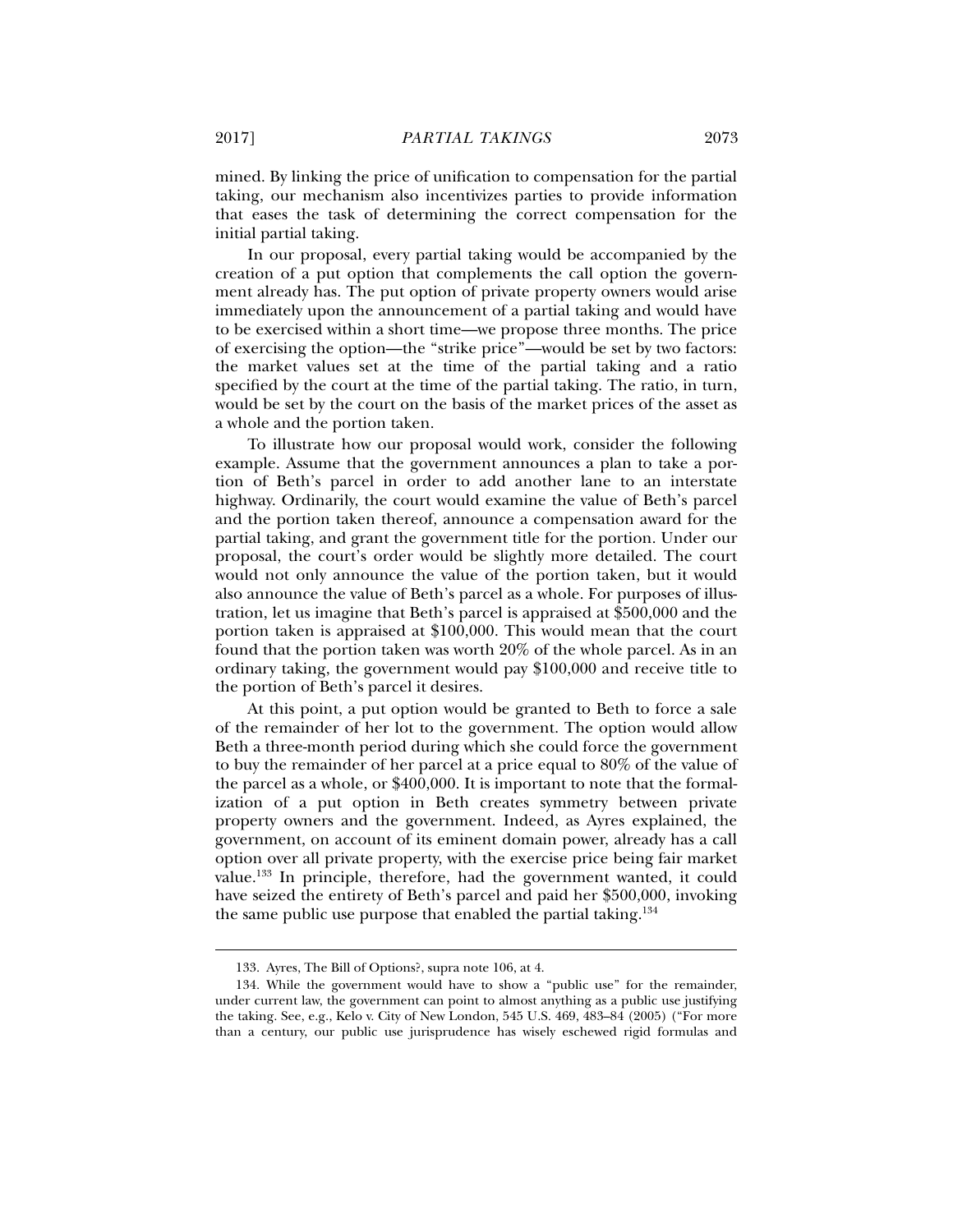The central feature of our proposal is thus to give both sides the ability to force the unity of asset. The symmetric ability to force unity of the asset not only encourages maintaining asset unity when it is more valuable but also eliminates the strategic incentive to seize partial assets when it is possible to offload uncompensated costs on the remaining parcel. In essence, the options force the government to evaluate the costs of a partial taking that would otherwise fall on the owner.

#### C. *The Advantages of the Proposed Model*

Our proposal offers four advantages over the current legal regime. First, our proposal creates a readily available mechanism for reuniting the title to the lot as a whole in the hands of a single owner, thereby preempting the creation of negative externalities that tend to arise in cases of split ownership. Second, and relatedly, it prevents the creation of parcels that are suboptimally configured for use. Third, our mechanism creates an incentive for the government to engage in more efficient planning and land development policies. Fourth, our proposal may save costs, relative to the existing rule, by simplifying the appraisal of the value of the part that remains in the hands of the private owner after the taking.

#### Let us examine each of these advantages in turn.

1. *Improved Asset Configuration.* — The proposal's ability to unify parcels is straightforward. Indeed, this is its central feature. Under our proposed regime, both government and owner have the ability to force reunification of a parcel split by a partial taking. This means that when one or the other of the parties believes the division to be suboptimal, either can force the unification. At the same time, the mechanism does not require the pretaking parcel configuration to remain forever. If the decision satisfies the parties, they can allow the options to lapse, and the parcels will have successfully been reconfigured. Thus, the proposal encourages unity only when one or the other party foresees a benefit from unity. It is only when a government taking threatens to leave the remainder unfit for use, or suboptimally configured for use, that the owner will exercise her put option to stop this result from occurring. While the owner would be unable to block the taking—that is the nature of eminent domain—the owner would be able to decide whether she is better off with the remaining partial parcel or the compensation. The government would not necessarily be saddled permanently with the remainder asset either. If the government could find a buyer for the remainder of the parcel, it could transfer the remainder to someone able to make productive use of it.

2. *More Accurate Compensation.* — The ability to force unity of the parcel, together with the option to leave the partial taking in place,

intrusive scrutiny in favor of affording legislatures broad latitude in determining what public needs justify the use of the takings power.").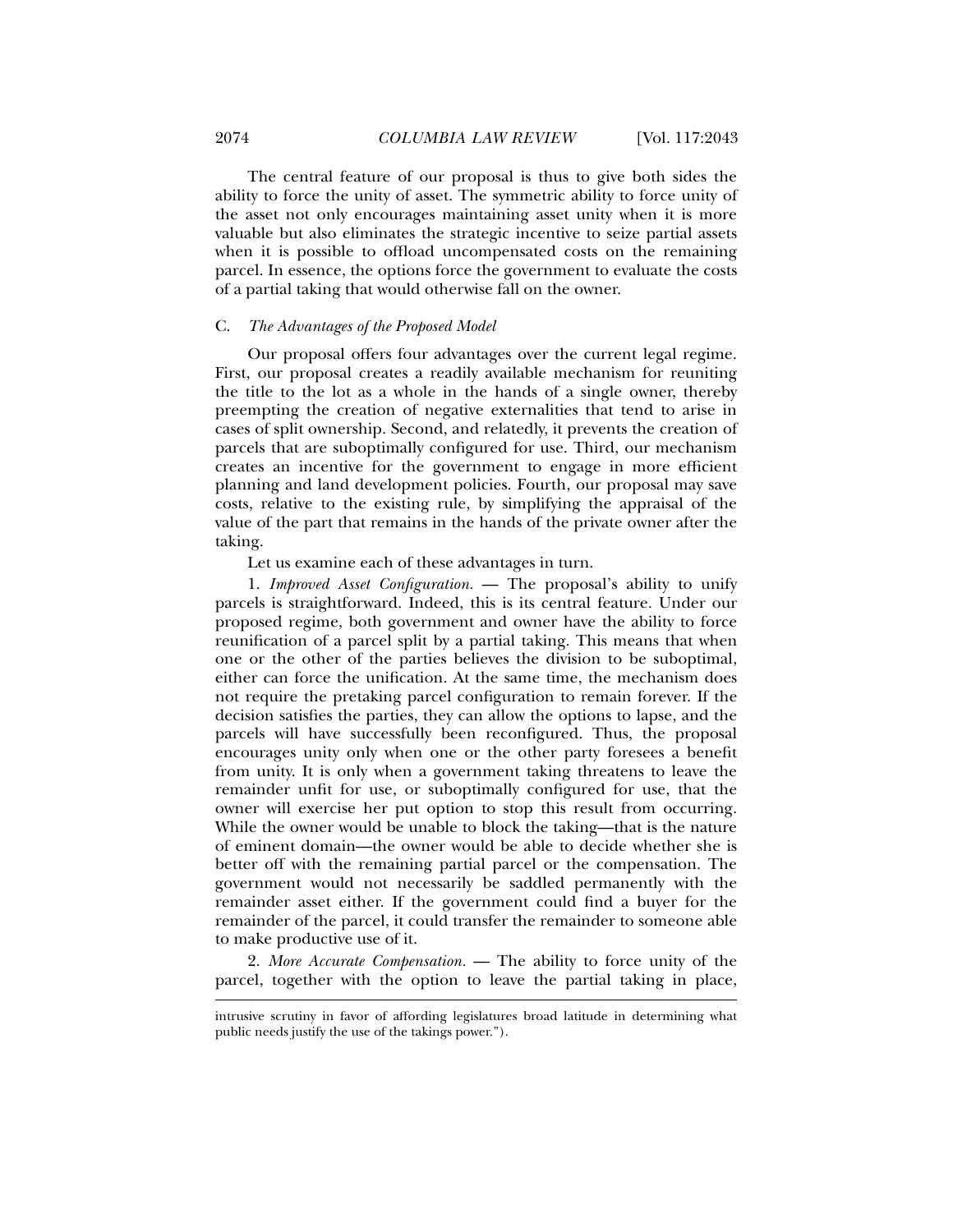points to our proposal's second advantage. The reason an owner would choose to exercise the put option and force a taking of the remainder is either some flaw in the compensation scheme that ensures overcompensation for the remainder or a flaw in the configuration of the remainder that makes it difficult to use or sell. While flaws in the compensation scheme are certainly possible (as we shall discuss momentarily), it is reasonable to conjecture that the bulk of cases exercising the put option will involve a flawed configuration of the remainder. Flaws in the compensation scheme can be rectified with cash payments, without passing title; transferring title can be costly and traumatic. The owner's put option will likely be exercised only when the remainder cannot be put to more productive use.

3. *Incentivizing Improved Government Decisionmaking.* — The third advantage of our proposal is its effect on government decisions. Strictly speaking, our proposal is not necessary for the government to have a call option on the remainder. Thanks to the government's power of eminent domain, in all cases of partial takings, the government could have taken the remainder if it had so desired, and it can always pick up the remainder later.135 Accordingly, the decision to take only a part implies that, from the government's perspective, a partial taking (coupled with partial compensation) is preferable to a complete taking (accompanied by full compensation). As we explained, the government's cost-benefit calculus is not necessarily aligned with the preference of the property owner and does not necessarily reflect the broad societal interest.<sup>136</sup> Yet, under current law, the government has the power to force its preference on the owner of the partially taken property, and the owner has no real say in the matter.

The creation of a put option in the property owner, per our proposal, will change the balance of power between the government and private property owners. It would allow property owners, who wish to do so, to force a sale of the remainder of the lot to the government in cases of partial takings. The formalization of a put option that would complement the government's already-existing call option will necessarily change the calculus the government performs when it considers whether to carry out a partial taking or a full taking. On the most basic level, it will force the government to take account of the cost that its choice will impose on property owners. Knowing that private property owners whose land was partially taken will be able to sell the remainder to the government will induce the government to engage in more socially optimal partial takings and in appropriate cases take the whole lot ab initio.

Relatedly, our proposal neutralizes some of the problematic incentives current partial takings doctrine creates. As we noted, the offset doctrine creates a peculiar incentive for the government to seek partial

 <sup>135.</sup> See supra note 133 and accompanying text.

 <sup>136.</sup> See supra section I.C.4.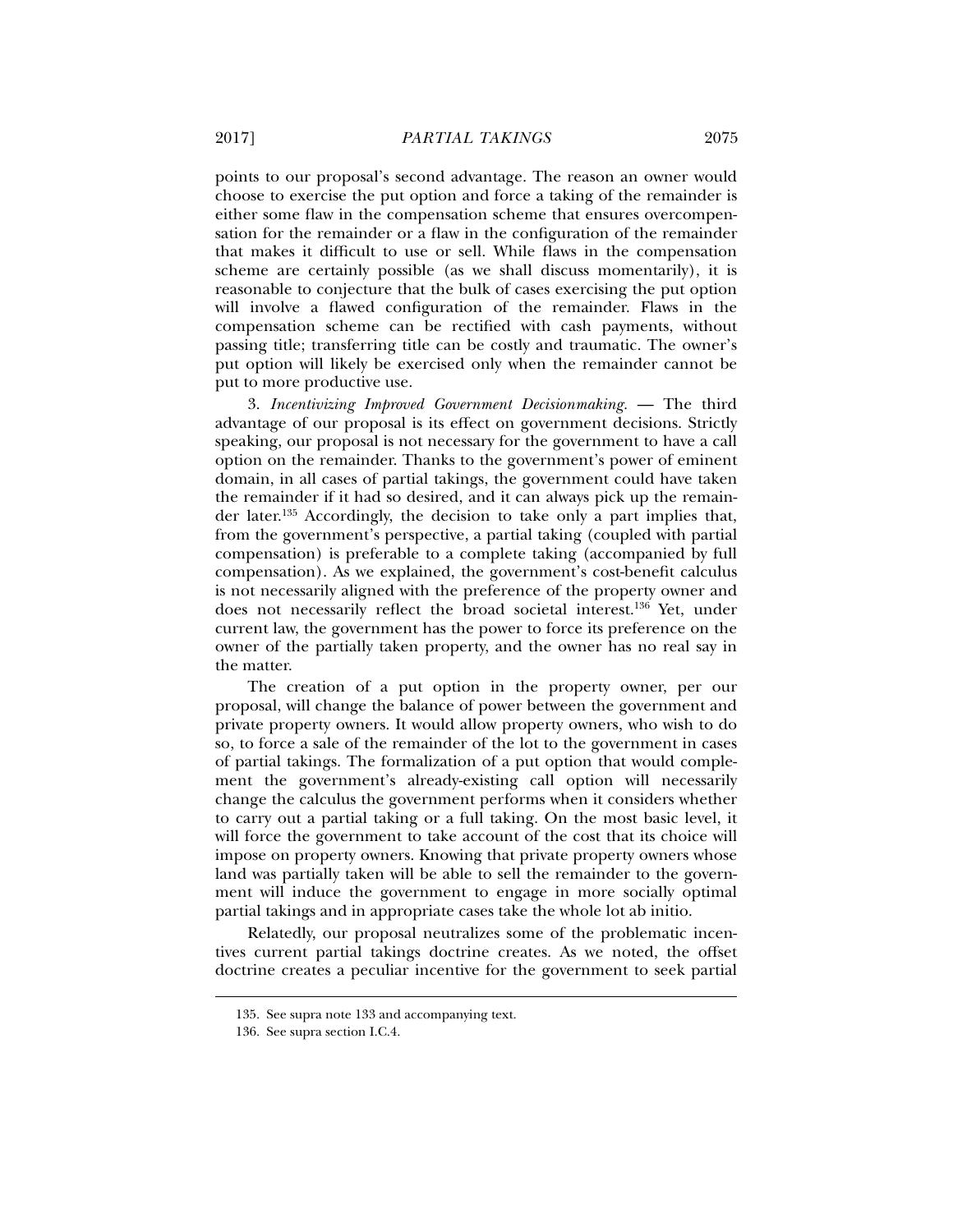takings in place of total takings.137 It is only when the taking is considered "partial" that the government has the ability to reduce compensation awards by taking into account the positive effects of government projects on property values. Under our proposal, this perverse incentive is greatly diminished.138 Courts grant all partial takings compensation awards against the background of an assessment of the value of the parcel as a whole. While courts may still use the offset and severance doctrines to establish the value of the partial taking, such evaluations ultimately must be anchored by the value of a complete taking; if there is a significant enough divergence, one or the other of the parties will almost certainly exercise the put or call option to translate the partial taking into a complete one.

4. *Reduced Administrative Costs.* — The fourth and final advantage of our proposal can be found in the savings it produces in administrative and assessment costs. While our proposal leaves courts in the unenviable position of measuring the value of partially taken property, it holds out the possibility of cheaper and more accurate assessments of value.

To begin with, the options significantly reduce the incentives for the parties to misstate the value of a partial taking. Prima facie, one may argue that our proposal invites the government to secure artificially low appraisals of the value of properties it plans to take. A second look shows this is not the case. It is under current doctrine that the government has an incentive to "depress" the value of taken properties, irrespective of whether it takes in whole or in part. Budgetary constraints invariably induce the government to try to lower the compensation amount it must pay to aggrieved property owners. Our proposal, however, greatly reduces the advantage of artificially low assessments of the value of the part of the property that is taken in partial takings. If the assessment of the portion taken is too low while the assessment of the property as a whole is roughly accurate, this will all but ensure that the property owner exercises the put option. As for the danger of artificially low appraisals of the entire parcel, there is an easy and well-established fix. As is the case under current takings law, property owners have the right to challenge the government assessment and produce an appraisal of their own.139

 <sup>137.</sup> Bell & Parchomovsky, The Uselessness of Public Use, supra note 10, at 1440–43; see also supra notes 76–77 and accompanying text.

 <sup>138.</sup> As we have argued elsewhere, the government is best incentivized when the value of benefits is taken into account. Indeed, we proposed a general rule of assessing a charge for all government givings. Bell & Parchomovsky, Givings, supra note 49, at 577. However, as we noted there, it is a mistake to require givings charges only in the context of offsets to takings. By restricting givings charges to offsets for takings, the law perversely encourages the government to take property unnecessarily. Id. at 589.

 <sup>139.</sup> Dana & Merrill, supra note 38, at 171 (describing the process under which property owners can challenge the government's appraisal of their land); Joe Palazzolo, Obtaining Land for Trump's Border Wall a Daunting Task, Experts Say, Wall St. J. (Mar. 16, 2017), http://www.wsj.com/articles/obtaining-land-for-trumps-border-wall-a-dauntingtask-experts-say-1489687484 (on file with the *Columbia Law Review*) ("Property owners can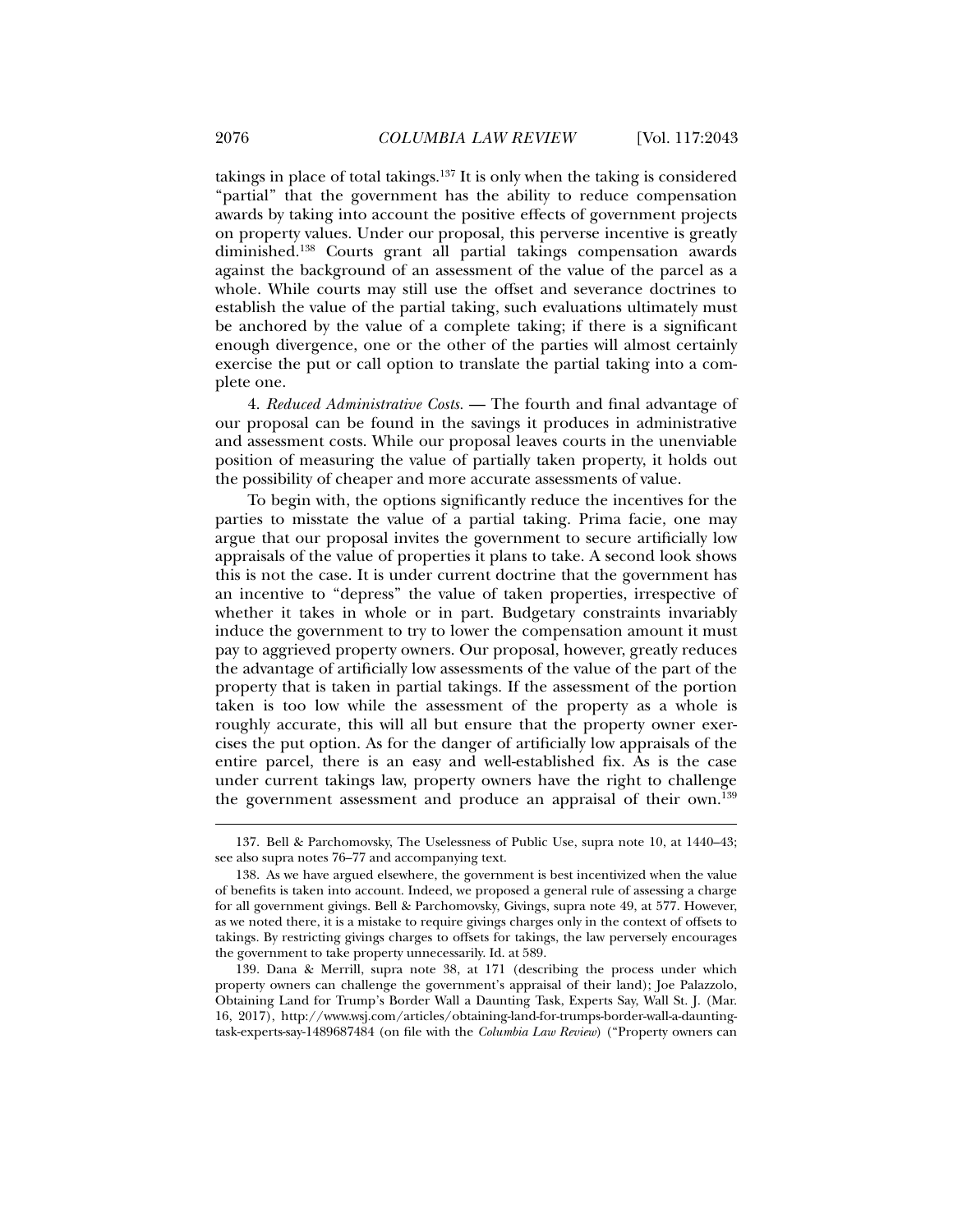Should the parties fail to reach an amicable resolution, a court will have to step in and determine the fair market value. In such cases, it will be only upon the issuance of a judicial determination that the property owner will get to exercise her put option. While there is no guarantee that appraisals of the value of the parcel as a whole will be accurate, as noted, there is reason to believe that such appraisals will be better than those of segments of the parcel with no clear market.<sup>140</sup>

One might voice a concern over the fact that our proposal increases the cost of planning for the government. Under our proposal, whenever the government engages in a partial taking, it will have to bear in mind that the private owner might choose to exercise her put option, forcing the government to pay the full market value of the property, even though it needs only part of it. Although this argument is correct, it misses the mark. For while it is true that the total amount paid by the government will increase, so will the amount of land the government will have at its disposal. Importantly, the government will be able to use the land to its own ends or resell any parts in which it has no interest to third parties. In other words, the government will be able to use and dispose of the taken property as any private owner would. The only marginal cost our scheme imposes on the government consists of the transaction costs that the government will incur should it choose to transfer its title. It is critical to understand that, under current law, that same cost must be borne by the private property owner who wishes to sell her remainder.

On a similar note, one might claim that the ultimate result of the exercise of put options by the owner will lead to excessive holdings of property by the state. Indeed, almost by definition, the put will force the state to take ownership of properties it did not express any interest in acquiring. Nonetheless, there is little reason to fear that this will ultimately lead to excessive landholdings by the state. The state already has impressive powers to acquire property, including the right to purchase property and to take it by eminent domain. The state's landholdings are vast—the federal government owns more than a quarter of all lands in the United States (considerably more in several states),<sup>141</sup> and state and local governments also own vast amounts of land.<sup>142</sup> At the same time, the

file their own appraisals if they disagree with the government's estimate, but they have to pay their own legal and expert fees.").

 <sup>140.</sup> Appraisals of the parcel in its entirety can rely upon valuation information from sources such as previous sales and tax appraisals. These sources will be unavailable for appraisals of portions of parcels.

 <sup>141.</sup> Carol Hardy Vincent et al., Cong. Research Serv., R42346, Federal Land Ownership: Overview and Data 6 (2017), https://fas.org/sgp/crs/misc/R42346.pdf [http://perma.cc/2KXY-4DSX].

 <sup>142.</sup> See Nat. Res. Council of Me., Public Land Ownership by State 1–2, https://www.nrcm.org/wp-content/uploads/2013/09/publiclandownership1.pdf [http:// perma.cc/8RY7-Q9XP] (last visited Sept. 22, 2017) (detailing, by both acreage and percentage of total state land, the amount of land owned by each of the fifty states); see also Nat'l Park Serv., Land Ownership in National Park System Units in Alaska and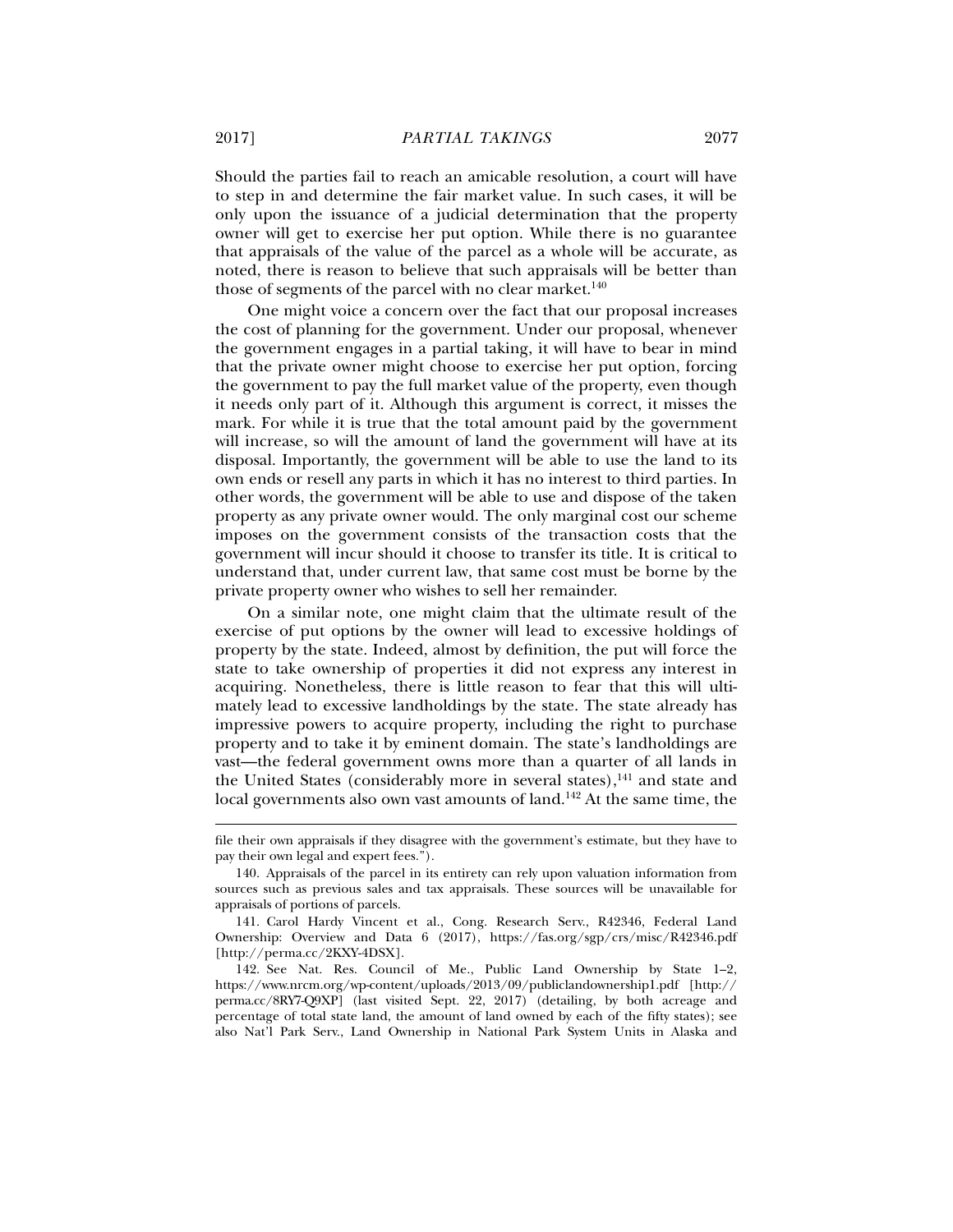state has the ability to sell property it does not desire, and it seems odd to fear that the state will end up holding too many lands because it has been forced to purchase lands it does not want to hold.<sup>143</sup>

One might also voice a concern over the potential manipulation of the put option by the owner. Owners will exercise the put option, inter alia, when there are few good market options for disposing of the remainder. One might object that this opens the process up to manipulation; owners will seek a government taking when compensation exceeds market price or when in need of liquidity. The put option can force the taking of the remainder of the property without the need to engage in lobbying (or more corrupt practices). Here again, while the argument is correct, it is more aptly aimed at the practice of eminent domain. When compensation practices are flawed, all government takings are vulnerable to corruption.<sup>144</sup> The put and call options do not increase this vulnerability.

#### III. POTENTIAL OBJECTIONS

In this Part, we consider several potential objections to our model. First, we consider whether our model is well suited to small takings, and we suggest the possibility of introducing a de minimis exception into our model, which would exempt very small takings from triggering the put option mechanism. Second, we consider the possible impact of our proposal on state holdings of land and, in particular, whether the result would be excessive state holdings.

In the background of this discussion, it is important to bear in mind the constitutional framework limiting state actions regarding takings. The formal constitutional limitations on the takings power are found in the Fifth Amendment.145 The two formal constitutional preconditions for

144. See infra section III.B.

Possibilities for Mining and Other Developments 24, 26, https://www.nps.gov/subjects/ alaskaparkscience/upload/aps-13-2.pdf [http://perma.cc/8FENGG35] (last updated Sept. 14, 2017) (stating that Alaska owns approximately 355,331 acres of land within the National Park System); Nat'l Park Serv., Nonfederal Lands Within the National Seashore 81, https://www.nps.gov/caco/learn/management/upload/nonfederallands.pdf [http:// perma.cc/PLZ8-LHBS] (last visited Sept. 20, 2017) (stating that over 30% of the land in the national seashore is owned by nonfederal public entities); Wash. State Recreation & Conservation Office, Statewide Profile 1 (1999), https://www.rco.wa.gov/documents/ plip/county\_profiles.pdf [http://perma.cc/E854-BW8Z] (highlighting that in Washington, the state and local governments own over four million acres of land, which is just over 10% of all land within the state).

 <sup>143.</sup> We address this issue in greater detail below. See infra section III.B.

 <sup>145.</sup> Obviously, we are referring here to the national Constitution. Some state constitutions contain additional restrictions on the takings power. See Donna M. Nakagiri, Taking Provisions in State Constitutions: Do They Provide Greater Protections of Private Property than the Federal Takings Clause 3 (Jan. 1, 1999) (unpublished student research paper, Michigan State University College of Law), https://digitalcommons.law.msu.edu/ cgi/viewcontent.cgi?article=1004&context=king (on file with the *Columbia Law Review*).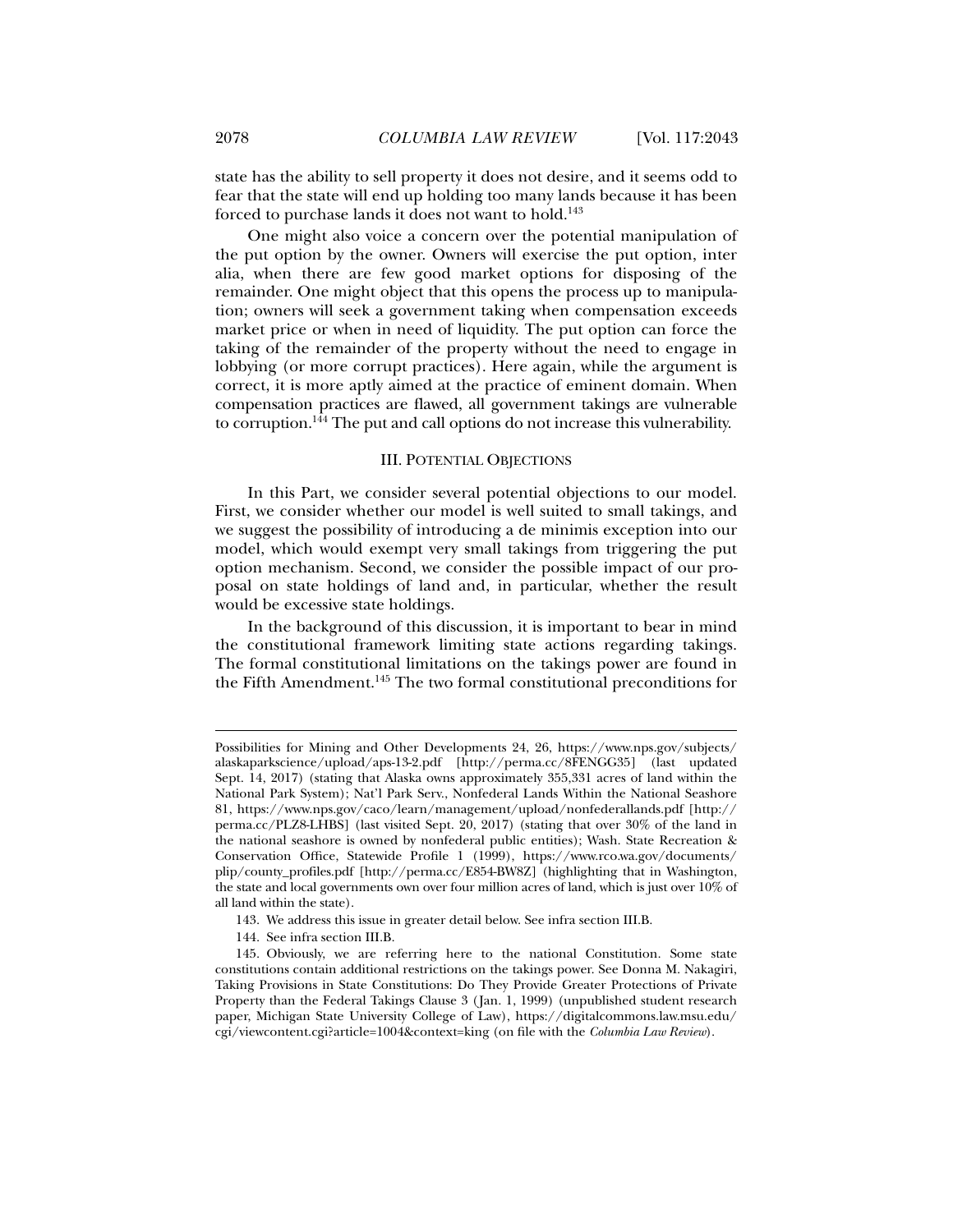a taking of property are that the property must be taken for a "public use" and that "just compensation" must be paid to the owner.<sup>146</sup>

However, there is a gap between these formal requirements and the actual law. In the law as it has been interpreted by the Supreme Court, the public use requirement has practically been read out of existence. Under current Supreme Court jurisprudence, any purpose that is legitimate for government action is a "public use" that can justify the exercise of eminent domain to take property. Thus, for example, the Court stated in its 1954 decision *Berman v. Parker*, "Once the object is within the authority of Congress, the right to realize it through the exercise of eminent domain is clear. . . . Once the object is within the authority of Congress, the means by which it will be attained is also for Congress to determine."147 Upholding the rule of *Berman v. Parker* in its 1984 decision *Hawaii Housing Authority v. Midkiff*, the Court insisted that "[t]he 'public use' requirement is . . . coterminous with the scope of a sovereign's police powers," and "where the exercise of the eminent domain power is rationally related to a conceivable public purpose," the Court will uphold its constitutionality.148 In its 2005 decision, *Kelo v. City of New London*, the Supreme Court approved of the *Berman*-*Midkiff* line of authority, citing both cases before stating that "[f]or more than a century, our public use jurisprudence has wisely . . . afford[ed] legislatures broad latitude in determining what public needs justify the use of the takings power."149

At the same time, the Court has developed a different and unexpected set of restrictions on the state's power to take property. The Fifth Amendment requires the payment of just compensation only when property is "taken" but not when it is otherwise diminished in value. Had it wished, the Court might have left legislatures near-absolute discretion in determining what a "taking" is, just as legislatures now enjoy nearplenary authority in determining what constitutes a "public use." Had the Court chosen this course, the state would be required to pay just compensation only if it labeled its action an exercise of the power of eminent domain but not if it chose to describe its action in terms of the government's regulatory or taxing powers. In the landmark 1922 case *Pennsylvania Coal Co. v. Mahon*, the Court decided to limit the discretion

j

Paul, supra note 16, at 101 (1987).

149. 545 U.S. 469, 483 (2005).

 <sup>146.</sup> U.S. Const. amend. V; Brown v. Legal Found. of Wash., 538 U.S. 216, 231–32 (2003).

 <sup>147. 348</sup> U.S. 26, 33 (1954).

 <sup>148. 467</sup> U.S. 229, 240–41 (1984). As Professor Ellen Frankel Paul notes, [T]he court's meaning [is] unmistakable.... [T]he eminent domain power is as broad as the police power: whatever legislatures can regulate, they can also take. . . . Why is this so significant? Because if the police power is virtually unlimited in its purview (as, indeed, it has been since the Court abandoned substantive due process in the late 1930s), then so is eminent domain. This in effect, reads the public use clause as a limitation on government takings, out of the Fifth Amendment.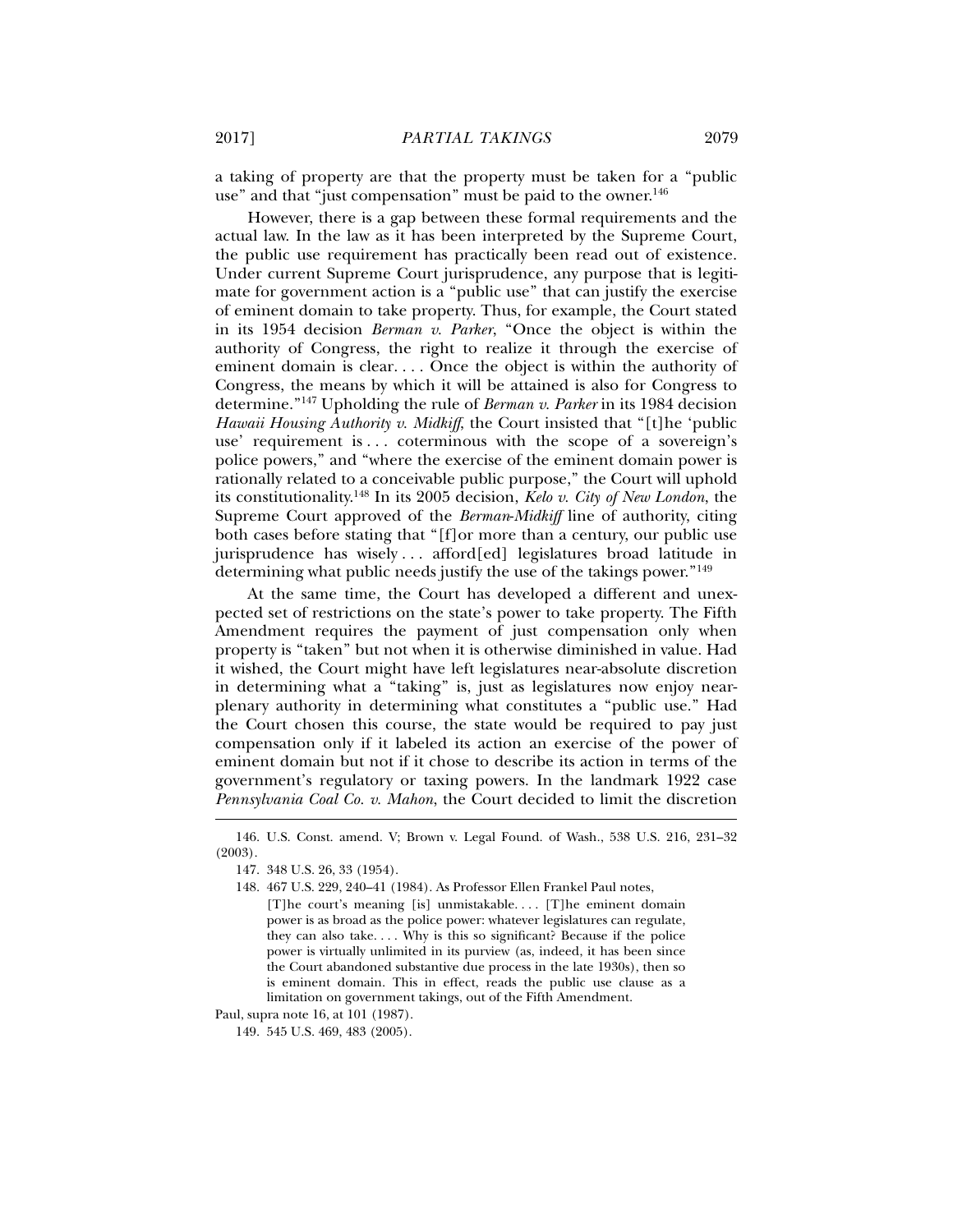of the state in deciding when a government action is a taking.150 Laying the groundwork for what would become known as the law of "regulatory takings," the Court ruled that government regulation of property may be deemed a "taking" if it goes "too far," even if the legislature refuses to call the action an exercise of eminent domain.<sup>151</sup> Regulatory takings law determines when the government has gone too far, and courts must consider the action a taking, even though not labeled an act of eminent domain.152

The result of judicial glosses on the Fifth Amendment is thus best understood as placing two limitations on government takings. First, while the state has near-absolute discretion in deciding when to exercise the power of eminent domain, its choice to refuse to label an action "eminent domain" will sometimes be disregarded by courts, based on the complex doctrines of the law of regulatory takings. Second, if the state does "take" property—whether due to a declared exercise of eminent domain or due to an action deemed a "regulatory" taking—it must pay just compensation to the aggrieved owner.

#### A. *De Minimis Takings*

The constitutional framework for takings law is crucial to bear in mind when considering a first potential objection to our proposal. Some might argue that our proposal is overkill. It requires the state to offer a put option to landowners, creating the possibility that the state will be forced to acquire the entire asset, even when the state takes only a trivial portion of the property.

The rigidity of the Supreme Court's regulatory takings jurisprudence reinforces this objection. The Supreme Court has steadfastly held to the view that any permanent physical occupation, slight though it may be, constitutes a taking for constitutional purposes (and, thus, a taking for which just compensation must be paid). Recall the case of *Loretto*, which involved a municipal ordinance requiring that landlords not interfere with the placement of hardware and cables for cable television service on private residential property.153 The ordinance in question did not use the term "eminent domain;" it was, by all appearances, merely a regulation of property management. Moreover, the physical objects, whose placement the ordinance mandated, occupied only a few square inches of the building's exterior.154 Nonetheless, the Court clung to the rule that a physical taking of any size demanded the payment of just compensation.155 In that particular case, the New York Court of Appeals,

- 153. Loretto v. Teleprompter Manhattan CATV Corp., 458 U.S. 419, 423 (1982).
- 154. Id. at 422; id. at 454 n.11 (Blackmun, J., dissenting).

 <sup>150. 260</sup> U.S. 393, 415–16 (1922).

 <sup>151.</sup> Id. at 415.

 <sup>152.</sup> See infra section IV.C.

 <sup>155.</sup> Id. at 421 (majority opinion).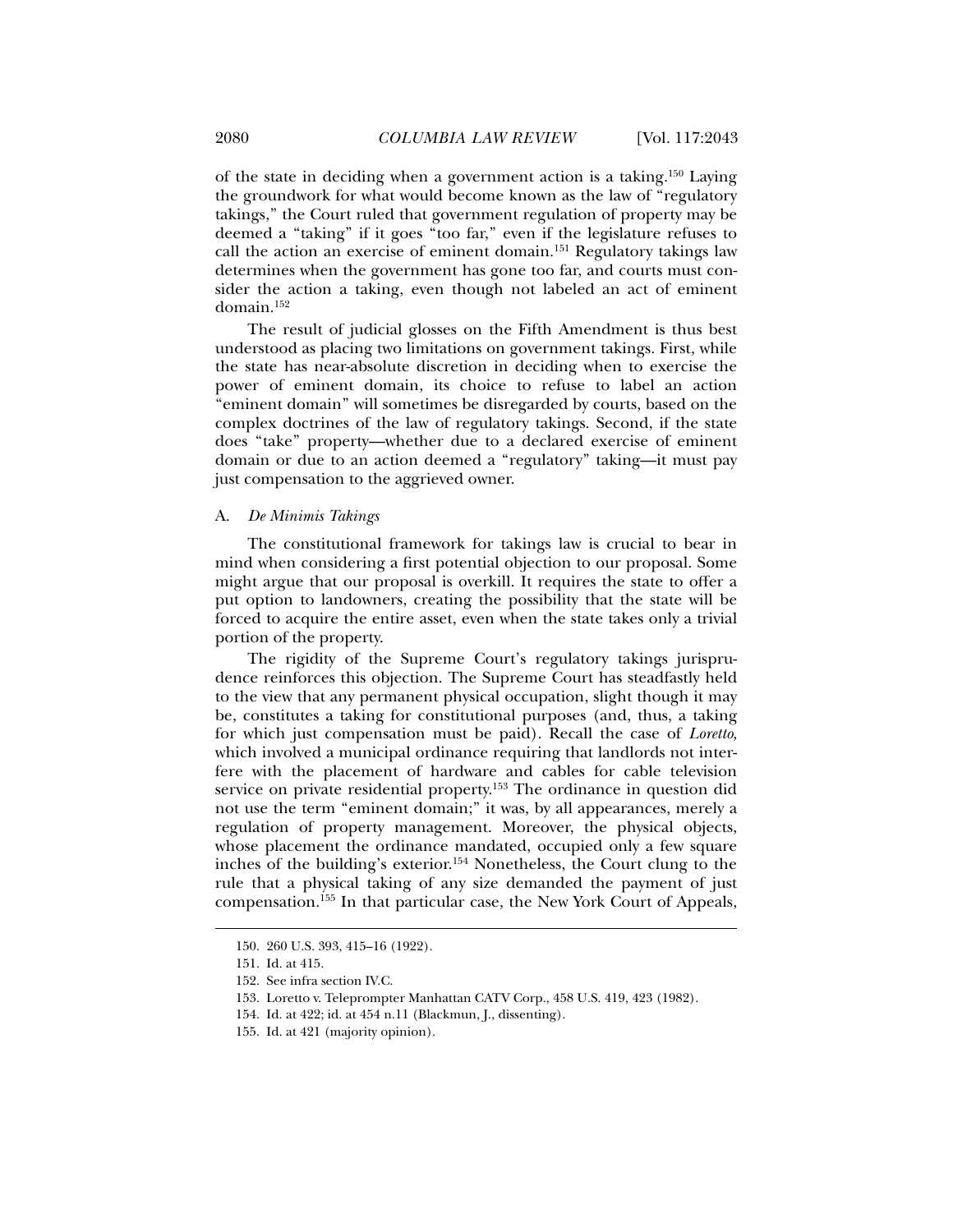upon remand, upheld the power of the commission to determine just compensation of a single dollar.156

The rule that any permanent physical occupation constitutes a compensable taking poses a challenge to our proposal. In its basic form, our model would empower owners who suffered minor permanent intrusions to force a sale of their entire interest to the government. Such a result is undesirable from a social standpoint. Most minor intrusions and occupations do not affect the characteristics or marketability of the underlying asset. Nor do they create a risk of strategic abuse on the part of the government. Hence, trifling incursions do not normally necessitate a transfer of ownership to the government.

To reflect this fact, we propose that de minimis takings be exempted from our model. To operationalize this exemption, we would grant the government, in appropriate cases, the power to seek in court a declaratory judgment that its actions would result in a de minimis taking—an occupation that causes only a token harm to the owner. The owner, for her part, would receive an opportunity to convince the court that the occupation would occasion upon her more than a de minimis harm. Should the court grant the government its request and classify the taking as de minimis, no put option would be given to the owner, and, a fortiori, she would not be able to exercise it. On the other hand, if the court were to reject the government's claim that the occupation at hand is merely de minimis, the owner would receive a put option and would be entitled to exercise it at her will within the three-month window.

Whether a particular occupation counts as a de minimis taking would depend on the value of the property taken and the taking's effect on the use and marketability of the property. By our lights, a case like *Loretto* would clearly come within the de minimis exception and would not vest a put option in the property owner. Other physical occupations whose impact exceeded that of *Loretto* would be judged based on their circumstances. It can be added that the partial takings examples we discussed in section I.A, which involved the partial takings of land for the expansion of roads, navigation routes, and sand dunes, would almost certainly fall outside the scope of de minimis takings.

#### B. *Government Landholdings*

j

A second potential objection to our proposal concentrates on the shortcomings of the government as a landowner. The gist of this objection is that implementation of our proposal might ultimately increase the landholdings of the state. Indeed, since the put option would be most likely exercised when the partial taking leaves an unusable remainder asset, our proposal might put in the hands of the government relatively

 <sup>156.</sup> Loretto v. Teleprompter Manhattan CATV Corp., 446 N.E.2d 428, 432 (N.Y. 1983).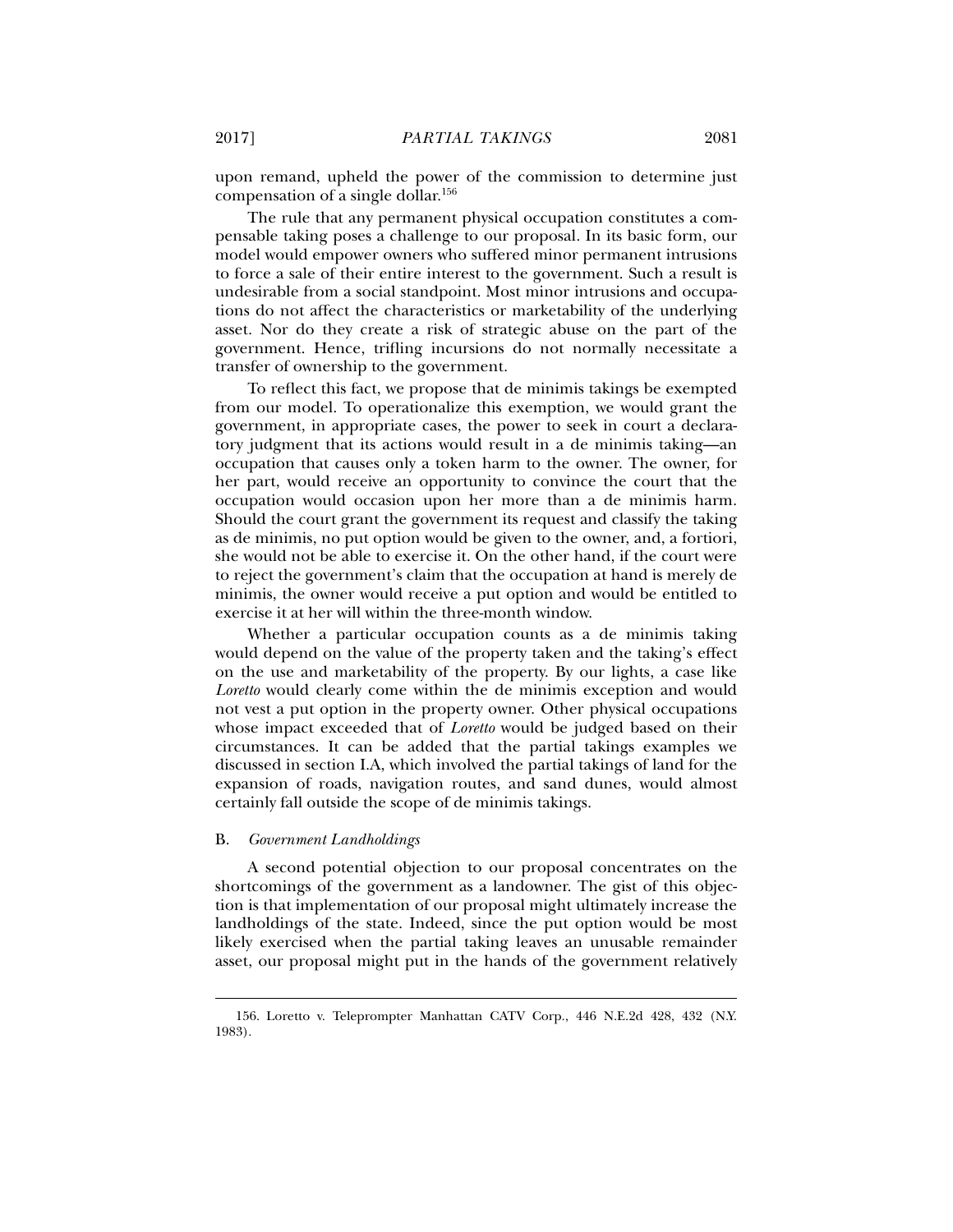unmarketable lots, since owners of such lots may disproportionately exercise the put option we would give them. This, in turn, might lead to three kinds of undesirable effects. First, the government might not be the optimal owner of the asset but might not be able to dispose of the lots transferred to it. Second, during the period in which the government would hold the asset, it would bear the costs of management and maintenance. Third, aside from the costs of management and maintenance, the government might manage the land poorly or suboptimally.

While acknowledging that the widespread availability of a put option might have some effect on the amount of property ultimately taken by the state in eminent domain actions, we believe that any fears lying behind this potential objection would be overblown. It must be kept in mind that while the put mechanism in our proposal is novel, there are already provisions in the laws of many states that recognize that partial takings may result in poor configurations of the remaining untaken assets. Indeed, the Uniform Eminent Domain Code requires states to offer to acquire the "uneconomic remnant" that remains after the "acquisition of only part of a property"—that is, after a partial taking.157 While these rules require governments to expose themselves to the risk of acquiring more than they intended every time they engage in a partial taking, they do not seem to have resulted in greatly increased government landholdings. The reason for this is twofold. First, states considering embarking upon partial takings are aware of the rules in advance and will naturally consider the potential for broader takings than expected. If the economic burden of the broader takings renders the project no longer cost effective, the state will have the option not to embark upon the project at all. Second, even if most takings are partial takings, the amount of property taken by eminent domain remains a very small portion of the total amount of property in the country. Even if the state revolutionizes its compensation practices for partial takings, the total effect on landholdings in the country will still remain relatively small.

Additionally, the problems of government acquisitions of unmarketable portions of land, or "uneconomic remnants," should not be exaggerated. It is the partial taking, rather than the put option, that renders the

 <sup>157.</sup> Unif. Eminent Domain Code § 208(a) (Unif. Law Comm'n 1974); see also Alaska Stat. § 34.60.120(9) (2016); Del. Code Ann. tit. 29, § 9505(9) (2017); Haw. Rev. Stat. Ann. § 113-5(9) (LexisNexis 2013); Me. Rev. Stat. Ann. tit. 23, § 154-C (1992); Mont. Code Ann. § 70-31-301(9) (2015); Okla. Stat. Ann. tit. 27, § 13(9) (West 1997); Utah Code Ann. § 57- 12-13(9) (LexisNexis 2010); Wash. Rev. Code Ann. § 8.26.180(9) (West 2017).

An interesting variant can be found in Minnesota. There, the "Buy Your Farm" state law, which is not based on the Uniform Eminent Domain Act, allows owners of partially taken properties to force a purchase of the remainder within sixty days. Minn. Stat. § 216E.12(4) (2016). The provision is limited in several important ways. First, it applies only to acts of eminent domain by utilities. Id. Second, it allows the utilities to object and force the dispute into district court. Id. Third, and most importantly, the district court is instructed not to force the sale if the remainder lacks commercial viability. Id.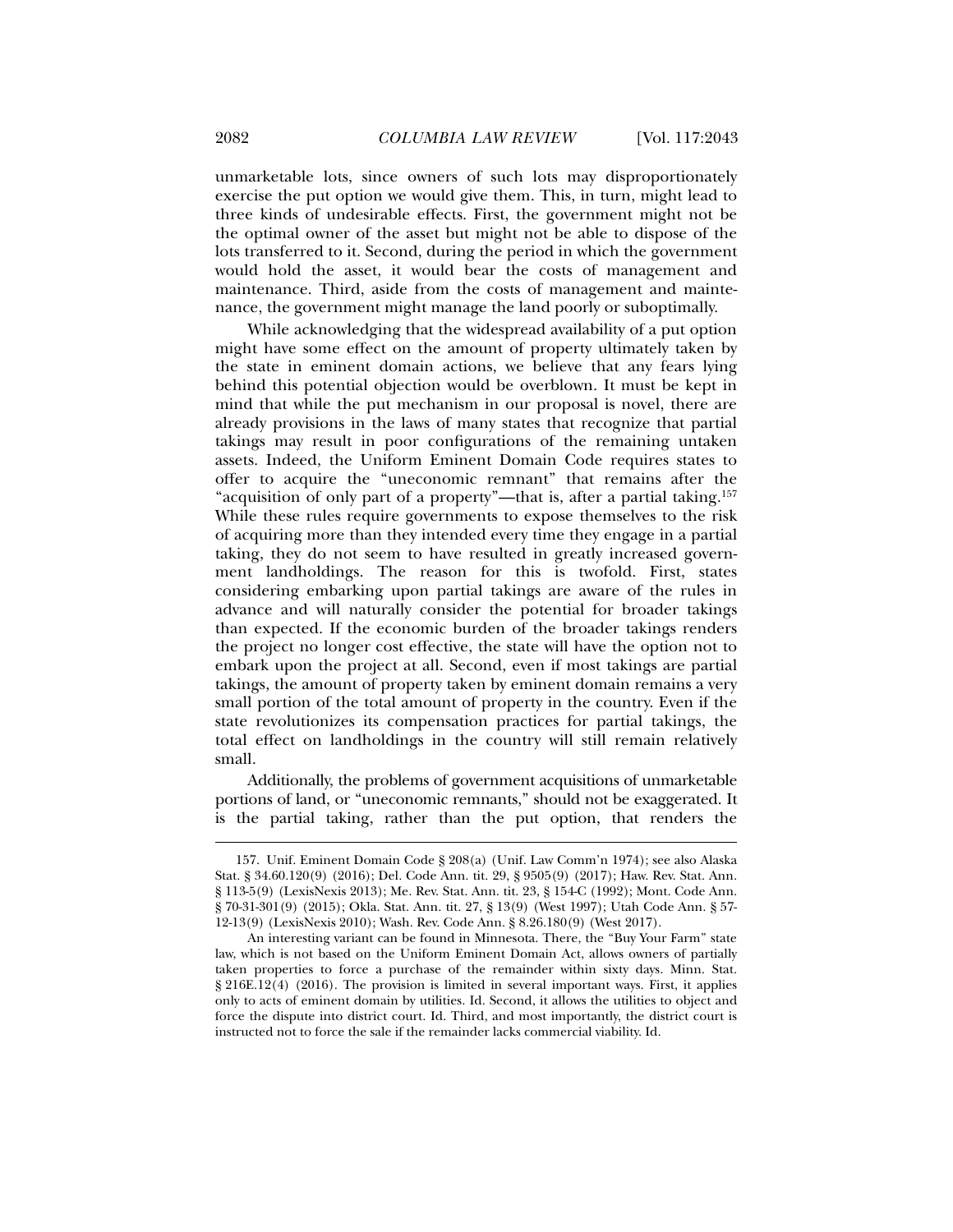remaining part of the asset unmarketable or uneconomic. The put option simply forces the state to take full account of the cost of creating such remnants. To the degree that this improves government decisionmaking about partial takings, the placement of the burden on the state ought to be welcomed.

Likewise, the problem of government administration and management of untaken portions of land should not be exaggerated. Governments already own vast amounts of land in the United States. The put option comes into play only if the state has already decided to engage in a partial taking. That is, the put option is relevant only when the state has already decided to increase its property holdings.

A final note is in order about the constitutionality of the put option, given the broader constitutional background of the takings power. As should be evident from the existing provisions of the Uniform Eminent Domain Code, there is no reason to fear that the state lacks power to take the remaining land, whether in response to exercise of the put option or due to a new decision of the state to seize the remainder by eminent domain. Even if the state chooses to take the remainder only in order to retain useful land configurations, this is the sort of "public use" that would likely pass constitutional muster under the very forgiving modern jurisprudence of public use. If the state takes the remainder due to exercise of the put option, the constitutional issue becomes even easier. Arguably, when the state acquires the land at the behest of the owner exercising the option, it is not engaging in an act of eminent domain at all. Rather, it is engaging in a voluntary purchase of land, which does not need to be justified as a "public use."

#### IV. EXTENSIONS

In this Part, we explore several extensions to our basic proposal. First, we evaluate an alternative means of implementing our proposal, in which the option prices would be determined by self-assessment, rather than by the courts. Second, we explain how our model can be extended to partial chattel takings. Third, and finally, we consider and reject the possibility of using our model to regulate partial regulatory takings.

#### A. *Self-Assessment*

j

Our model is based on utilizing existing legal doctrines for appraising the value of property affected by partial takings. A more ambitious version of this model would offer a self-assessment mechanism that would enable owners of property the government intends to take to state the value of the taken part as a percentage of the overall value.158 In this

 <sup>158.</sup> For a broader discussion of the benefits of self-assessment, see generally Bell & Parchomovsky, Taking Compensation Private, supra note 40, at 895–900 (describing selfassessment as an "improvement over existing takings compensation doctrine" because it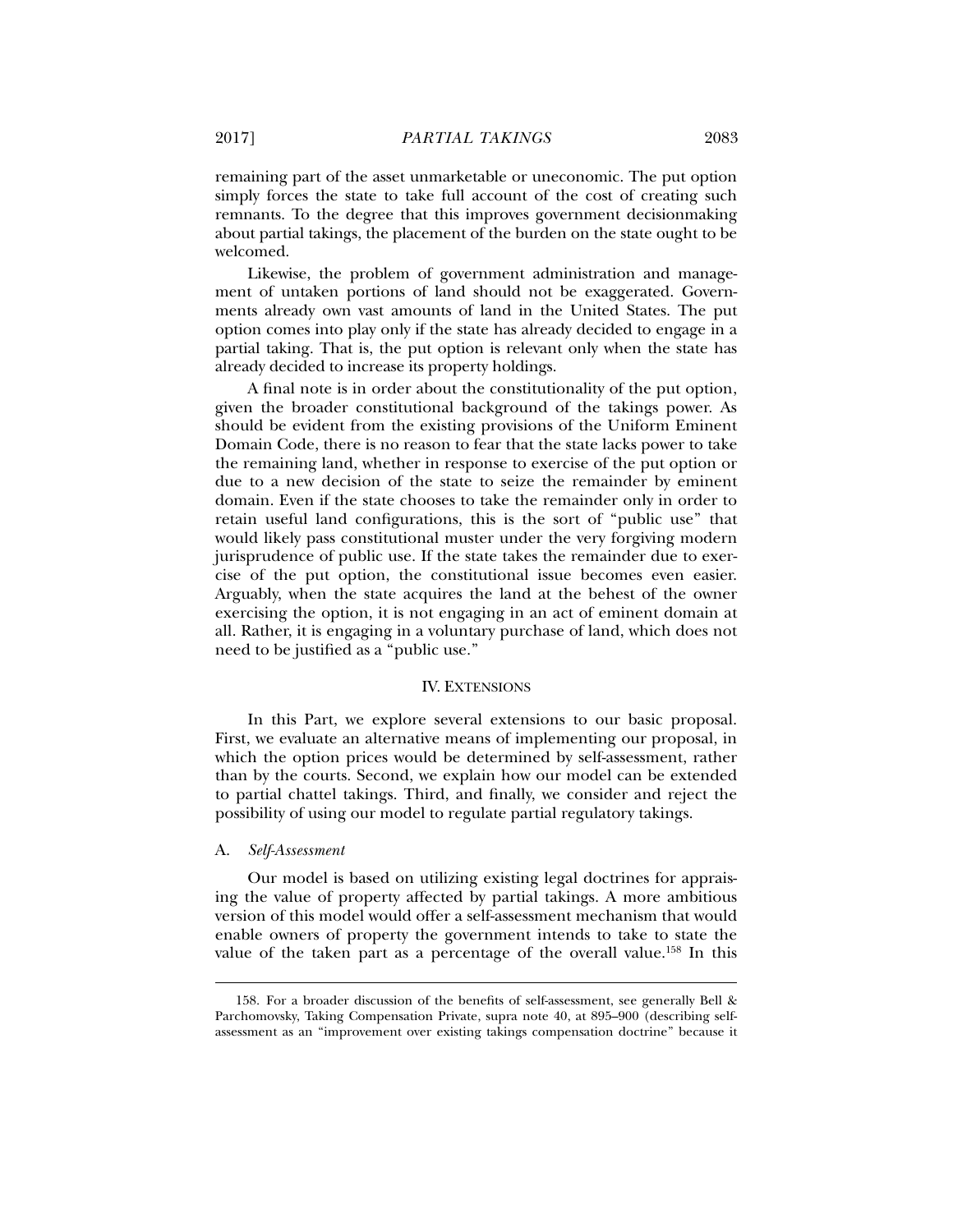variant, once the government declared its intent to engage in a partial taking of a certain percentage (size-wise) of a private parcel, the owner would receive an opportunity to self-assess the value of the targeted portion (percentage-wise) relative to the whole.

To illustrate how the proposed mechanism would work, assume that a municipality publicizes its intent to take 40% of Anne's parcel to expand a local road. To this end, the government secures an appraisal of Anne's entire parcel, which states that the value of the lot as a whole is \$200,000. At this point, Anne would receive an opportunity to report her own assessment of the ratio of the value between the 40% portion designated to be taken and the property as a whole. For example, Anne might estimate that the value of the part designated for taking is not 40% of the whole but actually 65%. Once Anne submits her self-assessment, the government could choose among two different options: Either it could take the part it originally planned to take and pay Anne 65% of the value of entire lot (\$130,000), or it could take the whole parcel and pay Anne full compensation in the amount of \$200,000. Anne would also have the ability to exercise her put option, forcing the government to take the remainder of the land for an additional \$70,000. We assume, for purposes of this example, that the government's appraisal of the parcel as a whole is correct; if Anne were to litigate this appraisal, the court could determine a different value for the parcel as a whole, while still accepting Anne's self-assessment of the relative value of the taken segment. For instance, if the court were to determine that the value of the lot as a whole was actually \$220,000, Anne's self-assessment of 65% would still stand, but the government's choice would now be between paying Anne \$143,000 to take the segment of the lot or paying her \$220,000 and taking the whole lot.

Self-assessment potentially brings two benefits.159 First, self-assessment lowers the cost of assessing the value of the partially taken land. Neither party would have to bring expert witnesses to the court, nor would the court have to engage in any difficult analysis of the competing assessments. The property owner would simply have to make a declaration. Only if the parties disagreed about the value of the parcel as a whole would it be necessary to battle in court about appraisals, and, even then, the battle would be about only the value of the parcel as a whole, making it unnecessary to introduce any proof about the value of the taken segment or its interaction with the parcel as a whole.

<sup>&</sup>quot;ensures the payment of full compensation to condemnees" and "represents a reduction in transaction costs relative to the existing regime").

 <sup>159.</sup> Bell & Parchomovsky, Takings Reassessed, supra note 25, at 300; see also Fennell, Taking Eminent Domain Apart, supra note 92, at 959 (noting "principles of selfassessment might be employed to overcome the difficulties associated with forced sales in situations where public use is contested"); Levmore, supra note 108, at 771 (arguing selfassessment provides an alternative to valuations by judges, tax assessors, appraisers, and juries, which can "generate substantial transacting costs").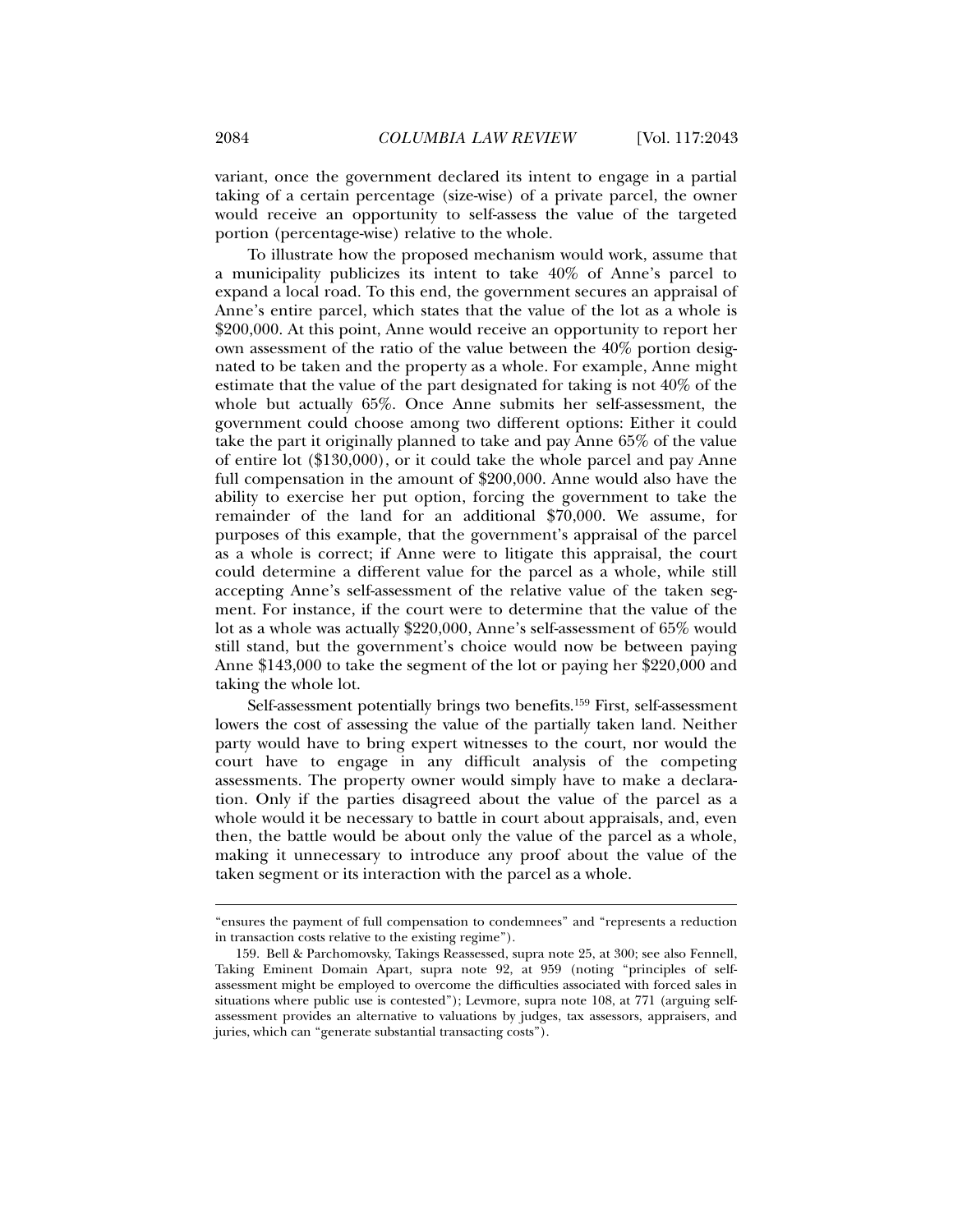Second, self-assessment potentially yields a more accurate approximation of the value of the partially taken land.160 This is due to the strategic pressures the options create. An understatement of the value of the partial taking makes the partial taking cheaper for the government and renders it unlikely that the government will choose to seize the remainder of the land. There is little reason for a property owner to understate value in this way; the best the owner can achieve with such an underestimation is to later cut her losses by exercising her put, making the government take the entire property at the court-set price (which the owner could always have done under this model, irrespective of the selfassessed price). It is more likely that a property owner would be tempted to overstate the value of the partially taken property. This would increase the compensation paid for the partial taking and therefore put more money in the hands of the owner, for the time being. However, the overestimation would also mean the untaken remainder of the property was underpriced. This would encourage the government to exercise its call option (its power of eminent domain) and take the rest of the property. Again, there would be little to recommend misstating the value in this way; while the self-assessment would encourage the government to exercise its call option, the owner could always exercise the put option to the same effect, without misstating the value.

To be sure, the self-assessed value will be imperfect due to the anchoring effect of the court's assessment of the value of the whole parcel. For instance, it would not make sense for an owner to attempt to use self-assessment to capture extra subjective value that she attaches to the parcel. This is because the compensation for the whole parcel will not include such subjective value.161 Including a large subjective value in the self-assessment of the partial taking would have the same effect as an exaggerated self-assessment: It would encourage the government to exercise its call option to take the rest of the property. At that point, the owner would not only lose compensation for the subjective value; she would also lose the entire parcel.

There is, however, one flaw with self-assessment in the context of partial takings. Government decisions to take property are not purely pecuniary.162 Even if the remainder property looks cheap due to an exag-

 <sup>160.</sup> See Bell & Parchomovsky, Taking Compensation Private, supra note 40, at 891–95 (discussing self-assessment and strategic pressures for truthful reporting).

 <sup>161.</sup> See supra note 40 and accompanying text.

 <sup>162.</sup> Even theories of "fiscal illusion," which presume an important role for fiscal factors in the decision to take property, do not presume that the government will take property simply because the compensation that will be paid is below market. Rather, theorists who believe in fiscal illusion believe in the much more modest proposition that government decisions regarding takings are distorted by the fact that certain costs are offbudget. "Fiscal illusion" is, itself, a highly debated phenomenon. See supra note 38 and accompanying text. Those who reject theories of fiscal illusion naturally would reject the idea that the government takes property solely because the compensation to be paid will be below market.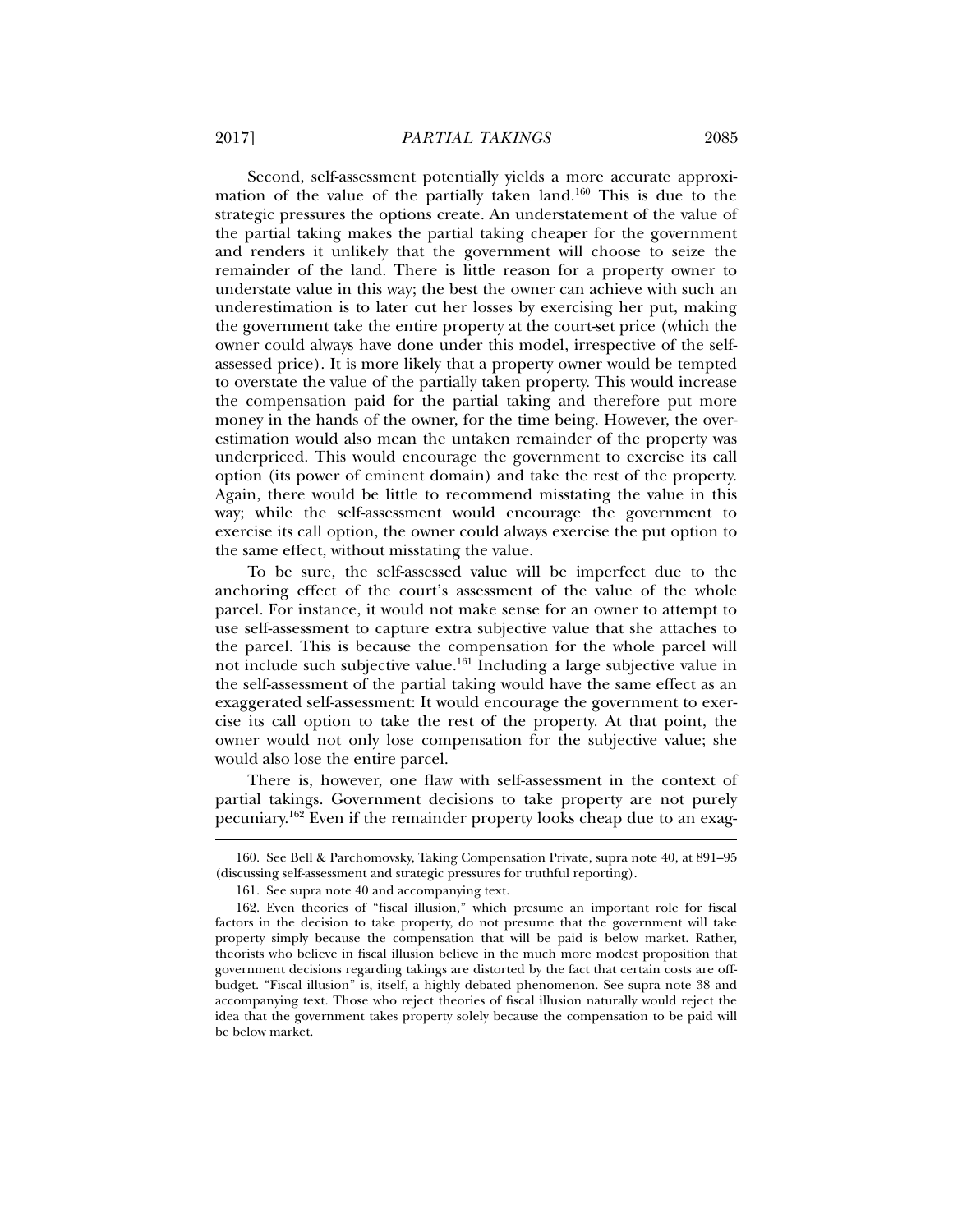gerated self-assessment of the value of the partial taking on the part of the owner (Anne in our example), the government might still prefer to refrain from exercising its call option. If the owner could properly identify situations in which the government would refrain from taking the cheap remainder, it would be to her advantage to overstate the value of the partial taking. Such an overstatement would ensure a greater payment at the time of the partial taking, and the reluctance of the government to exercise its call option would make the owner secure in the belief that the overstatement will stand.

#### B. *Partial Chattel Takings*

Takings are not restricted to land. While our proposal presumes that the partially taken asset is real estate, there is nothing in the law that restricts partial takings to realty. Indeed, some of the most prominent takings controversies in recent years have involved chattels, such as raisins, $163$  intellectual property, $164$  and interest income on bank account funds.165 Yet, while it is easy to find partial takings of chattels, adapting our mechanism to chattel takings requires some adjustment.

The major issue that deserves special attention in the context of chattels is the definition of the asset. Our proposal for options that can reunify a partially taken asset is driven primarily by the advantages of the unified asset—easier evaluation, avoidance of suboptimal configurations, and the like. However, assets are not defined in heaven.<sup>166</sup> One cannot a priori determine what an asset in property is. Even in the context of partial takings of land, defining the asset can be difficult. Land does not always come with clearly drawn border lines. Even in cases in which an individual owns one continuous area of land, the land might best be seen as multiple parcels. Conversely, the discrete holdings of several individuals might best be seen as collectively composing a single parcel. As we

 <sup>163.</sup> Horne v. Dep't of Agric., 133 S. Ct. 2053, 2056 (2013) (holding that California raisin farmers who were forced to forfeit the portion of their supply in excess of a production limit set by California's Secretary of Agriculture could challenge the forfeiture under the Fifth Amendment).

 <sup>164.</sup> See Dustin Marlan, Comment, Trademark Takings: Trademarks as Constitutional Property Under the Fifth Amendment Takings Clause, 15 U. Pa. J. Const. L. 1581, 1583–85 (2013) (contending that "'propertization' of the trademark regime, together with constitutional property dimensions favorable to trademark law, supports the claim that trademarks ought to be subject to the Takings Clause"). But see Zoltek Corp. v. United States, 442 F.3d 1345, 1350–51 (Fed. Cir. 2006) (holding that patent infringement cannot form the basis for a Fifth Amendment taking under the Tucker Act).

 <sup>165.</sup> Brown v. Legal Found. of Wash., 538 U.S. 216, 231–34, 237 (2003) (holding that the state of Washington was permitted to use interest on lawyers' trust accounts for clients to pay for legal services for indigent litigants under the Fifth Amendment's public use doctrine and that no compensation was owed).

 <sup>166.</sup> See Abraham Bell & Gideon Parchomovsky, Reconfiguring Property in Three Dimensions, 75 U. Chi. L. Rev. 1015, 1024 (2008) (discussing the role of asset configuration in optimizing value).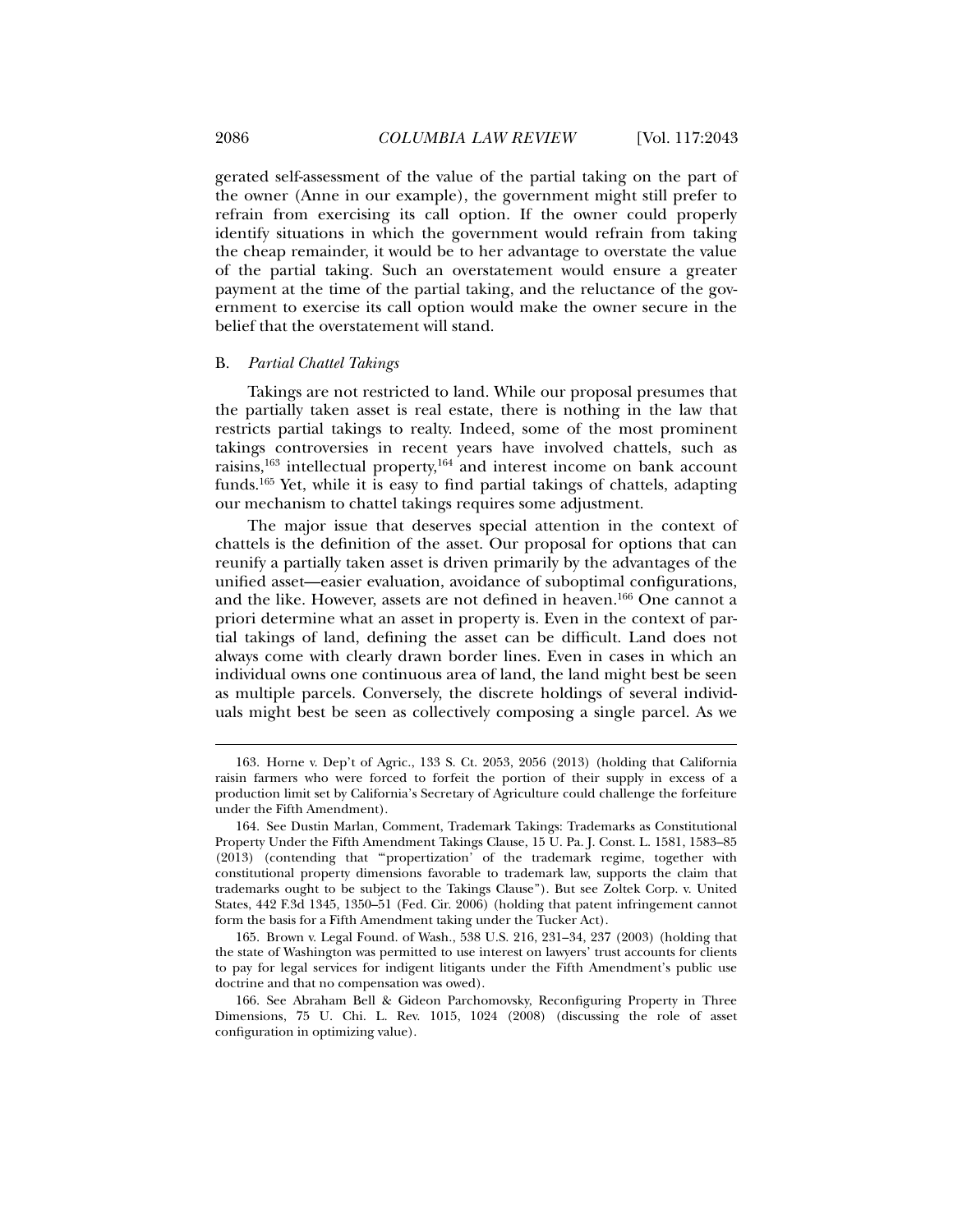discussed in the context of offsets, the law often focuses on the owner rather than the number of parcels in deciding whether to consider a taking to be partial.<sup>167</sup> Specifically, the law may consider a taking "partial" when only part of an owner's realty is taken, even though the taking is of one or more discrete parcels.168

These difficulties are greatly compounded when chattels are taken. To be sure, there are easy cases. When discussing an automobile, for instance, the car as a whole is clearly a discrete asset, and if the government sought to seize the hood, or a door, we would easily identify the proposed taking as a partial taking. But if the "taking" is of some or all of the interest paid to a bank account—the kind of taking addressed by the Supreme Court in *Phillips v. Washington Legal Foundation*169—it is harder to find an asset whose completeness is of interest to us. Of course, it is possible to talk about a bank account as an "undivided" asset.170 The seizure of half the money in a bank account could thus be described as a "partial taking." But it is unclear why we should care that this taking is partial. The cash in a bank account—whether the full bank account or only half—is just as easily measured in value and just as easily used in the marketplace. The difficulties we described as characteristic of partial takings of land<sup>171</sup> would seem inapposite.

We therefore suggest that if our proposal were to be used in the context of chattel takings, it should be modified to take account of the difficulty in identifying assets whose wholeness should be protected. We suggest that the option created for a partial taking—the owner's put should be created only after a preliminary examination by the court of the asset in question. Specifically, in order to trigger our partial takings mechanism, the owner would have to prove to the satisfaction of the court that the taken property was only a part of a larger asset, that the larger asset was one whose "wholeness" was valuable enough to warrant legal protection, and that the value of the "whole" asset could readily be measured by the court. Only if the court made this finding would the court proceed to the rest of the steps in our proposal: measuring the value of the asset as a whole and of the portion taken, and setting the strike price for the put option.

We anticipate that, in some cases, the showing of the value of asset wholeness would be easy, as in the takings of part of a boat or a car. In other cases, such as cash, such a showing would be near impossible. Finally, there would be cases that lend themselves to a showing of the

 <sup>167.</sup> See supra section I.B.1.

 <sup>168.</sup> See supra section I.B.1.

 <sup>169. 524</sup> U.S. 156, 160 (1998).

 <sup>170.</sup> E.g., In re Will of Filfiley, 313 N.Y.S.2d 793, 795–96, 803 (Sup. Ct. 1970) (noting that a testator's "undivided half is not readily alienable and he can under no circumstances convey the whole without his joint tenant joining in the deed").

 <sup>171.</sup> See supra section I.C.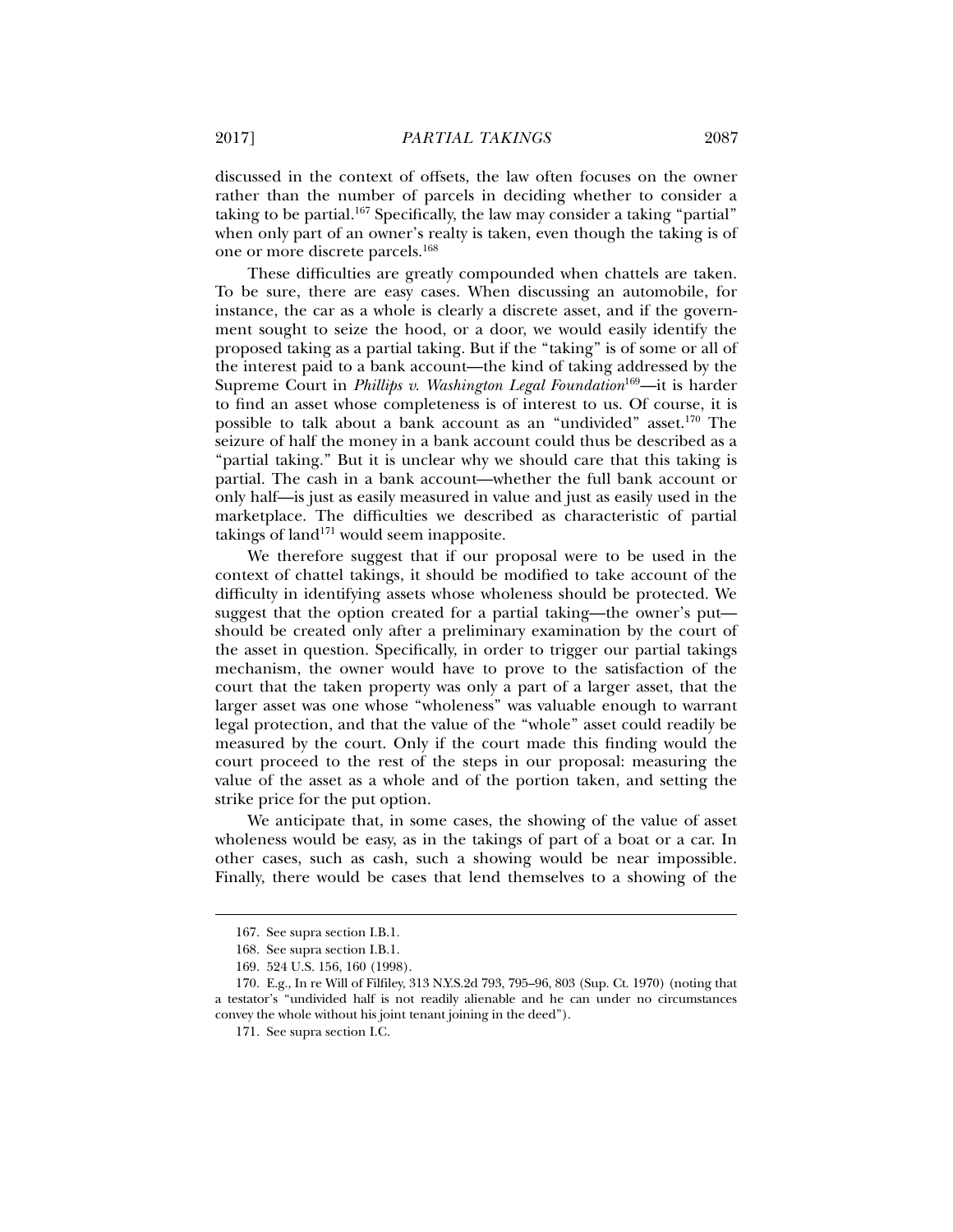importance of "wholeness" but are not always clear cut, such as the seizure of shares of a corporation or a share of a piece of intellectual property.

#### C. *Partial Regulatory Takings*

Our model has concerned itself so far with physical seizures of property, whether land or chattels. In this section, we assess the applicability of our model to regulatory takings.

Regulatory takings doctrine is perhaps the most complex doctrine within the world of takings and, indeed, one of the most controversial and difficult in the world of law.172 Generally speaking, regulatory takings doctrine is designed to identify situations in which a government actor negatively influences the value of property while purporting to exercise a power other than the power of eminent domain.<sup>173</sup>

According to the Takings Clause of the U.S. Constitution, the government must pay "just compensation" to any owner whose property is "taken for public use" but not to owners whose property values are affected by non-"takings."174 This is true for many state constitutions as well.<sup>175</sup> Naturally, seizures of property by eminent domain are "takings."<sup>176</sup> But government regulation of property may be deemed a "taking" as well, if it goes "too far."177 The problem and the controversy lie in determining when government action goes "too far."

Courts developed a variety of doctrines to help draw the line between actions that have gone too far—regulatory takings that are unconstitutional unless accompanied by the payment of just compensa-

174. U.S. Const. amend. V.

 <sup>172.</sup> See, e.g., J. Peter Byrne, Ten Arguments for the Abolition of the Regulatory Takings Doctrine, 22 Ecology L.Q. 89, 90 (1995) (arguing for the negation of regulatory takings); Holly Doremus, Takings and Transitions, 19 J. Land Use & Envtl. L. 1, 1 (2003) (describing regulatory takings doctrine as "famously incoherent"); Daniel A. Farber, Public Choice and Just Compensation, 9 Const. Comment. 279, 279 (1992) ("[T]akings doctrine is a mess."); Mark Fenster, The Stubborn Incoherence of Regulatory Takings, 28 Stan. Envtl. L.J. 525, 529–30 (2009) (noting the "messiness" of regulatory takings doctrine and suggesting that it is inevitable); Eduardo Moisés Peñalver, Regulatory Taxings, 104 Colum. L. Rev. 2182, 2186 (2004) ("Takings Clause jurisprudence is characterized by nothing if not the confusion and intense disagreement it generates."); Carol M. Rose, *Mahon* Reconstructed: Why the Takings Issue Is Still a Muddle, 57 S. Cal. L. Rev. 561, 561– 62 (1984) (calling takings "[b]y far the most intractable constitutional property issue").

 <sup>173.</sup> For a comprehensive discussion, see generally Fischel, supra note 42; Bill Higgins, Inst. for Local Gov't, Regulatory Takings and Land Use Regulation: A Primer for Public Agency Staff 6 (2006), http://mrsc.org/getmedia/FB8A8201-E2CC-453B-BE00- AECEFA196562/m58takings.aspx [http://perma.cc/3Z6X-SHL7].

 <sup>175.</sup> See generally Nakagiri, supra note 145, at 15, 18–19 (contending that "state takings provisions arguably provide greater protection of private property than does the federal Takings Clause").

 <sup>176.</sup> E.g., Loretto v. Teleprompter Manhattan CATV Corp., 458 U.S. 419, 426 (1982).

 <sup>177.</sup> Pa. Coal Co. v. Mahon, 260 U.S. 393, 415 (1922).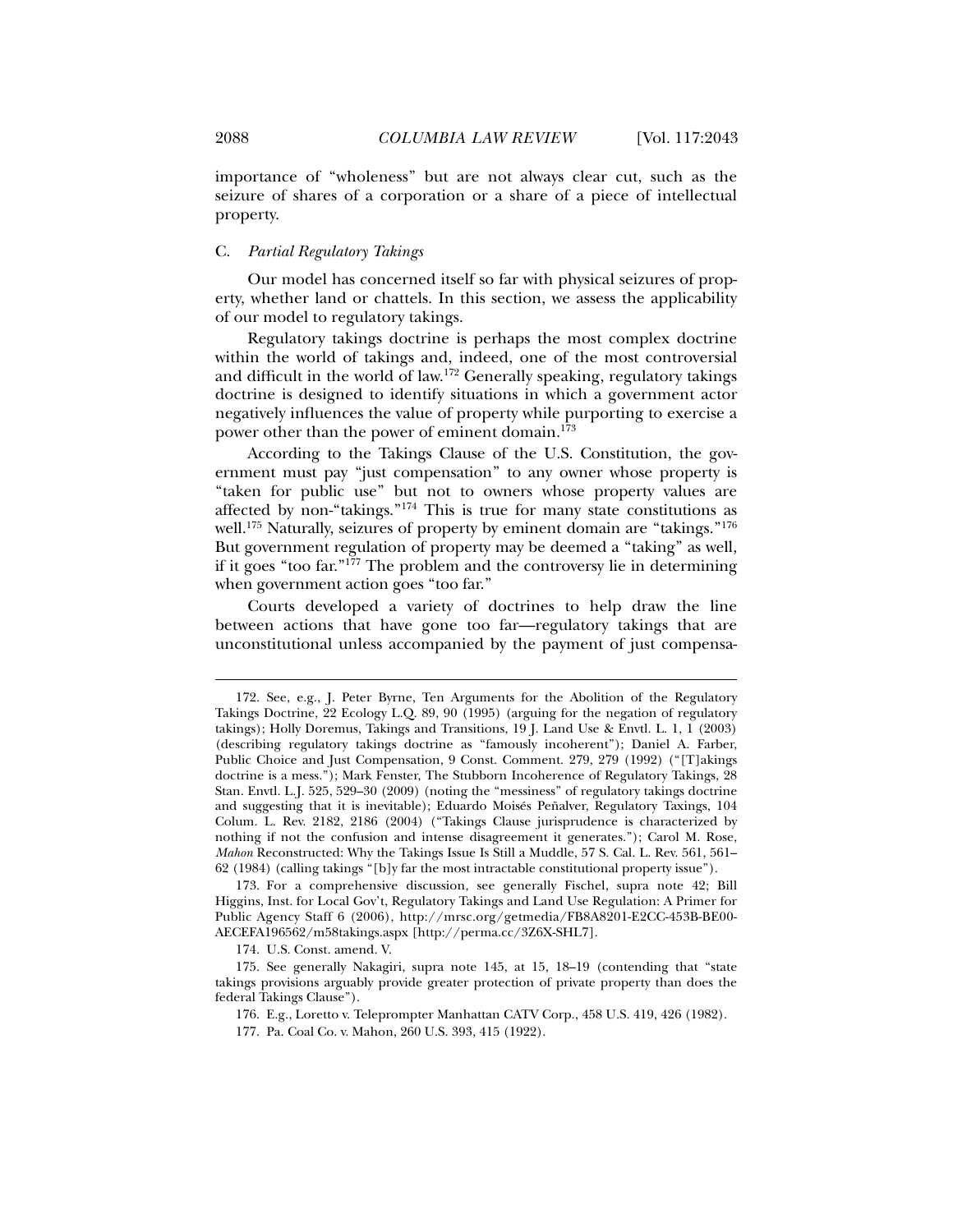tion to owners—and those that have not—exercises of the regulatory power whose burdens must be suffered by owners.178

Two rules are particularly important for our analysis of partial takings. One of these rules is the "total wipeout" rule established by *Lucas v. South Carolina Coastal Council*. 179 According to the ruling in *Lucas*, a government action that completely wipes out all commercial value of property is a per se taking, for which compensation must be paid.180 By contrast, the approach generally followed in cases in which there is no wipeout is the balancing test established by *Penn Central Transportation Co. v. New York City*. 181 Under the *Penn Central* approach, there are no hardand-fast rules on identifying a regulatory taking. Instead, courts must make case-by-case determinations by evaluating the facts in light of three case-specific factors: the owner's reasonable investment-backed expectations, the nature of the government action, and the degree of diminution in property value.182

Questions associated with partial takings are particularly relevant to the issue of partial regulatory takings. Two clusters of potential partial regulatory takings cases can be identified.

One cluster involves regulations that do not wipe out all commercial value of a property in perpetuity but do wipe out all value for a period of time or all value of some of the property. Consider, for instance, the case of *Palazzolo v. Rhode Island*. 183 In *Palazzolo*, the Court had to consider whether the owner of seventy-four lots of land (the result of subdividing three parcels that had been bought together) could claim the benefit of the total wipeout rule when some of the downland lots had lost all their commercial value, while some of the upland lots retained significant value.184 As in all cases of partial regulatory takings, the Court declined to find a total wipeout. Instead, the Court ruled that all the lots should be considered together for purposes of the taking (just as courts rule that all lots should be considered together for purposes of evaluating the applicability of the offset doctrine in cases of partial takings<sup>185</sup>) and that since some value was retained, there was no total wipeout.<sup>186</sup> Similarly, in

 <sup>178.</sup> See e.g., Raymond R. Coletta, The Measuring Stick of Regulatory Takings: A Biological and Cultural Analysis, 1 U. Pa. J. Const. L. 20, 20–22 (1998) (discussing the rules used to determine when regulation requires payment of compensation under the Takings Clause).

 <sup>179. 505</sup> U.S. 1003, 1019 (1992).

 <sup>180.</sup> Id. There are some exceptions to this rule, such as total wipeouts that are attributable to abating a nuisance that would traditionally have been recognized as such. See Coletta, supra note 178, at 79 n.283.

 <sup>181. 438</sup> U.S. 104, 124 (1978).

 <sup>182.</sup> Id.

 <sup>183. 533</sup> U.S. 606 (2001).

 <sup>184.</sup> Id. at 613–16.

 <sup>185.</sup> See supra section I.B.1.

 <sup>186.</sup> *Palazollo*, 533 U.S. at 630–31.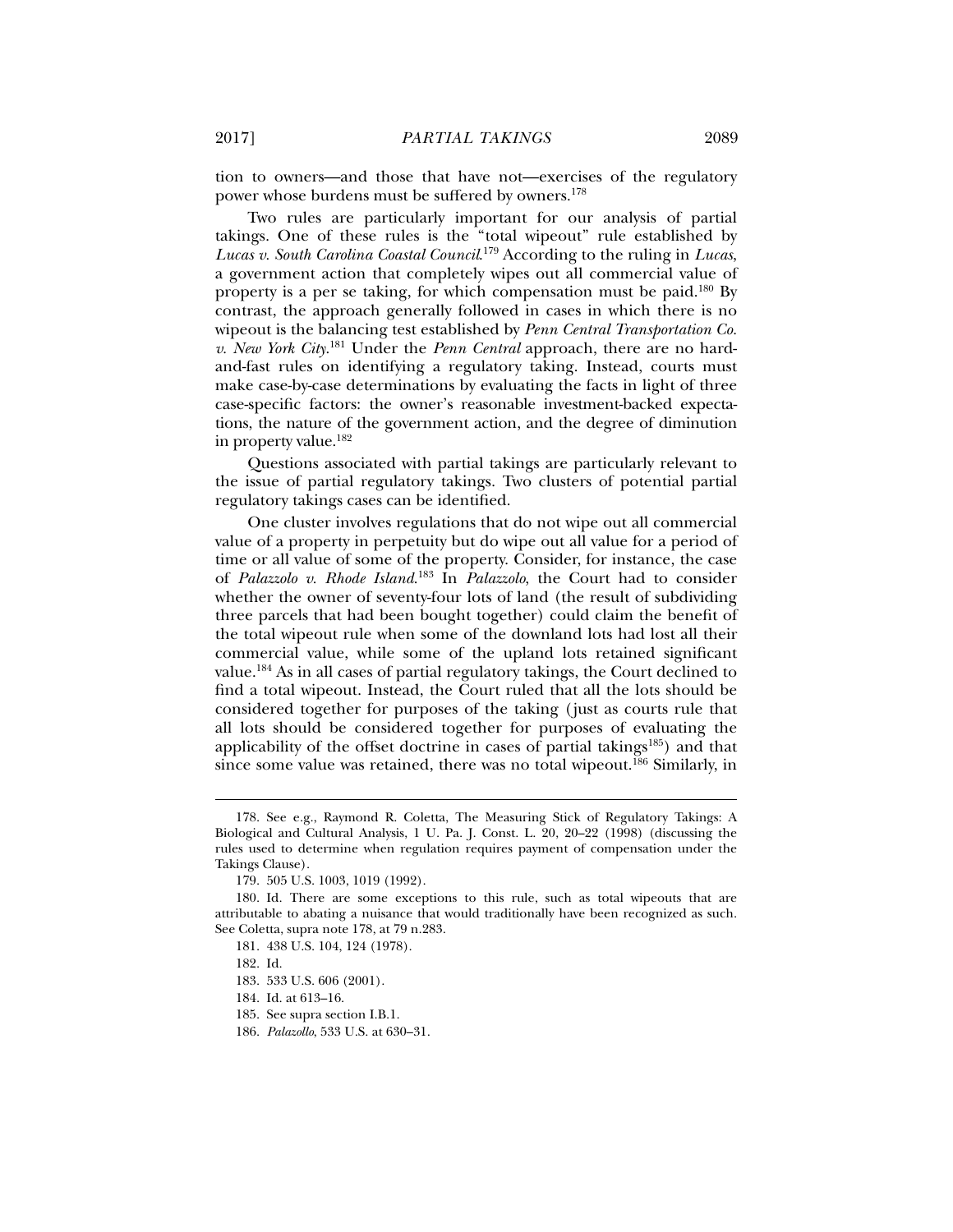the case of *Tahoe-Sierra Preservation Council, Inc. v. Tahoe Regional Planning Agency*, the Court considered a regulation that wiped out all commercial value of certain lands during a moratorium period in which no construction was allowed.187 The moratorium was lifted after several years, and on that basis, the Court determined that there had been no total wipeout.<sup>188</sup>

A second, and broader, cluster of cases involves what is known as the "parcel as a whole" rule, or the "denominator problem."189 This cluster of cases involves court interpretations of the prong of the *Penn Central* balancing test that requires courts to consider the degree to which the regulation has diminished property value.<sup>190</sup> In order to assess diminution in property value, courts must first determine the baseline from which such diminution is to be measured. The facts of *Penn Central* are illustrative. In *Penn Central*, the Court considered whether an early historic-preservation law (New York's Landmarks Preservation Law) had worked a regulatory taking by forbidding development of Grand Central Station in New York.<sup>191</sup> The Court engaged in an explicitly "ad hoc" factual inquiry that examined many aspects of the particular property.192 One argument that the property owner raised in its own favor was that the regulation essentially deprived the Penn Central Transportation Company of all ability to profit from air rights above Grand Central Station.<sup>193</sup> The Court was unsympathetic. The Court insisted that what ought to be examined is the "parcel as a whole—here, the city tax block designated as the 'landmark site.'"194 In other words, the Court said when courts evaluate whether a regulation unduly diminishes property value, courts should aggregate, rather than disaggregate, the owner's holdings. Courts should not be bound by the manner in which the land is divided for future potential deeds; rather, courts should aggregate related pieces of land into a single "whole parcel." Obviously, the more land aggregated into the "whole parcel," the less any single regulation will be thought to have proportionately diminished its value.<sup>195</sup>

 <sup>187. 535</sup> U.S. 302, 311–12 (2002).

 <sup>188.</sup> Id. at 330–31.

 <sup>189.</sup> See Michelman, supra note 42, at 1192; Danaya C. Wright, A New Time for Denominators: Toward a Dynamic Theory of Property in the Regulatory Takings Relevant Parcel Analysis, 34 Envtl. L. 175, 190–91, 218 (2004).

 <sup>190.</sup> Wright, supra note 189, at 188.

 <sup>191.</sup> Penn Cent. Transp. Co. v. New York City, 438 U.S. 104, 115–17 (1978).

 <sup>192.</sup> Id. at 124.

 <sup>193.</sup> Id. at 130.

 <sup>194.</sup> Id. at 131.

 <sup>195.</sup> See Palazzolo v. Rhode Island, 533 U.S. 606, 631–32 (2001) ("The case comes to us on the premise that petitioner's entire parcel serves as the basis for his takings claim, and, so framed, the total deprivation argument fails."); Lucas v. S.C. Coastal Council, 505 U.S. 1003, 1016–17 & n.7 (1992) (discussing whether an owner who cannot develop 90% of his tract "has been deprived of all economically beneficial use of the burdened portion of the tract, or . . . has suffered a mere diminution in value of the tract as a whole").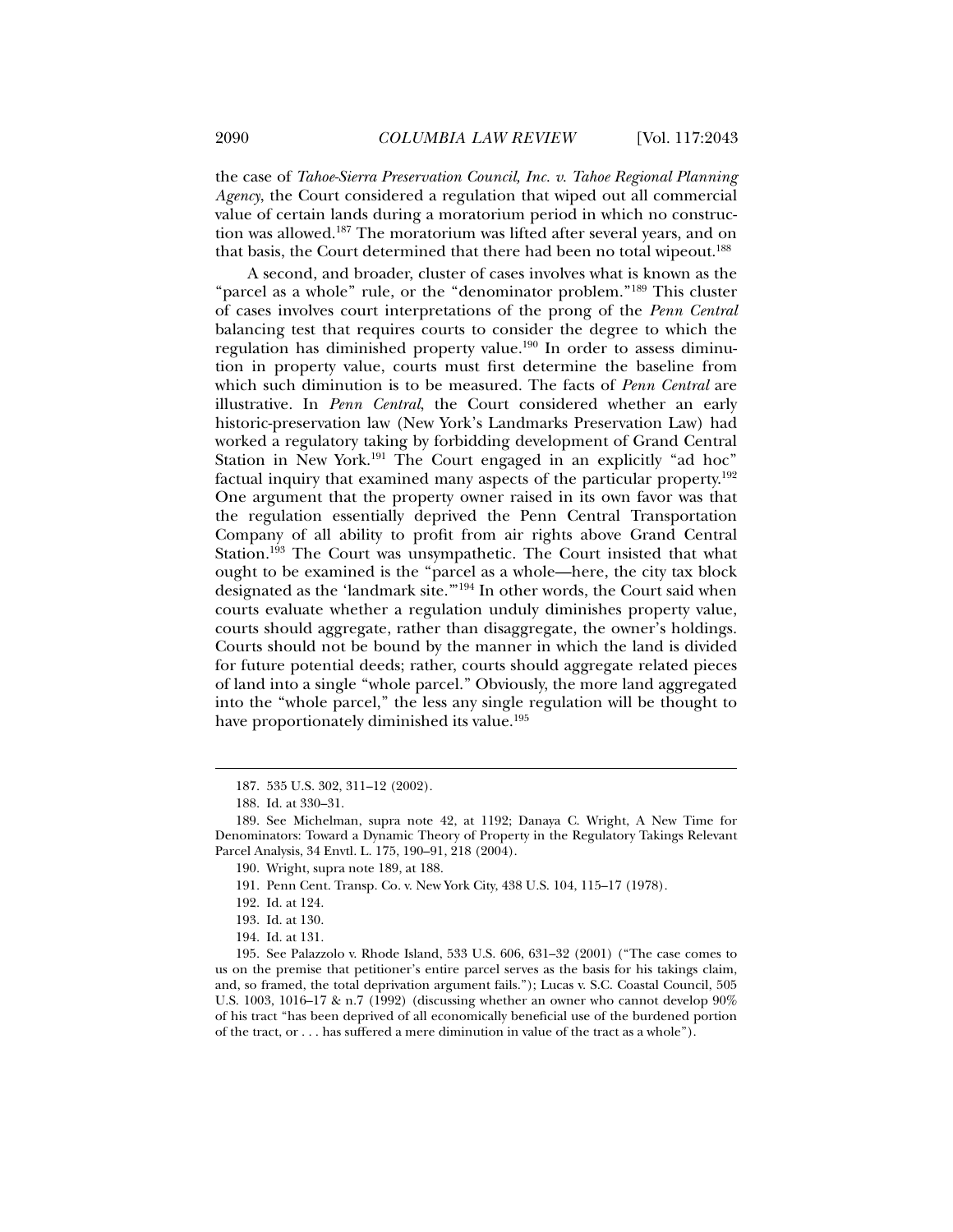The "parcel-as-a-whole" rule, and more generally partial regulatory takings, has been subject to fierce scholarly debate.<sup>196</sup> Some have suggested that the Court artificially reduced the likelihood that a regulation will be viewed as a regulatory taking and decried the judicial deference.<sup>197</sup> Others have celebrated the Court for seeing through an obvious manipulation, denying owners the ability to engage in pretend divisions of the property (conceptual severance, in Margaret Radin's felicitous phrase198) and thereby blocking artificial inflation of regulatory takings claims. Be that as it may, the judicial approach to date has been clear. According to the courts, there are no "partial regulatory takings." A regulatory taking, if it occurs, relates to the entirety of the affected asset. We have to consider the whole of the asset. Even if there is a partial wipeout of value, or a total wipeout for a limited time (whose limits are not initially known), it's a matter for the balancing test.

Land is considered to have been either subject to a "regulatory taking" or not subject to such a taking.<sup>199</sup> One cannot divide things up and say that part has been subject to a regulatory taking and another part has not. The contrast to physical takings could not be sharper. Courts consider the physical seizure of even a very small part of a large parcel a per se taking, for which just compensation must be paid.200 But the

 <sup>196.</sup> See David Dana, Why Do We Have the Parcel-as-a-Whole Rule, 39 Vt. L. Rev. 617, 621–24 (2015) (arguing the parcel-as-a-whole rule is superior to its alternatives); Steven J. Eagle, The Parcel and Then Some: Unity and Ownership and the Parcel as a Whole, 36 Vt. L. Rev. 549, 565–67 (2012) (arguing for a narrow application of the parcel-as-a-whole rule that does not aggregate separately titled lots); Daniel L. Siegel, How the History and Purpose of the Regulatory Takings Doctrine Help to Define the Parcel as a Whole, 36 Vt. L. Rev. 603, 618 (2012) (arguing for a broad application of the parcel-as-a-whole rule that generally supports aggregation of contiguous lots, even if separately titled); John E. Fee, Comment, Unearthing the Denominator in Regulatory Takings Claims, 61 U. Chi. L. Rev. 1535, 1557–58 (1994) (arguing for a very limited application of the parcel-as-a-whole rule that would treat as separate any horizontal segment of land that has independent economic viability); Keith Woffinden, Comment, The Parcel as a Whole: A Presumptive Structural Approach for Determining When the Government Has Gone Too Far, 2008 BYU L. Rev. 623, 638–40 (proposing an alternative to the holding in *Penn Central* whereby courts would include contiguous property held by the same owner when determining the relevant parcel).

 <sup>197.</sup> See Epstein, *Lucas v. South Carolina*, supra note 43, at 1376–77.

 <sup>198.</sup> Margaret Jane Radin, The Liberal Conception of Property: Cross Currents in the Jurisprudence of Takings, 88 Colum. L. Rev. 1667, 1674 (1988).

 <sup>199.</sup> Tahoe-Sierra Pres. Council, Inc. v. Tahoe Reg'l Planning Agency, 535 U.S. 302, 327 (2002) ("[The Court] does not divide a single parcel into discrete segments and attempt to determine whether rights in a particular segment have been entirely abrogated. . . . [T]his Court focuses rather both on the character of the action . . . and extent of the interference with rights in the parcel as a whole . . . ." (internal quotation marks omitted) (quoting *Penn Central*, 438 U.S. at 130–31)).

 <sup>200.</sup> Loretto v. Teleprompter Manhattan CATV Corp., 458 U.S. 419, 426–35 (1982) (holding that, regardless of size, a permanent physical occupation by the government—or a third party authorized by the government—constitutes a taking for which just compensation is due under the Fifth and Fourteenth Amendments).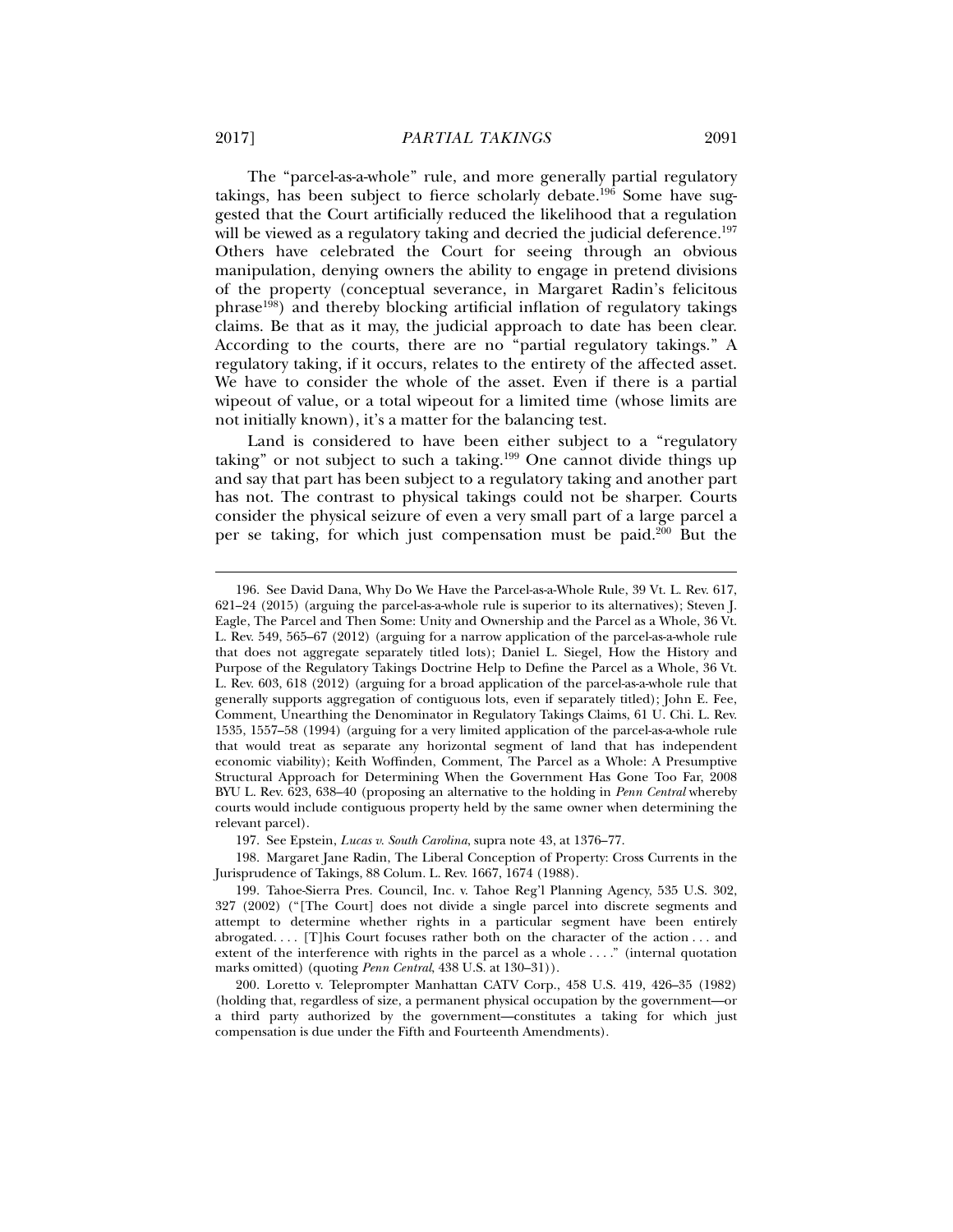regulatory taking of a huge portion of value of a parcel is not necessarily a taking,<sup>201</sup> and the effects must be considered for the "parcel as a whole."

One might imagine an extension to our proposal in which we would tackle partial regulatory takings just as we suggest treating partial physical takings. A call option in the hands of the government and a put option in the hands of the owner would accompany any regulation that diminished property value. This would bring a completely new approach to "whole parcel" questions. Essentially, a parcel would be whole if the owner wanted it to be such (as proved by exercise of the put) but not otherwise.

Unfortunately, however, we cannot see how our proposal can easily be transferred to the world of partial regulatory takings. The greatest problem is establishing the strike price. Unlike in cases of partial physical takings, "partial regulatory takings" do not require courts to assess precisely the value of the land rights taken. Except in the unlikely case in which the regulatory action is challenged as a regulatory taking, the courts may entirely ignore the value of the "taking." Even in the context of a regulatory takings challenge, the *Penn Central* test does not require a precise measure of the value of the "taking" in order to determine whether a regulatory taking has taken place; it is sufficient for courts to use generalized statements.<sup>202</sup> Creating a mechanism for setting the strike price for the put and call options could thus be prohibitively expensive.

Moreover, we acknowledge that bringing our proposal to the world of regulatory takings would profoundly alter the world of regulation. Property regulation is ubiquitous.<sup>203</sup> Potentially, every zoning change, or even property tax, is a regulatory taking.<sup>204</sup> Giving the owner a put option to force a sale of her entire interest to the government whenever the government regulates property would turn every regulation into a taking (at the option of the owner). This would vastly expand the category of compensable regulatory takings. The administrative and judicial costs arising from the implementation of such a scheme would likely be enormous. We, therefore, caution against applying our model to regulatory takings. The boundary between physical and regulatory takings also demarcates the limits of our model.

#### **CONCLUSION**

The ubiquity of partial takings, together with the unique challenges they present, creates a clear case for creative solutions to longstanding problems posed by this important land use tool. A close inspection of current partial takings law reveals a handful of specialized doctrines that

 <sup>201.</sup> E.g., *Penn Central*, 438 U.S. at 130–31 (eliminating essentially all air rights).

 <sup>202.</sup> See id. at 123–24.

 <sup>203.</sup> E.g., *Tahoe-Sierra Pres. Council,* 535 U.S. at 324.

 <sup>204.</sup> See Epstein, Takings: Private Property, supra note 42, at 95.